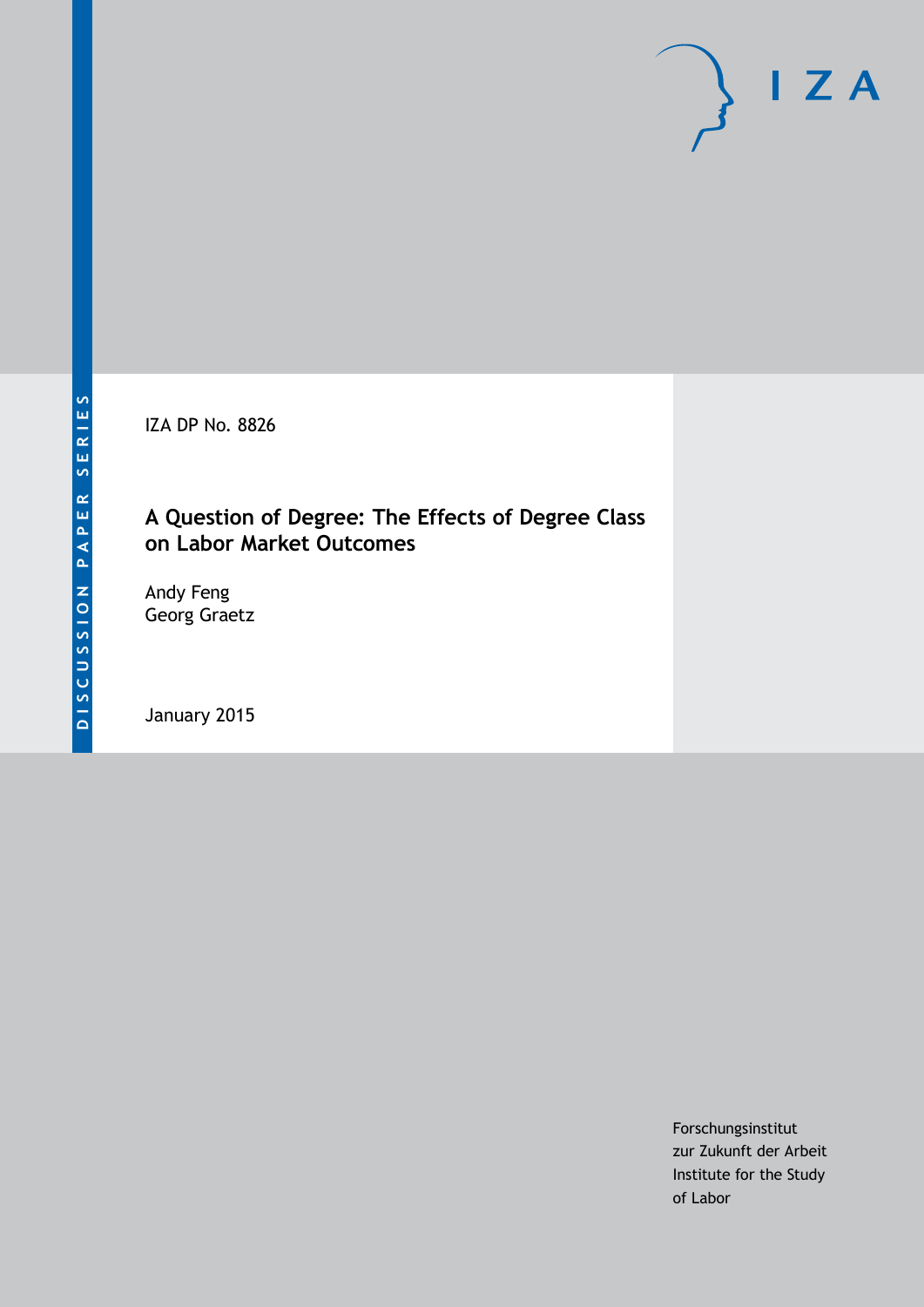# **A Question of Degree: The Effects of Degree Class on Labor Market Outcomes**

## **Andy Feng**

*Singapore Ministry of Trade and Industry*

## **Georg Graetz**

*Uppsala University, Centre for Economic Performance (LSE) and IZA*

> Discussion Paper No. 8826 January 2015

> > IZA

P.O. Box 7240 53072 Bonn Germany

Phone: +49-228-3894-0 Fax: +49-228-3894-180 E-mail: [iza@iza.org](mailto:iza@iza.org)

Any opinions expressed here are those of the author(s) and not those of IZA. Research published in this series may include views on policy, but the institute itself takes no institutional policy positions. The IZA research network is committed to the IZA Guiding Principles of Research Integrity.

The Institute for the Study of Labor (IZA) in Bonn is a local and virtual international research center and a place of communication between science, politics and business. IZA is an independent nonprofit organization supported by Deutsche Post Foundation. The center is associated with the University of Bonn and offers a stimulating research environment through its international network, workshops and conferences, data service, project support, research visits and doctoral program. IZA engages in (i) original and internationally competitive research in all fields of labor economics, (ii) development of policy concepts, and (iii) dissemination of research results and concepts to the interested public.

<span id="page-1-0"></span>IZA Discussion Papers often represent preliminary work and are circulated to encourage discussion. Citation of such a paper should account for its provisional character. A revised version may be available directly from the author.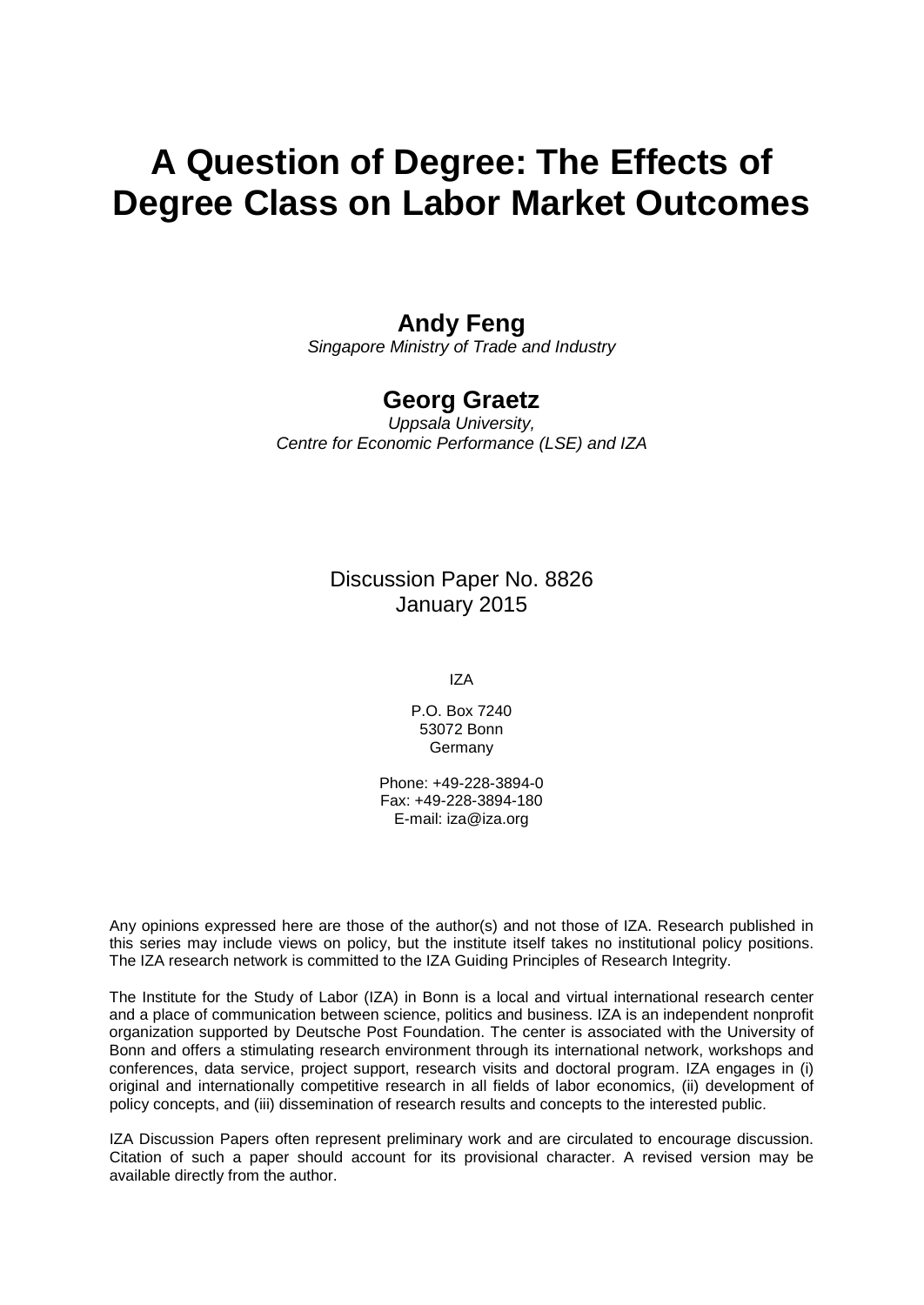IZA Discussion Paper No. 8826 January 2015

# **ABSTRACT**

## **A Question of Degree: The Effects of Degree Class on Labor Market Outcomes[\\*](#page-1-0)**

How does measured performance at university affect labor market outcomes? We show that degree class – a coarse measure of student performance used in the UK – causally affects graduates' industry and hence expected wages. To control for unobserved ability, we employ a regression discontinuity design that utilizes rules governing the award of degrees. A First Class (Upper Second) increases the probability of working in a high-wage industry by thirteen (eight) percentage points, and leads to three (seven) percent higher expected wages. The results point to the importance of statistical discrimination, heuristic decision making, and luck in the labor market.

JEL Classification: C26, I24, J24, J31

Keywords: high skill wage inequality, regression discontinuity design, statistical discrimination

Corresponding author:

Georg Graetz Economics Department Uppsala University P.O. Box 513 75120 Uppsala Sweden E-mail: [georg.graetz@nek.uu.se](mailto:georg.graetz@nek.uu.se)

We thank Lucy Burrows from LSE Careers and Tom Richey from Student Records for their kind assistance with the data. We are indebted to Guy Michaels for his advice and encouragement throughout this project. We thank Johannes Abeler, Adrian Adermon, Joseph Altonji, Ghazala Azmat, Francesco Caselli, Marta De Philippis, Maarten Goos, Barbara Petrongolo, Wilbert Van der Klaauw, John Van Reenen, Felix Weinhardt, and seminar participants for helpful comments. All errors are our own. Graetz thanks the Economic and Social Research Council and the Royal Economic Society for financial support. The views expressed in this paper are those of the authors and do not necessarily reflect those of the Singapore Ministry of Trade and Industry.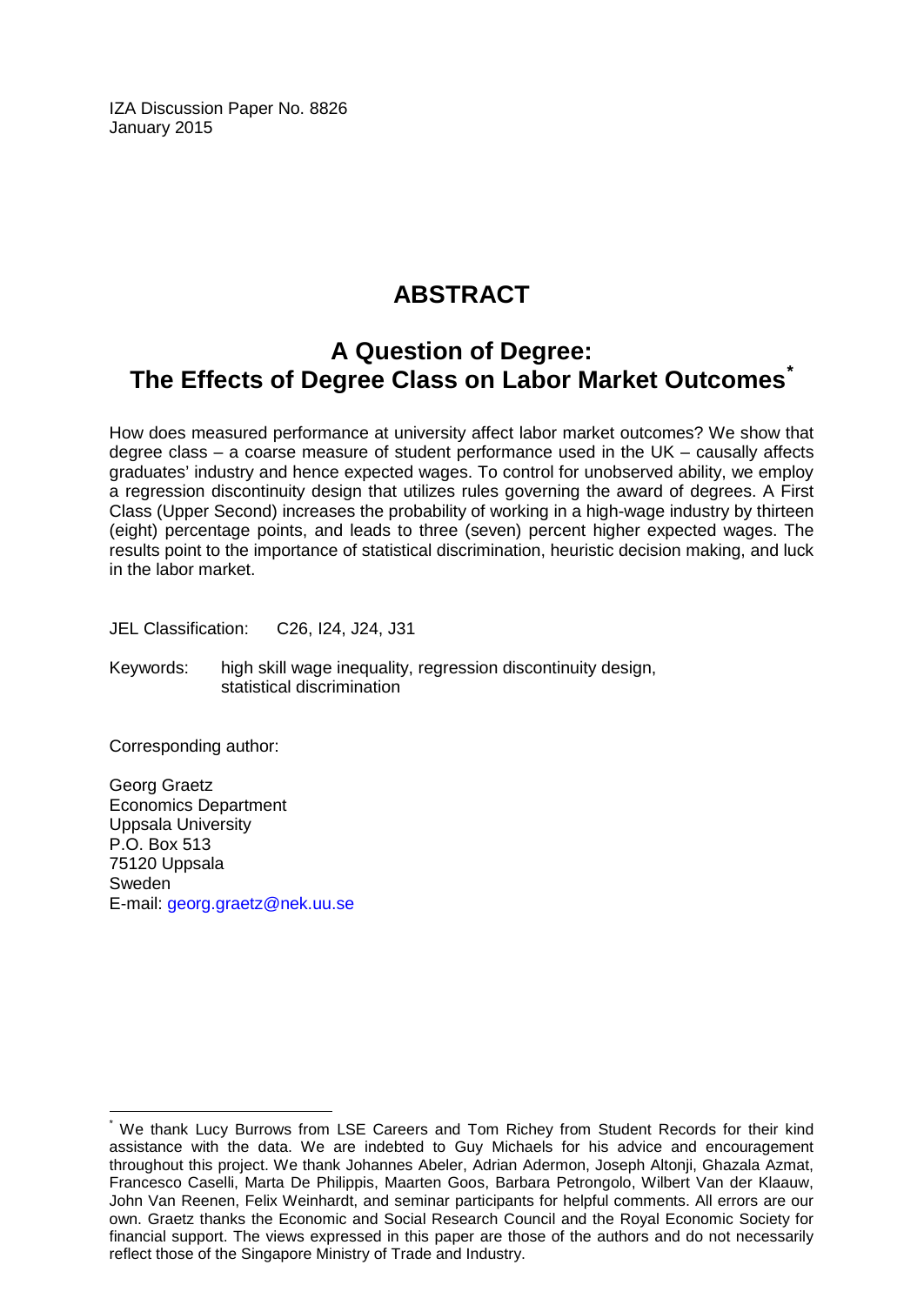### 1 Introduction

How does measured performance at university affect labor market outcomes? In this paper we estimate the causal effect of degree class on graduates' labor market outcomes. In the United Kingdom (UK) and other Commonwealth nations, degree class is used as a coarse measure of performance in university degrees, and its importance is highlighted by the sizeable fraction of employers who report using the classification in hiring decisions.<sup>[1](#page-3-0)</sup> It is not obvious that the classification system is useful because degree transcripts provide more information about applicant quality. However, detailed transcripts may be difficult to interpret and to compare across students, leading employers to rely instead on the much simpler, five-step degree class measure when screening applicants. Given the coarseness of degree class, this may in turn lead to mismatch in the graduates labor market.

Identifying the effects of degree class is complicated by the fact that a naive comparison of, say, students who received a First Class with students who received an Upper Second could be biased by the differing ability composition of the two groups. To isolate the casual effect of degree class we need to approximate an ideal experiment and randomly assign degree class across students.

Using survey and administrative data from the London School of Economics and Political Science (LSE), we adopt a fuzzy regression discontinuity design (RD) which utilizes institutional rules governing the award of degree class. Undergraduates at the LSE typically take nine courses over three years. Every course is graded out of 100 marks and fixed thresholds are used to map the marks to degree class. A First (Upper Second) Class Honors degree requires at least four marks of 70 (60) or above.<sup>[2](#page-3-1)</sup> We use the discontinuous relationship between degree class and marks received on the fourth highest mark in our RD. This amounts to comparing students who barely made and barely missed a degree class within a narrow window of the marks received. We argue that this generates quasi-experimental variation needed for clean identification of degree class effects.

We find that higher degree classes positively affect a graduate's probability to work in a high-wage industry six months after graduation.<sup>[3](#page-3-2)</sup> A First Class increases the probability of working in a high-wage industry by thirteen percentage points relative to an Upper Second. The corresponding estimate for an Upper Second, relative to a Lower Second, is eight percentage points. These effects translate into sizeable differences in expected wages. As we do not observe graduates' wages directly, we use information from the Labour Force Survey (LFS) to assign wages by industry, gender, and year. A First Class is worth roughly three percent in expected starting wages. An Upper Second is worth more on the margin—seven percent in expected starting wages. These results are robust to a battery of specification checks.

Our results suggest that employers rely on degree class when forming beliefs about graduates' abilities. This is despite the fact that a graduate's detailed exam grades are typically available to the employer as well—it appears that it would be too costly for employers to process and exploit this richer source of information.

In further results, we find heterogenous effects by gender and by mathematical content of degree

<span id="page-3-0"></span><sup>&</sup>lt;sup>1</sup>Degrees are classified as First Class, Upper Second Class, Lower Second Class, Third Class, and Pass. This coarse measure of performance stands in contrast to the much more detailed GPA measure used in the US. Degree class is also used by universities to screen applicants to postgraduate programmes.

<span id="page-3-2"></span><span id="page-3-1"></span> ${}^{2}$ In terms of letter grades, a mark of 70 or higher would correspond to an A, while a mark between 60 and 69 would be a B.

<sup>&</sup>lt;sup>3</sup>High-wage industries are the top 20 percent (un-weighted) industries in our sample by log wages averaged across genders and years.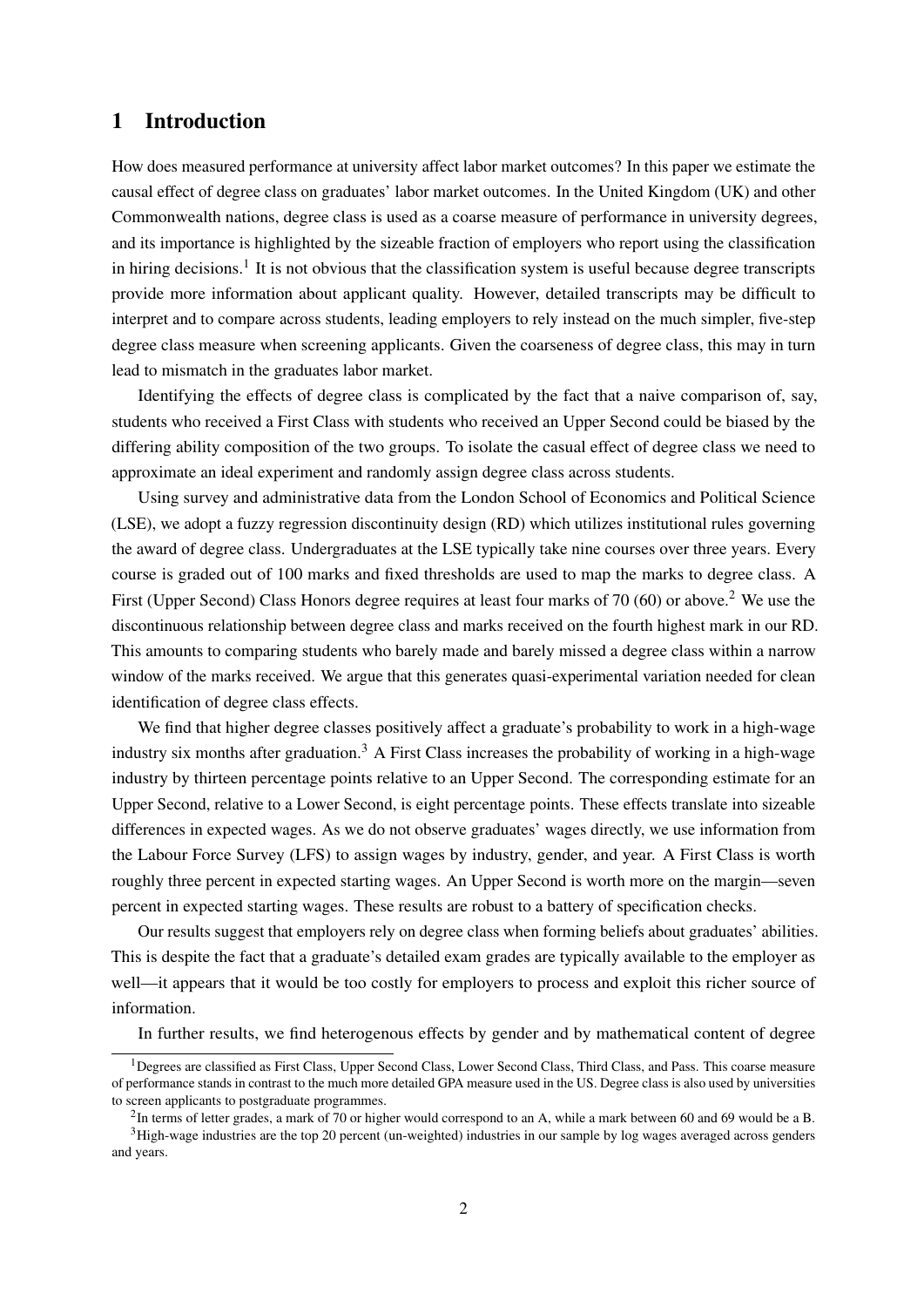programmes. A higher degree class increases the probability of working in a high-wage industry and expected wages by more for males and for graduates of mathematical degree programmes.

We argue that a standard model of statistical discrimination can explain our findings of heterogenous effects. In this model, employers cannot observe an applicant's productivity directly. However, they can use signals such as degree class to form beliefs about productivity. Employers attach more weight to the degree class signal when the variance in ability is larger. We provide suggestive evidence that ability variance is higher among males and students of mathematical programmes in our sample.

The paper is related to the literature on the effects of performance in degrees on labor market outcomes. Using a differences-in-differences strategy, [Freier, Schumann, and Siedler](#page-17-0) [\(2014\)](#page-17-0) estimate a 14 premium for graduating with honors among German law graduates. In papers most closely related to this paper, [Di Pietro](#page-17-1) [\(2010\)](#page-17-1), [Ireland, Naylor, Smith, and Telhaj](#page-18-0) [\(2009\)](#page-18-0) and [McKnight, Naylor, and Smith](#page-18-1) [\(2007\)](#page-18-1) examine the effects of degree classification for students in the UK. Notably [Di Pietro](#page-17-1) [\(2010\)](#page-17-1) adopts a regression discontinuity design using final year marks and finds no effect on employment. We get similar results on employment but extend the analysis by looking at wage differences. [Ireland, Naylor,](#page-18-0) [Smith, and Telhaj](#page-18-0) [\(2009\)](#page-18-0) use OLS regressions and find 4 and 5 percent returns to First Class and Upper Second degrees respectively. Their sample consists of a much larger dataset of UK students across many universities and years but does not have the course history information we have to construct finer comparison groups.

Although concerned with university rather than high school graduation, our paper is similar to [Clark](#page-17-2) [and Martorell](#page-17-2) [\(2014\)](#page-17-2) in using the discontinuous relationship between exam scores and the probability of receiving an educational credential to implement a regression discontinuity design. [Clark and Martorell](#page-17-2) [\(2014\)](#page-17-2) estimate a zero effect of high school diploma receipt by comparing workers who barely passed to those who barley failed high school exit exams in the US.

The aforementioned literature interprets earnings differences associated with degree class or high school diplomas as pure signaling effects as in [Spence](#page-18-2) [\(1973\)](#page-18-2). We hesitate to follow this interpretation. We believe that our empirical strategy and similar ones in the literature are capable of establishing the existence of information frictions in the labor market, which give rise to statistical discrimination. But these strategies do not necessarily distinguish between pure signalling and human capital theories of education. Evidence in favour of statistical discrimination is not necessarily evidence in favour of signalling. Statistical discrimination simply says that employers expect higher productivity if an applicant has obtained some credential. The theory does not speak to the sources of these average productivity differences. In our context, it is conceivable that graduates with higher degree classes accumulated more human capital on average, since doing well in exams typically requires studying more.<sup>[4](#page-4-0)</sup>

Our findings contribute to a literature that documents the importance of simple heuristics for decision making in real world settings. [Anderson and Magruder](#page-17-3) [\(2012\)](#page-17-3) find substantial effects of Yelp.com ratings on restaurant reservation availability. The ratings are rounded to the nearest half-star. While the true average score is not shown, consumers could in principle calculate the score based on the individual reviews. [Busse, Lacetera, Pope, Silva-Risso, and Sydnor](#page-17-4) [\(2013\)](#page-17-4) find that prices for used cars drop discontinuously at 10,000-mile odometer thresholds, implying that consumers pay significantly more

<span id="page-4-0"></span><sup>&</sup>lt;sup>4</sup>If an RD design estimates a precise zero effect of some credential (as in [Clark and Martorell](#page-17-2) [\(2014\)](#page-17-2)), then this is evidence against the credential in question being a signal in the labor market.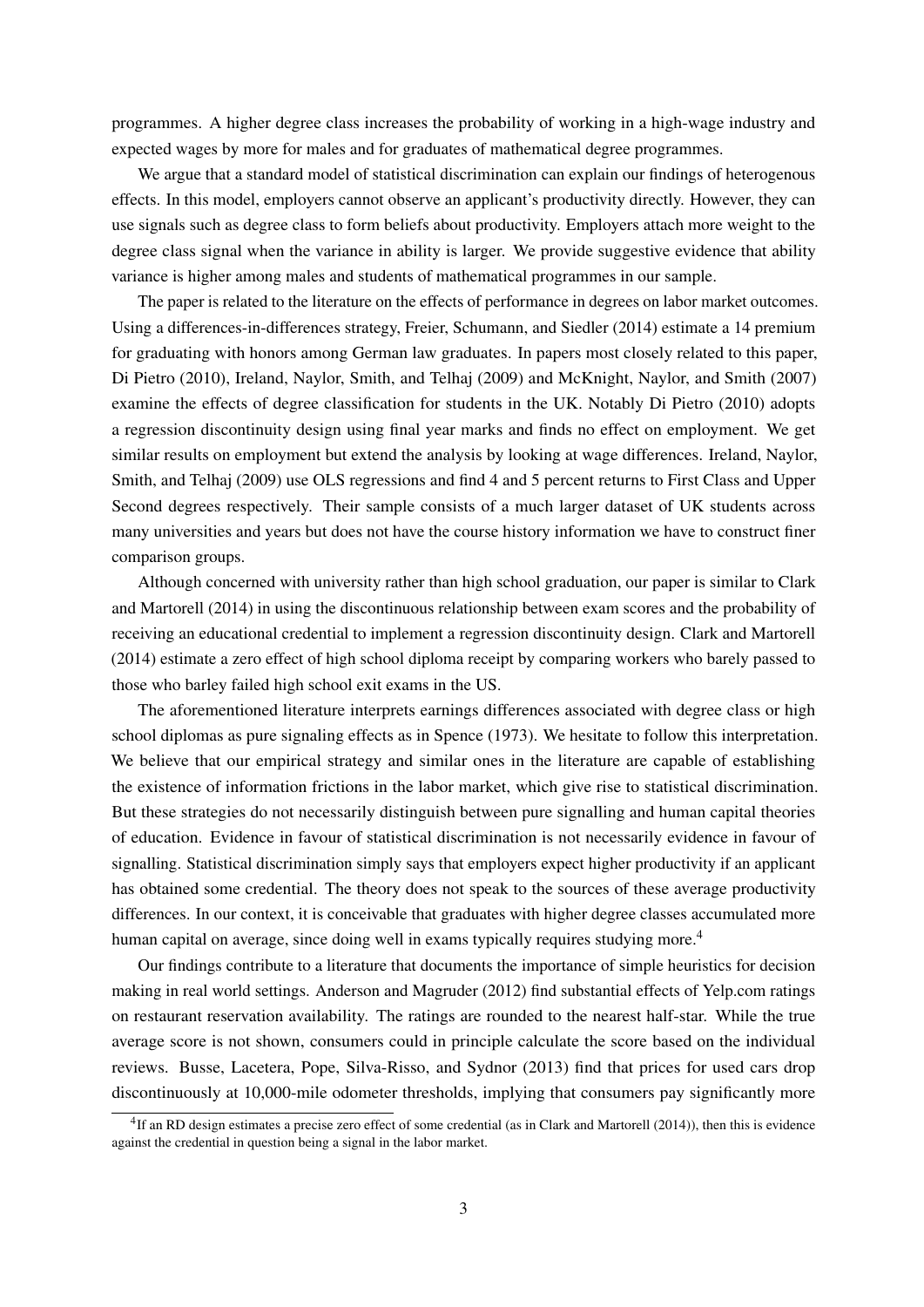attention to the first digit than to subsequent ones. In our setting, employers observe the same detailed exam results that we use in our regression discontinuity design. However, our findings show that they do not regularly make use of this information.

Our paper also contributes to the literature that documents how sheer luck can affect labor market outcomes. Indeed, our identification strategy relies on the fact that a single mark out of one hundred can make the difference between say a Lower and an Upper Second degree, which we find greatly affects the probability of starting one's career in a high-wage industry. The effect would be exacerbated if initial earnings differences persist due to path dependence in graduates' careers. Rather than focussing on idiosyncratic risk, existing literature has investigated the role of aggregate risk. [Oreopoulos, von Wachter,](#page-18-3) [and Heisz](#page-18-3) [\(2012\)](#page-18-3) document substantial earnings losses associated with graduating during a recession for university graduates in Canada. [Oyer](#page-18-4) [\(2008\)](#page-18-4) shows that stock market conditions while MBAs students are still in school affect their decision whether to work in the finance industry. [Oyer](#page-18-5) [\(2006\)](#page-18-5) finds that macroeconomic conditions at the time of graduation affect job characteristics in the short and long run for economists.

The rest of the paper is organized as follows. In Section [2](#page-5-0) we discuss the institutional setting, in Section [3](#page-7-0) we explore the data sources and empirical strategy, in Section [4](#page-11-0) we present our results and provide an explanation. Section [5](#page-16-0) concludes.

## <span id="page-5-0"></span>2 Institutional Setting

Our data come from the London School of Economics and Political Science (LSE). LSE is a highly ranked public research university located in London, UK, specializing in the social sciences. Admission to LSE is highly competitive and it offers a range of degree programmes. In 2012, LSE students came top for employability in the UK in the Sunday Times University Guide. Thus, our results speak to the high end of the skills market.

The degree classification system in the UK is a grading scheme for degrees. The highest distinction for an undergraduate is the First Class honors followed by the Upper Second, Lower Second, Third Class, Pass and Fail degrees. While all universities in the UK follow this classification scheme, each university applies its own standards and rules to determine the distribution of degrees. A similar system exists in other Commonwealth countries including Australia, Canada, India and many others. In the US, a system of Latin Honors performs the similar purpose of classifying degrees. In principle, this implies that our results apply to a broad range of countries.<sup>[5](#page-5-1)</sup> Anecdotal evidence points to the importance of degree class in hiring decisions. One report found that 75 percent of employers in 2012 required at least an Upper Second degree as minimum entry requirement.<sup>[6](#page-5-2)</sup>

<span id="page-5-1"></span> ${}^{5}$ In the US, the grade point average (GPA) system is also used. This is usually a scale from 0 to 4 with one decimal accuracy and is a finer measure of performance than the UK system. There have been calls to scrap the UK system in favor of a GPA system, see "Degree classifications: time for a change?", the Guardian, July 9th 2012, available at [http:](http://www.guardian.co.uk/education/2012/jul/09/degree-classsifications-change) [//www.guardian.co.uk/education/2012/jul/09/degree-classsifications-change](http://www.guardian.co.uk/education/2012/jul/09/degree-classsifications-change). More recently, a group of UK universities have decided to experiment with a more detailed letter grading scheme, see "Universities testing more detailed degree grades", BBC News, September 25th, 2013, available at <http://www.bbc.co.uk/news/education-24224617>.

<span id="page-5-2"></span><sup>6</sup>See "Top jobs 'restricted to graduates with first-class degrees' ", the Daily Telegraph, July 4th 2012, available at [http://www.telegraph.co.uk/education/educationnews/9373058/](http://www.telegraph.co.uk/education/educationnews/9373058/Top-jobs-restricted-to-graduates-with-first-class-degrees.html) [Top-jobs-restricted-to-graduates-with-first-class-degrees.html](http://www.telegraph.co.uk/education/educationnews/9373058/Top-jobs-restricted-to-graduates-with-first-class-degrees.html) and "Most graduate recruiters now looking for at least a 2:1", the Guardian, July 4th 2012, available at [http://www.guardian.co.uk/money/2012/jul/04/](http://www.guardian.co.uk/money/2012/jul/04/graduate-recruiters-look-for-21-degree)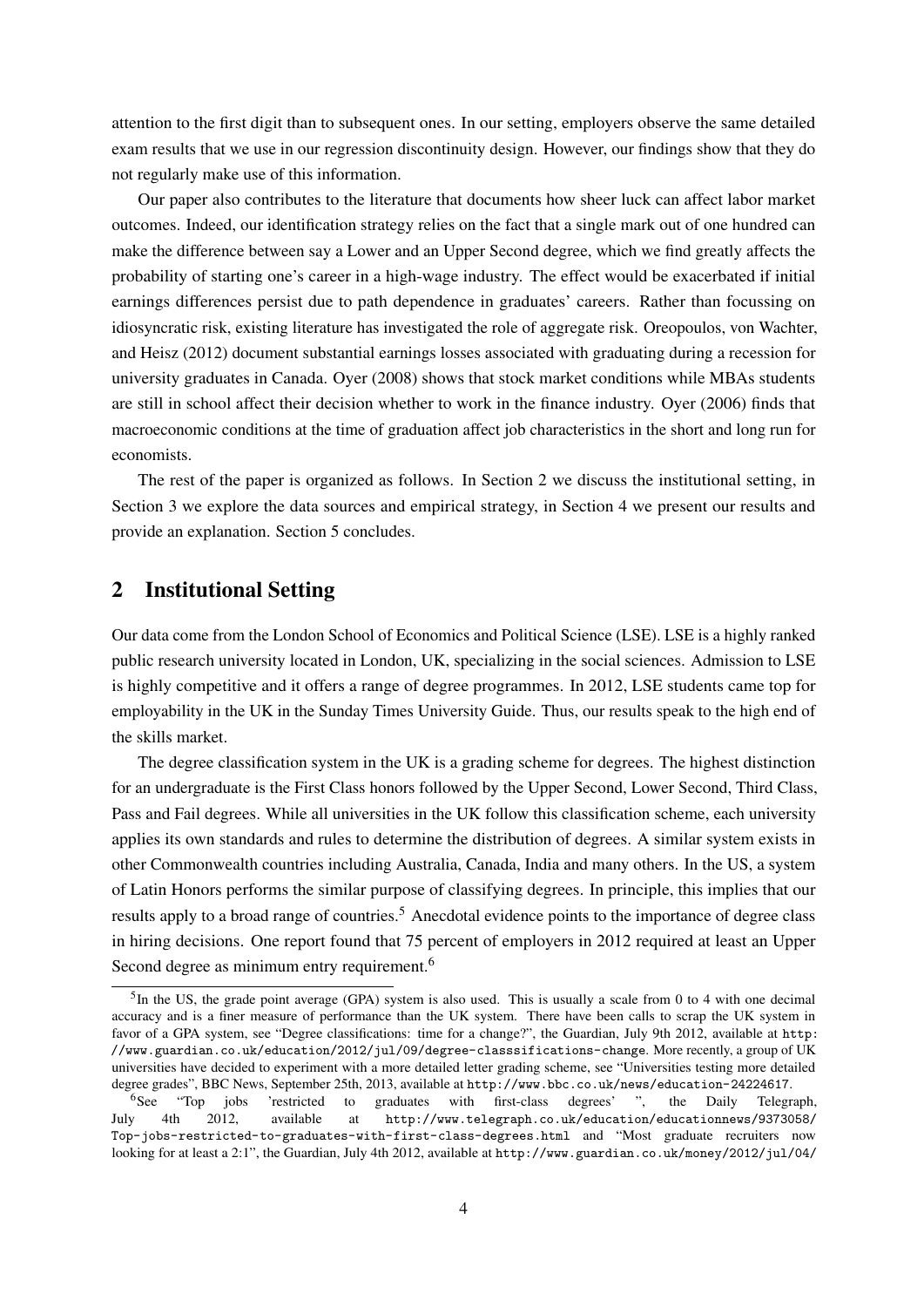[In our identification strategy, we use a unique feature of the rules governing the award of degree class.](http://www.guardian.co.uk/money/2012/jul/04/graduate-recruiters-look-for-21-degree) [Undergraduates in the LSE typically take nine courses over three years. Every course is graded out of 100](http://www.guardian.co.uk/money/2012/jul/04/graduate-recruiters-look-for-21-degree) [marks and fixed thresholds are used to map the marks to degree class. As shown in Appendix Table A.1,](http://www.guardian.co.uk/money/2012/jul/04/graduate-recruiters-look-for-21-degree) [a First Class Honors degree requires 5 marks of 70 or above or 4 marks of 70 or above with aggregate](http://www.guardian.co.uk/money/2012/jul/04/graduate-recruiters-look-for-21-degree) [marks of at least 590. This mapping from course marks to final degree class applies to all departments and](http://www.guardian.co.uk/money/2012/jul/04/graduate-recruiters-look-for-21-degree) [years.](http://www.guardian.co.uk/money/2012/jul/04/graduate-recruiters-look-for-21-degree)[7](#page-6-0)

[We use the discontinuous relationship between degree class and marks received on the fourth highest](http://www.guardian.co.uk/money/2012/jul/04/graduate-recruiters-look-for-21-degree) [mark in a fuzzy regression discontinuity design \(RD\). We employ a fuzzy, as opposed to a sharp,](http://www.guardian.co.uk/money/2012/jul/04/graduate-recruiters-look-for-21-degree) [regression discontinuity because the receipt of the degree class also depends on aggregate marks, as shown](http://www.guardian.co.uk/money/2012/jul/04/graduate-recruiters-look-for-21-degree) [in Appendix Table A.1. Our strategy amounts to comparing otherwise similar students who differ only in](http://www.guardian.co.uk/money/2012/jul/04/graduate-recruiters-look-for-21-degree) [a critical course mark that determines their final degree class.](http://www.guardian.co.uk/money/2012/jul/04/graduate-recruiters-look-for-21-degree)

[To be specific, let us consider the award of a First Class degree that depends on the receipt of at least](http://www.guardian.co.uk/money/2012/jul/04/graduate-recruiters-look-for-21-degree) [four first class marks. This suggests that the fourth highest mark for any student plays a critical role in](http://www.guardian.co.uk/money/2012/jul/04/graduate-recruiters-look-for-21-degree) [determining the degree class. A student whose fourth highest mark is higher than 70 is about twice as](http://www.guardian.co.uk/money/2012/jul/04/graduate-recruiters-look-for-21-degree) [likely to obtain a First Class degree as a student whose mark just missed 70, everything else equal. This](http://www.guardian.co.uk/money/2012/jul/04/graduate-recruiters-look-for-21-degree) [is seen clearly in Figure 1 which plots the fraction of students who receive a First Class degree against](http://www.guardian.co.uk/money/2012/jul/04/graduate-recruiters-look-for-21-degree) [their fourth highest mark received. There is a jump in the probability of receiving a First Class after](http://www.guardian.co.uk/money/2012/jul/04/graduate-recruiters-look-for-21-degree) [the 70-mark threshold. A similar story is seen in the award of an Upper Second degree at the 60-mark](http://www.guardian.co.uk/money/2012/jul/04/graduate-recruiters-look-for-21-degree) [threshold. To summarize, the fourth highest mark plays the role of the assignment variable in our RD](http://www.guardian.co.uk/money/2012/jul/04/graduate-recruiters-look-for-21-degree) [strategy.](http://www.guardian.co.uk/money/2012/jul/04/graduate-recruiters-look-for-21-degree)<sup>[8](#page-6-1)</sup>

[By the rules for awarding degree class as summarized in Appendix Table A.1, necessary conditions for](http://www.guardian.co.uk/money/2012/jul/04/graduate-recruiters-look-for-21-degree) [a First and Upper Second are that the fourth best mark be no less than 70 and 60, respectively. However,](http://www.guardian.co.uk/money/2012/jul/04/graduate-recruiters-look-for-21-degree) [Figure 1 reveals that non-negligible fractions of students who miss these necessary conditions by a few](http://www.guardian.co.uk/money/2012/jul/04/graduate-recruiters-look-for-21-degree) [marks do receive Firsts or Upper Seconds, likely due to discretion exercised by departments in borderline](http://www.guardian.co.uk/money/2012/jul/04/graduate-recruiters-look-for-21-degree) [cases. While we do not view this as a threat to the validity of our RD design, we check that our results are](http://www.guardian.co.uk/money/2012/jul/04/graduate-recruiters-look-for-21-degree) [robust to excluding marks around the discontinuity.](http://www.guardian.co.uk/money/2012/jul/04/graduate-recruiters-look-for-21-degree)

[Our claim that students close to either side of the relevant mark threshold are comparable in terms of](http://www.guardian.co.uk/money/2012/jul/04/graduate-recruiters-look-for-21-degree) [observed and unobserved characteristics relies on some additional institutional features of grading at LSE.](http://www.guardian.co.uk/money/2012/jul/04/graduate-recruiters-look-for-21-degree) Exams are graded *anonymously*[. Undergraduate courses at LSE are large enough so that it is very unlikely](http://www.guardian.co.uk/money/2012/jul/04/graduate-recruiters-look-for-21-degree) [for graders who taught the course in question to be able to identify students by their handwriting.](http://www.guardian.co.uk/money/2012/jul/04/graduate-recruiters-look-for-21-degree)<sup>[9](#page-6-2)</sup> This [means that graders are not influenced by any knowledge of a student's ability other than what is written](http://www.guardian.co.uk/money/2012/jul/04/graduate-recruiters-look-for-21-degree) [on the exam script.](http://www.guardian.co.uk/money/2012/jul/04/graduate-recruiters-look-for-21-degree)

[We can also rule out the possibility that the fourth best exam is graded in a different way than other](http://www.guardian.co.uk/money/2012/jul/04/graduate-recruiters-look-for-21-degree)

[graduate-recruiters-look-for-21-degree](http://www.guardian.co.uk/money/2012/jul/04/graduate-recruiters-look-for-21-degree).

<span id="page-6-0"></span> $<sup>7</sup>$  Four courses are taken each year, however only the average of the best three courses in the first year counts towards final</sup> classification. Undergraduate law students are an exception and follow a different set of rules. We exclude them from all analyses. Full details of the classification system is available online at the LSE website, [http://www.lse.ac.uk/resources/](http://www.lse.ac.uk/resources/calendar/academicRegulations/BA-BScDegrees.htm) [calendar/academicRegulations/BA-BScDegrees.htm](http://www.lse.ac.uk/resources/calendar/academicRegulations/BA-BScDegrees.htm).

<span id="page-6-1"></span><sup>&</sup>lt;sup>8</sup>Appendix Table [A.1](#page-34-0) suggests another possible RD design that uses the sum of marks as the assignment variable, with the probability of receiving Firsts and Upper Seconds increasing discontinuously at 515 and 590, respectively. We found that this yields a weaker first stage than when using the fourth highest mark. We could have employed a combination of these running variables to make better use of the institutional information, but this would have made our empirical strategy more complicated, with little added benefit given the already strong first stage.

<span id="page-6-2"></span><sup>&</sup>lt;sup>9</sup>Exams are graded by two internal examiners. Having graded each script separately, graders convene to deliberate on the final mark. External examiners grade scripts for which no agreement could be reached.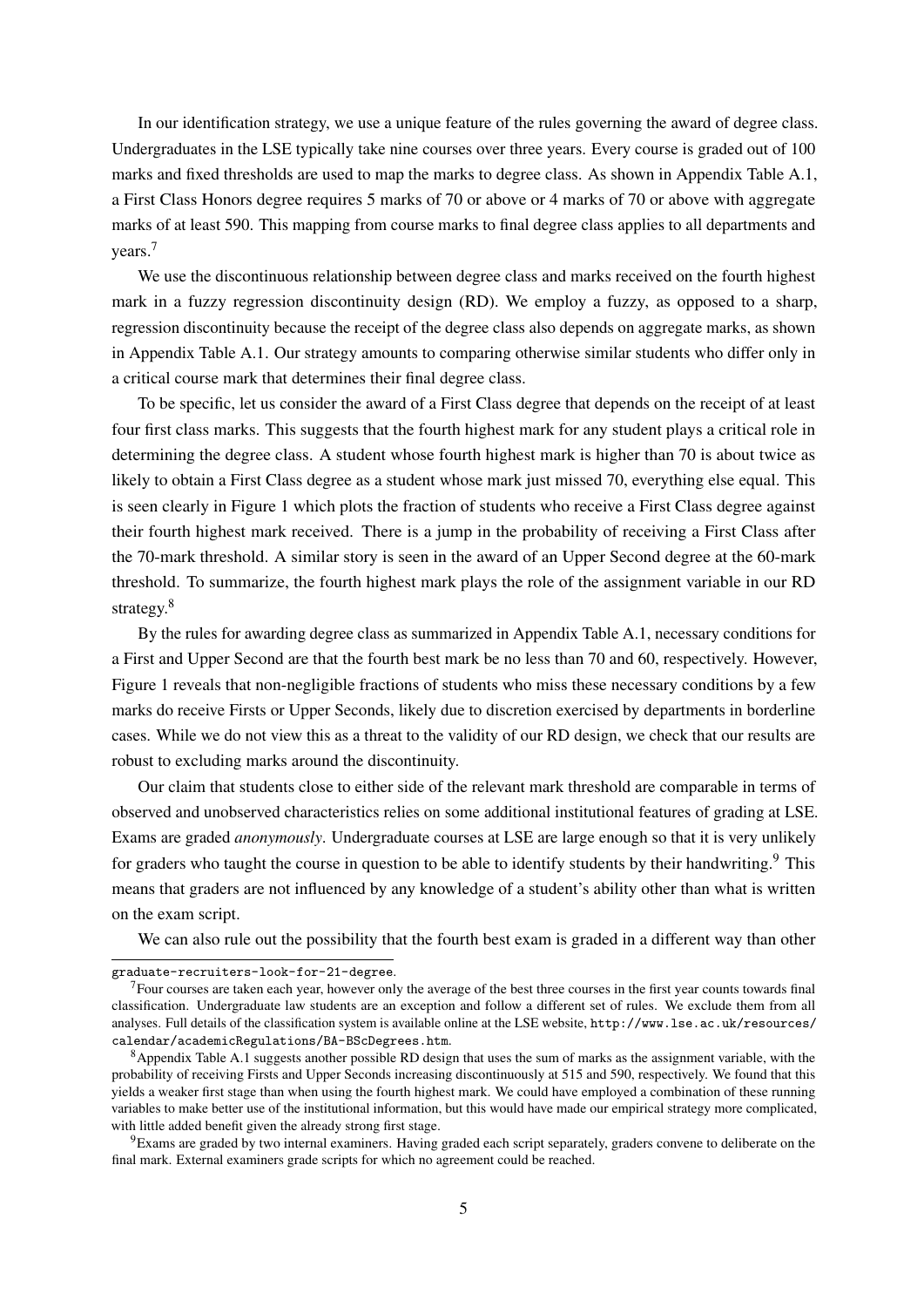exams. This is a worry given the fourth best exam's importance in determining degree class. However, the ranking of exams is only known after all results in a given year have been released, which happens on the same day for all undergraduate programmes.

## <span id="page-7-0"></span>3 Data and Empirical Strategy

#### 3.1 Student Characteristics and University Performance

From student records we obtain age, gender, nationality and country of domicile information. Course history includes information on degree programme, courses taken and grades awarded, and eventual degree classification. Table [1](#page-23-0) reports the descriptive statistics of the variables used in our analysis. We have 5,912 students in the population from 2005-2010 of which 2,649 are included in the Destination of Leavers from Higher Education (DLHE) survey (described in detail below). Columns (1) and (4) report the mean and standard deviations of variables for surveyed and non-surveyed students, respectively, while column (5) reports whether the difference is significant. Surveyed students are less likely to be female, more likely to be UK nationals, more likely to receive an Upper Second and less likely to receive a Lower Second.

To implement our empirical strategy, we create two samples. In column (2), the "First Class sample" consists of students who received either a First Class or an Upper Second and whose fourth highest mark is within five marks of 70. The "Upper Second sample" in column (3) consists of students who received either an Upper Second or Lower Second and whose fourth highest mark is within five marks of 60.<sup>[10](#page-7-1)</sup> This provides two discontinuities that we examine separately and narrows our comparisons to students who are on either side of each threshold. In Table [1,](#page-23-0) *First Class*, *Upper Second* and *Lower Second* are dummy variables for the degree classes. Among all surveyed students, the majority of 60 percent received an Upper Second with the remaining 40 percent roughly evenly split between First Class and Lower Second. 1 [4th MARK  $\geq$  70] and 1 [4th MARK  $\geq$  60] are dummy variables equal to one if the fourth highest mark is no less than 70 or 60 respectively.

One shortcoming of this database is that we do not have measures of a student's pre-university ability. For a typical UK student this might include her GCSE and A-level results. Although admissions to LSE programmes require A-level or equivalent results to be reported, these data are not collected centrally but are received by each department separately. To partly address this shortcoming, in all our regressions we control for department  $\times$  year fixed effects.<sup>[11](#page-7-2)</sup> Furthermore, the validity of our RD strategy does not rely on controlling for ability. As noted in [Lee and Lemieux](#page-18-6) [\(2010\)](#page-18-6) an RD design mimics a natural experiment close to the discontinuity. If our RD design is valid, there should be no need for additional controls except to improve precision of estimates.

<span id="page-7-1"></span> $10$ We dropped Third Class and below because they constituted less than 5 percent of the population. Including them among the Lower Second population did not change results.

<span id="page-7-2"></span> $11$ Results in [McKnight, Naylor, and Smith](#page-18-1) [\(2007\)](#page-18-1) suggest that controlling for degree programme reduces the importance of pre-university academic results.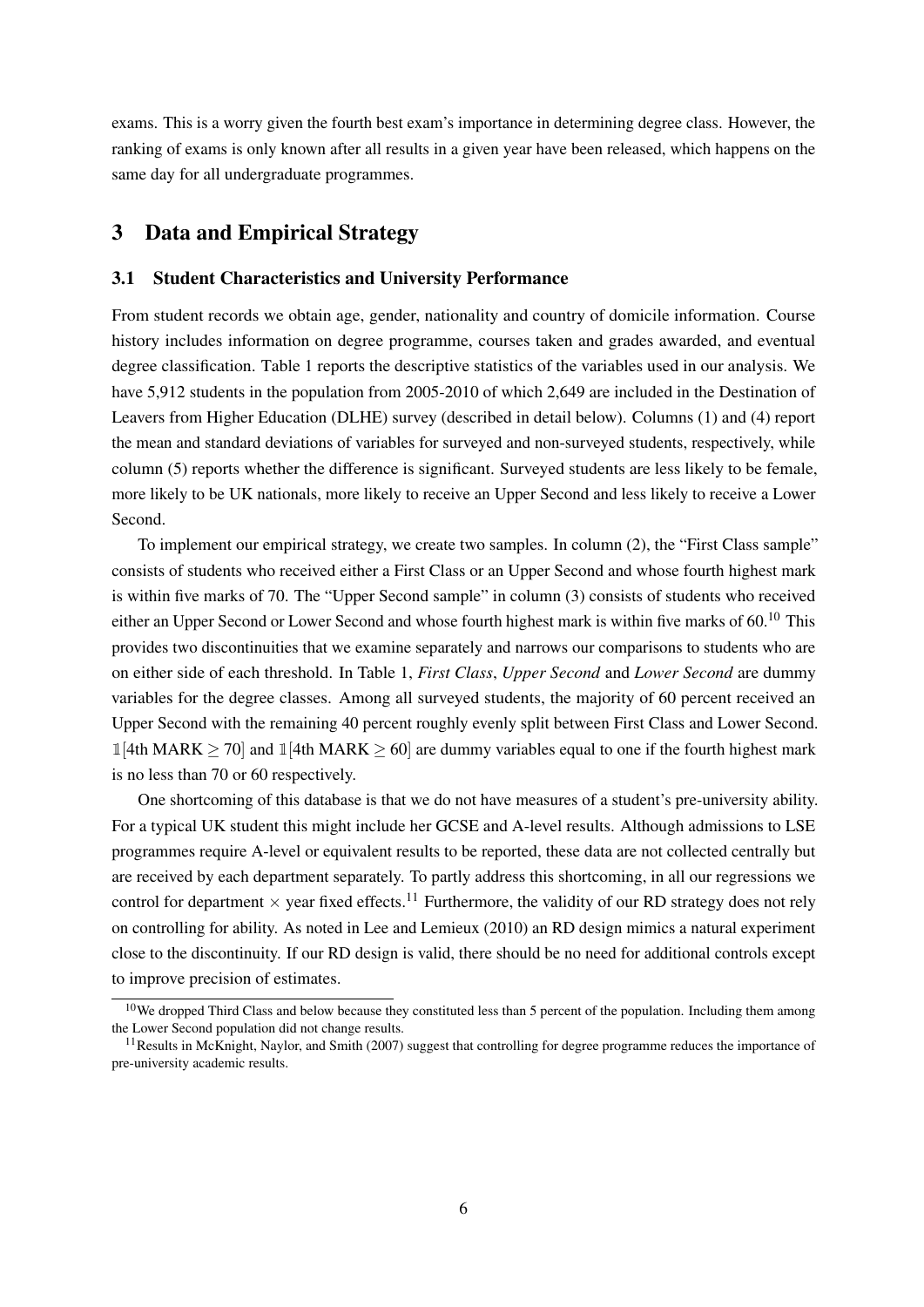#### 3.2 Labor Market Outcomes

Data on labor market outcomes come from the DLHE survey which is a national survey of students who have recently graduated from a university in the UK. This survey is conducted twice a year to find out employment circumstances of students six months after graduation.<sup>[12](#page-8-0)</sup> Due to the frequency of the survey and its statutory nature, LSE oversees the survey and reports the results to HESA (Higher Education Statistics Authority). The survey is sent by email and responded to online and includes all students including non-domiciled and non-UK nationals. Typically response rates are higher for domiciled and UK nationals.<sup>[13](#page-8-1)</sup> Appendix Figure [A.1](#page-32-0) shows an instance of an invitation to take part in the survey sent by email to a recent graduate.

The survey provides us with data from 2005-2010. Our key variables of interest are industry and employment status. Industry is coded in four digit SIC codes, although we aggregate to two digits for merging with LFS data (see Section [3.3\)](#page-8-2). In Table [1,](#page-23-0) "employed" is a dummy variable equal to one if a graduate is employed in full-time work.[14](#page-8-3)

Table [1](#page-23-0) shows that 85 percent of students who responded are employed within six months of graduation. More than one-third are employed in the finance industry although this varies slightly across the degree classes (see Appendix Table [A.5\)](#page-37-0). Given the importance of the finance industry, we construct a dummy variable for employment in finance as a separate outcome variable and look at results excluding the finance industry.

Because the survey is conducted six months after graduation, we interpret our analysis as applying to first jobs. Although we do not observe previous job experience and cannot control for this in our analysis, 98 percent of our students were younger than 21 years of age when they started their degrees. Thus, any work experience is unlikely to have been in permanent employment. Also, we cannot follow students over longer periods of employment to examine the dynamic effects of degrees.

A further concern is that employment six months after graduation may have been secured before the final degree class is known. Anecdotes suggest that students start Summer internships, work experience and job applications prior to graduation. The more common it is that students sign job contracts before graduating, the less likely we are to pick up any effects of degree class. However, anecdotal evidence suggests that many early job offers are conditional on achieving a specified degree class. If students then narrowly miss the requirement of their job offer and are forced to work in jobs with lower pay, then this would be picked up by our identification strategy.

#### <span id="page-8-2"></span>3.3 Labor Force Survey

We merge wage data from the LFS into the DLHE survey at the industry  $\times$  year  $\times$  gender level.<sup>[15](#page-8-4)</sup> We calculate mean log hourly wages for each industry  $\times$  year  $\times$  gender cell unconditional on skills or experience. One concern with this approach is that mean wages are not representative of the earnings facing undergraduates. To address this concern we also calculate mean log wages conditional on university

<span id="page-8-1"></span><span id="page-8-0"></span><sup>12</sup>The surveys are conducted from November to March for the "January" survey, and from April to June for the "April" survey.  $13$  Formally, LSE is required to reach a response rate of 80 percent for UK nationals and 50 percent for others. Students who

do not respond by email are followed up by phone.

<span id="page-8-4"></span><span id="page-8-3"></span><sup>&</sup>lt;sup>14</sup>Self-employed, freelance and voluntary work is coded as zero along with the unemployed or unable to work.

<sup>&</sup>lt;sup>15</sup>There are potentially  $67 \times 6 \times 2 = 804$  cells, however the actual number of cells is 338 since not all industries are present in each year-gender cell.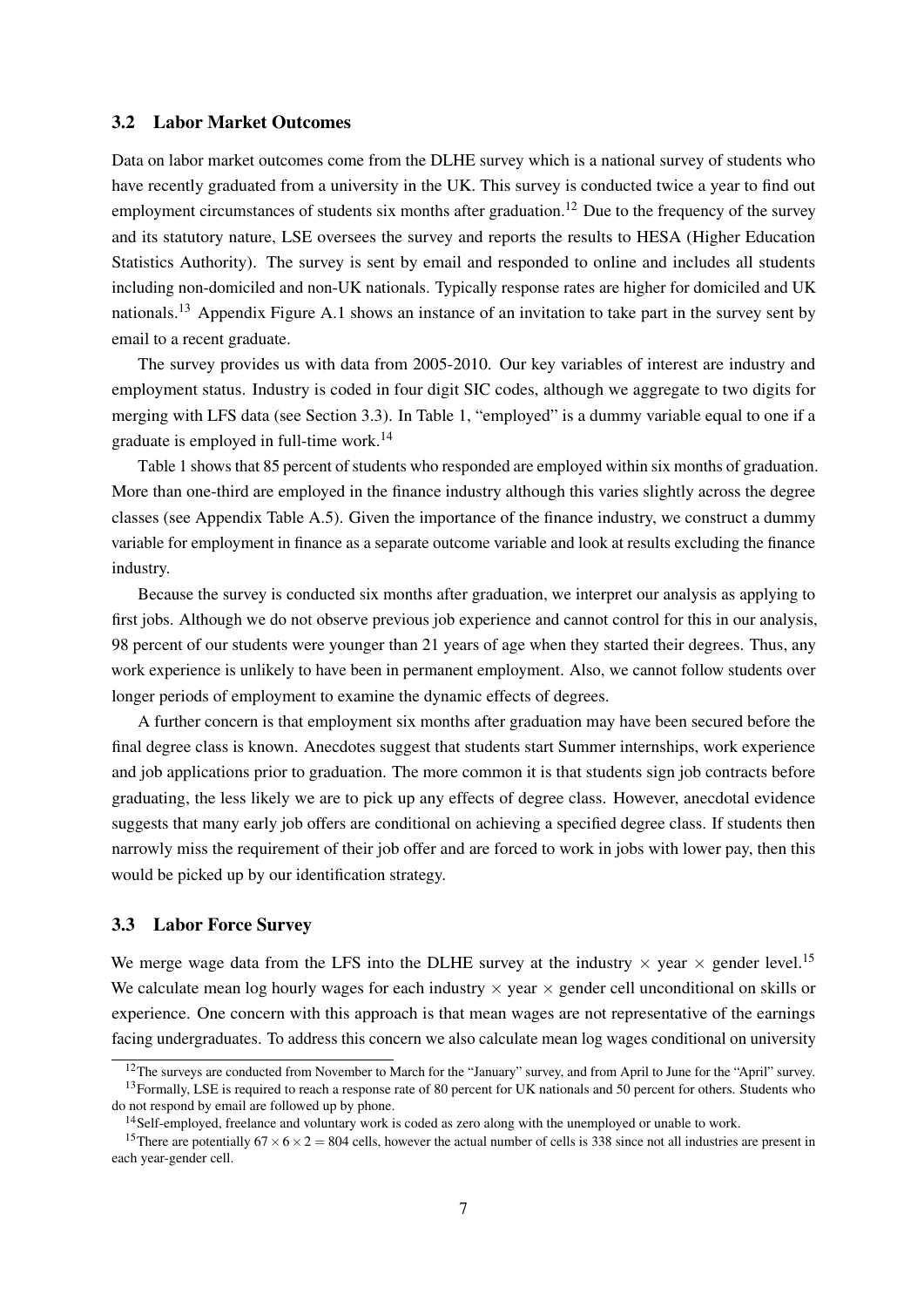and three experience levels. To match the labor market prospects of undergraduates we chose 1 and 3 years of potential experience.

This gives us four different measures of industry wages—overall mean, university with 1 and 3 years of experience and overall mean for the sub-sample of students in non-finance industries. Our preferred measure is the overall mean because it provides a clean measure of the industry's "rank" compared to other industries. In any case the four measures are highly correlated with pairwise correlations never less than 0.8. Table [1](#page-23-0) shows that the mean log wage is 2.45 which is roughly GBP11.60 per hour in 2005GBP. As expected, industry wages increase in years of experience.

Using industry wages implies that we do not have within-industry variation in outcomes. The lack of a more direct wage measure is an issue for other studies in the literature as well [\(Di Pietro, 2010;](#page-17-1) [McKnight, Naylor, and Smith, 2007\)](#page-18-1). Appendix Table [A.5](#page-37-0) shows the top 15 industries ranked by total share of employment. Even accounting for the large share in finance, there is substantial distribution in employment across industries—of the 84 two-digit SIC codes, 66 are represented in our data.

As a further important outcome variable we create an indicator for working in one of the 20 percent (unweighted) highest-paying industries by averaging our preferred mean log hourly wage variable across genders and years. Table [1](#page-23-0) shows that two thirds of graduates work in these high-wage industries, which are listed in Table [A.6.](#page-37-1)

While the DLHE survey includes a question about annual salary, we prefer using expected industry wages in our analysis for several reasons.<sup>[16](#page-9-0)</sup> First, response to the annual salary question is voluntary and less than half of respondents report their salary. Second, we do not observe hours worked, so the salary variable conflates productivity and the labor supply decision. Third, actual salary contains a transitory component, whereas this is unlikely to be the case for industry mean wages. Since industry of work is persistent, industry mean wages may be more informative about expected lifetime income than actual salary.

#### <span id="page-9-2"></span>3.4 Empirical Strategy

Our unit of observation is a student. For each student we observe her degree classification and her course grades. In particular, we observe her fourth highest mark taken over three years of the degree. As described in Section [2,](#page-5-0) institutional rules imply that the fourth highest mark is critical in determining her degree class. When the fourth highest mark crosses the 70-mark or 60-mark cutoff, there is a discontinuous jump in the probability of receiving a First Class and Upper Second respectively. We use a dummy variable for the fourth highest mark crossing these thresholds as an instrument for the degree class "treatment".

Identification in a fuzzy RD setup requires the continuity assumption (Lee and Lemieux,  $2010$ ).<sup>[17](#page-9-1)</sup> Apart from the treatment– in this case degree class– all other observables and unobservables vary continuously across the threshold. This also means that the assignment variable should not be precisely manipulated by agents. We cannot test the continuity of the unobservables directly. Instead we test the continuity of observables. Second, we employ the [McCrary](#page-18-7) [\(2008\)](#page-18-7) test to see if there is a discontinuity

<span id="page-9-1"></span><span id="page-9-0"></span><sup>&</sup>lt;sup>16</sup>The correlation between the log of reported salary and industry mean log wages is 0.33.

 $17$ Regression discontinuity was introduced by [Thistlethwaite and Campbell](#page-18-8) [\(1960\)](#page-18-8) and formalized in the language of treatment effects by [Hahn, Todd, and Van der Klaauw](#page-18-9) [\(2001\)](#page-18-9). The close connection between fuzzy RD and instrumental variables is noted in [Lee and Lemieux](#page-18-6) [\(2010\)](#page-18-6), [Imbens and Lemieux](#page-18-10) [\(2008\)](#page-18-10) and [Imbens and Wooldridge](#page-18-11) [\(2009\)](#page-18-11). Instead of the usual exclusion restrictions, however, we require the continuity assumption and non-manipulation of the assignment variable.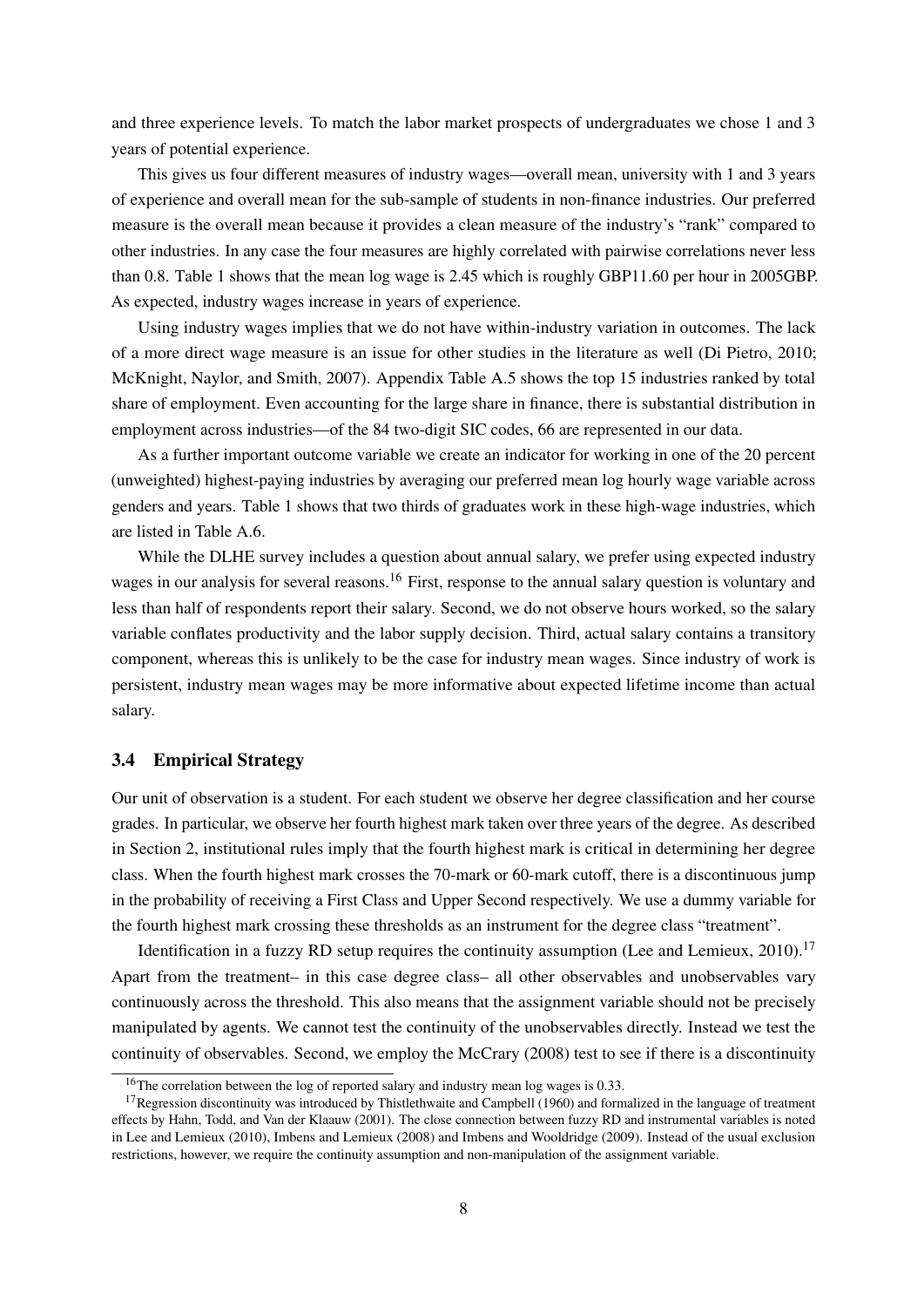in the probability density of the treatment which may suggest manipulation of the assignment variable. These are discussed in Section [4.2.](#page-11-1)

In our benchmark specification we use a non-parametric local linear regression with a rectangular bandwidth of 5 marks above and below the cutoff [\(Imbens and Wooldridge, 2009\)](#page-18-11). This means we include the fourth mark linearly and interacted with the dummy variable as additional controls. A non-parametric approach observes that a regression discontinuity is a kernel regression at a boundary point [\(Imbens and](#page-18-10) [Lemieux, 2008\)](#page-18-10). This motivates the use of local regressions with various kernels and bandwidths [\(Fan](#page-17-5) [and Gijbels, 1996;](#page-17-5) [Li and Racine, 2007\)](#page-18-12). Although a parametric function such as a high order polynomial is parsimonious it is found to be quite sensitive to polynomial order [\(Angrist and Pischke, 2009\)](#page-17-6). In specification checks we vary the bandwidth and try polynomial functions to flexibly control for the fourth mark. As discussed in Section [4.4](#page-13-0) these specification checks produce qualitatively similar results.

In theory, identification in an RD setup comes in the limit as we approach the discontinuity asymptotically [\(Hahn, Todd, and Van der Klaauw, 2001\)](#page-18-9). In practice, this requires sufficient data around the boundary points– as we get closer to the discontinuity estimates tend to get less precise because we have fewer data. Furthermore, when the assignment variable is discrete by construction, there is the additional complication that we cannot approach the boundary infinitesimally.<sup>[18](#page-10-0)</sup> In this paper, we choose the 5 mark bandwidth as a reasonable starting point and accept that some of the identification necessarily comes from marks away from the boundary. We follow [Lee and Card](#page-18-13) [\(2008\)](#page-18-13) in correcting standard errors for the discrete structure of our assignment variable by clustering on marks throughout.<sup>[19](#page-10-1)</sup>

We write the first-stage equation as:

<span id="page-10-2"></span>
$$
\begin{array}{rcl}\n\text{CLASS}_{i} & = & \delta_{0} + \delta_{1} \mathbb{1}[4\text{th} \text{ MARK} \geq \text{cutoff}]_{i} + \delta_{2}(4\text{th} \text{MARK}_{i} - \text{cutoff}) \\
& & + \delta_{3}(4\text{th} \text{ MARK}_{i} - \text{cutoff}) \times \mathbb{1}[4\text{th} \text{MARK} \geq \text{cutoff}]_{i} + X_{i}\delta_{4} + u_{i}\n\end{array} \tag{1}
$$

where CLASS is either First Class or Upper Second and the cutoff is 70 or 60 respectively.  $\mathbb{1}[4th \text{MARK} >$ cutoff] is a dummy variable for the fourth mark crossing the cutoff and our instrument for the potentially endogenous degree class. *X* is a vector of covariates including female dummies, age and age squared, dummies for being a UK national, dummies for having resat or failed any course, 15 dummies for department, 5 year of graduation dummies and 75 dummies for department  $\times$  year of graduation interactions.

We use the predicted degree class from our first-stage regression in our second-stage equation:

<span id="page-10-3"></span>
$$
Y_i = \beta_0 + \beta_1 \text{CLASS}_i + \beta_2 \text{(4th MARK}_i - \text{cutoff)}
$$
  
+  $\beta_3 \text{(4th MARK}_i - \text{cutoff)} \times \mathbb{I}[\text{4th MARK} \ge \text{cutoff}]_i + X_i \beta_4 + \varepsilon_i$  (2)

where *Y* are various labor market outcomes including employment status, employment in high-wage or finance industry, and four measures of industry wages.

<span id="page-10-0"></span> $18$ This is also a problem facing designs where age in years or months is the assignment variable, e.g. [Carpenter and Dobkin](#page-17-7) [\(2009\)](#page-17-7).

<span id="page-10-1"></span> $19$ In our preferred specification the number of clusters is eleven, and therefore we may be concerned about small-sample bias in estimating standard errors. We employ STATA's "vce(cluster *clustervar*)" option, which performs a small-sample bias correction by default [\(Brewer, Crossley, and Joyce, 2013\)](#page-17-8). In a robustness check, the results of which are available upon request, we estimate the effects of an Upper Second and a First jointly in a pooled specification with 31 or 47 clusters, depending on the bandwidth. We obtain very similar and statistically significant results as in our benchmark specification.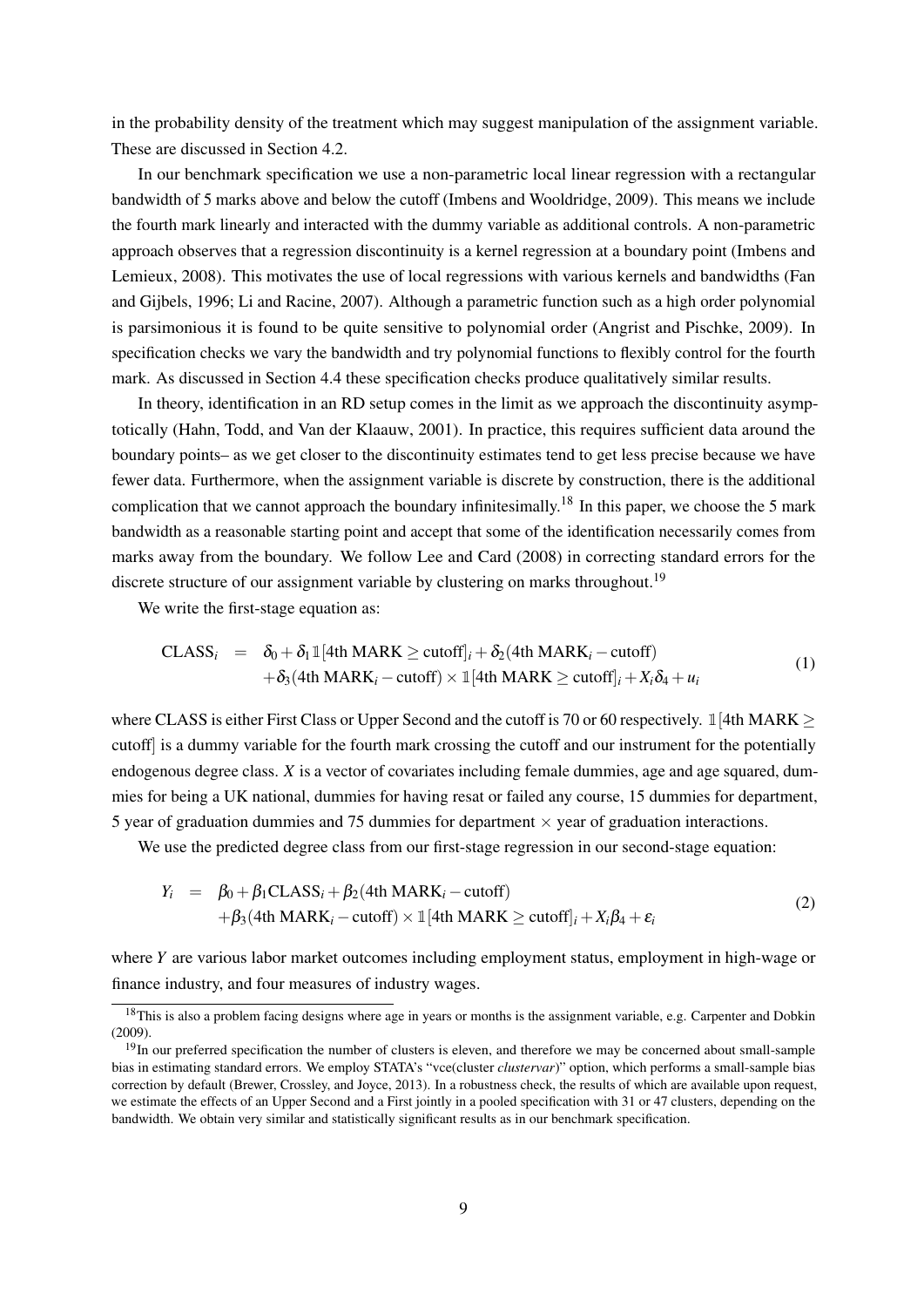## <span id="page-11-0"></span>4 Results

#### 4.1 First-Stage and Reduced Form Regressions

In this section we report results from the first-stage [\(1\)](#page-10-2) and the reduced form regressions:

$$
Y_i = \gamma_0 + \gamma_1 \mathbb{1}[4\text{th MARK} \ge \text{cutoff}]_i + \gamma_2(4\text{th MARK}_i - \text{cutoff})
$$
  
+  $\gamma_3(4\text{th MARK}_i - \text{cutoff}) \times \mathbb{1}[4\text{th MARK} \ge \text{cutoff}]_i + X_i\gamma_4 + v_i$  (3)

where *Y* are the various labor market outcomes.

Table [2,](#page-24-0) column (1), reports the first-stage results for the First Class discontinuity (panel *A*) and Upper Second discontinuity (panel *B*). Both first-stage F-statistics are above the rule-of-thumb threshold of 10 and mitigate any concerns about weak instruments [\(Staiger and Stock, 1997;](#page-18-14) [Stock, Wright, and Yogo,](#page-18-15)  $2002$  $2002$ .<sup>20</sup> In order to better interpret the first-stage, we perform a simple count of the complier population at LSE [\(Angrist, Imbens, and Rubin, 1996;](#page-17-9) [Imbens and Angrist, 1994\)](#page-18-16), based on the relationship between fourth highest mark and degree class when not controlling for covariates. In Figure [2](#page-20-0) the schematic shows the breakdown of students into compliers, always takers and never takers around the discontinuity. For instance, always takers are students who receive a First Class regardless of their fourth highest mark, while compliers are students who receiver a First Class *because* their fourth highest mark crosses the threshold. The breakdown suggests that the complier population is sizeable at 87 percent. This is expected because the institutional rules are strictly followed and supports the validity of our results to the rest of the LSE population.

Columns (2) to (4) report the reduced form regressions for the extensive margin of employment, for working in a high-wage industry, and for working in the finance industry. Both First Class and Upper Second discontinuities show statistically insignificant results for employment and finance, but significant effects of crossing the mark thresholds on working in a high-wage industry. Columns (5) to (8) report the reduced form results for industry wages. In panel *A*, the results for the First Class discontinuity are positive but insignificant. In panel *B*, we find stronger and significant results for the Upper Second discontinuity.

The reduced form evidence for industry mean log wages is presented graphically in Figure [4.](#page-22-0) The plots are suggestive of overall positive effects of degree class on wages, which are likely driven by males. Figure [A.2](#page-33-0) shows a similar pattern for the effect of degree class on working in a high-wage industry.

#### <span id="page-11-1"></span>4.2 Randomization Checks and McCrary Test

As discussed in Section [3.4,](#page-9-2) identification in an RD setup requires continuity in the observables (and unobservables) across the threshold as well as non-manipulation of the assignment variable. To test for continuity in the observables, we regress each covariate on the treatment dummy in Table [3.](#page-25-0) Apart from age in the First Class sample and gender in the Upper Second sample, the results are consistent with the lack of discontinuity in the observables. The apparent discontinuity in the distribution of age is in fact due to outliers, as it disappears when excluding the top percentile of age (the coefficient becomes −0.006 with a standard error of 0.071). The apparent discontinuity in gender in the Upper Second Class sample is

<span id="page-11-2"></span> $20$ The sample size varies over outcome variables but we confirmed that the first-stage and other results are not sensitive to these sample differences.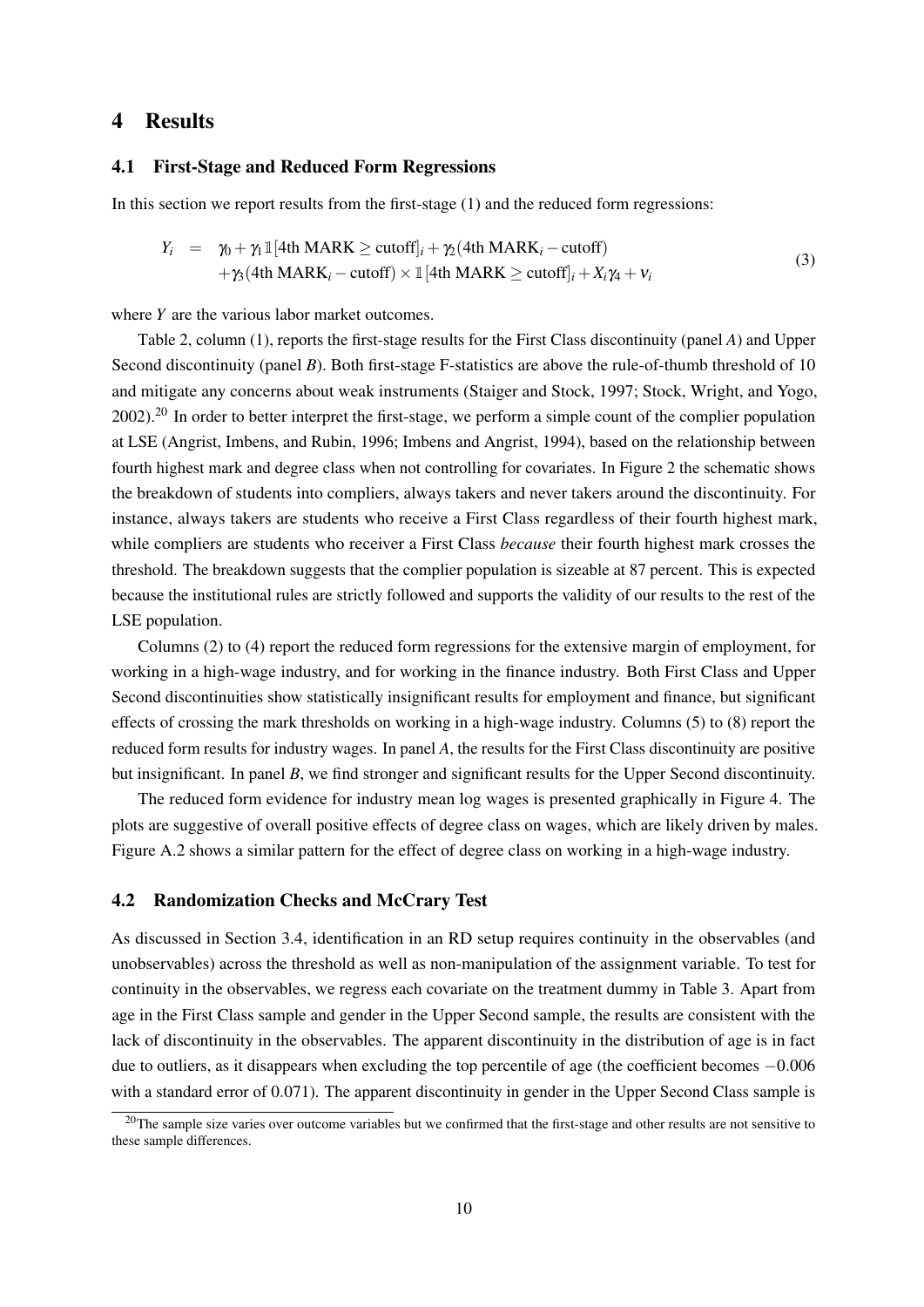most likely due to chance, especially given that it is absent in the First Class sample.

To test for the manipulation of the assignment variable, [McCrary](#page-18-7) [\(2008\)](#page-18-7) suggests using the frequency count as the dependent variable in the RD setup. The idea is that manipulation of the assignment variable should result in bunching of individuals at the cutoff. In the education literature, this was shown to be an important invalidation of the RD approach (see for e.g. [Urquiola and Verhoogen](#page-18-17) [\(2009\)](#page-18-17)). In our case, we should see a jump in the number of students at the threshold of 70 or 60 marks. In column (1) of Table [4](#page-26-0) we perform the McCrary test and find large and (in the case of the Upper Second threshold) significant jumps in the number of students. *Prima facie*, this might suggest that students are manipulating their marks in order to receive better degrees.

We argue that this bunching is not the result of manipulation but is a consequence of institutional features. Figure [3](#page-21-0) plots the histogram of the highest to the sixth highest marks. In every case there is a clear bunching of marks at 60 and 70 even for the highest mark which is not critical for eventual degree class. This is because exam graders actively avoid giving borderline marks (i.e. 59 or 69) and either round up or down. Columns (2) and (3) of Table [4](#page-26-0) show that there are similar jumps in the number of students at the thresholds for the 3rd and 5th highest marks. Columns (4) and (5) pool the best three marks, with column (5) allowing for the jump at the thresholds to be different for our running variable, the 4th best mark. The running variable does not feature jumps that are statistically significantly different from the other two marks, thus our RD design passes this augmented version of the McCrary test.

One may still worry that students who received 58 or 68 may appeal to have their script re-graded. From discussions with staff, the appeals process is arduous and rarely successful. Nonetheless we follow the literature in dealing with the potential manipulation of marks by excluding the threshold in specification checks reported in Section [4.4](#page-13-0) (see for e.g. [Almond and Doyle](#page-17-10) [\(2011\)](#page-17-10), [Almond, Joseph](#page-17-11) [J. Doyle, Kowalski, and Williams](#page-17-11) [\(2010\)](#page-17-11) and [Barreca, Guldi, Lindo, and Waddell](#page-17-12) [\(2011\)](#page-17-12)). Doing so does not change our results.[21](#page-12-0)

#### 4.3 Effects of Degree Class on Labor Market Outcomes

Table [5](#page-27-0) reports the results for the effects of receiving a First Class degree compared with an Upper Second. In panel *A*, we compare average differences in outcomes without controlling for any covariates. There are no differences in employment in general or in the finance industry specifically. However, a higher degree class is associated with a 13 percentage point increase in the probability of working in a high-wage industry (column (2)). Consequently, there are significant differences in industry wages. Using our preferred measure of mean industry log wages in column (4), a First Class receives seven percent higher wages. Conditional wage measures in columns (5) to (7) paint a similar picture. Panel *B* includes covariates to allow for closer comparisons of students. This corresponds to estimating [\(2\)](#page-10-3) using OLS (but without controlling for the fourth best mark). Coefficients for being employed and working in the finance industry remain insignificant, while coefficients for working in a high-wage industry as well as

<span id="page-12-0"></span> $21$ An alternative identification strategy would be to restrict the sample to students whose fourth mark is the average of the best three first-year exams, which are aggregated to count as one mark in determining degree class. This would produce a more balanced frequency count. It would also address the concern that examiners may sometimes determine a ten-mark bin based on a general impression, and only later decide the precise mark (conversations with staff suggest that this marking strategy is common in essay-based exams such as in philosophy or history). Unfortunately, the sample we obtain from this restriction is much too small to yield precise results.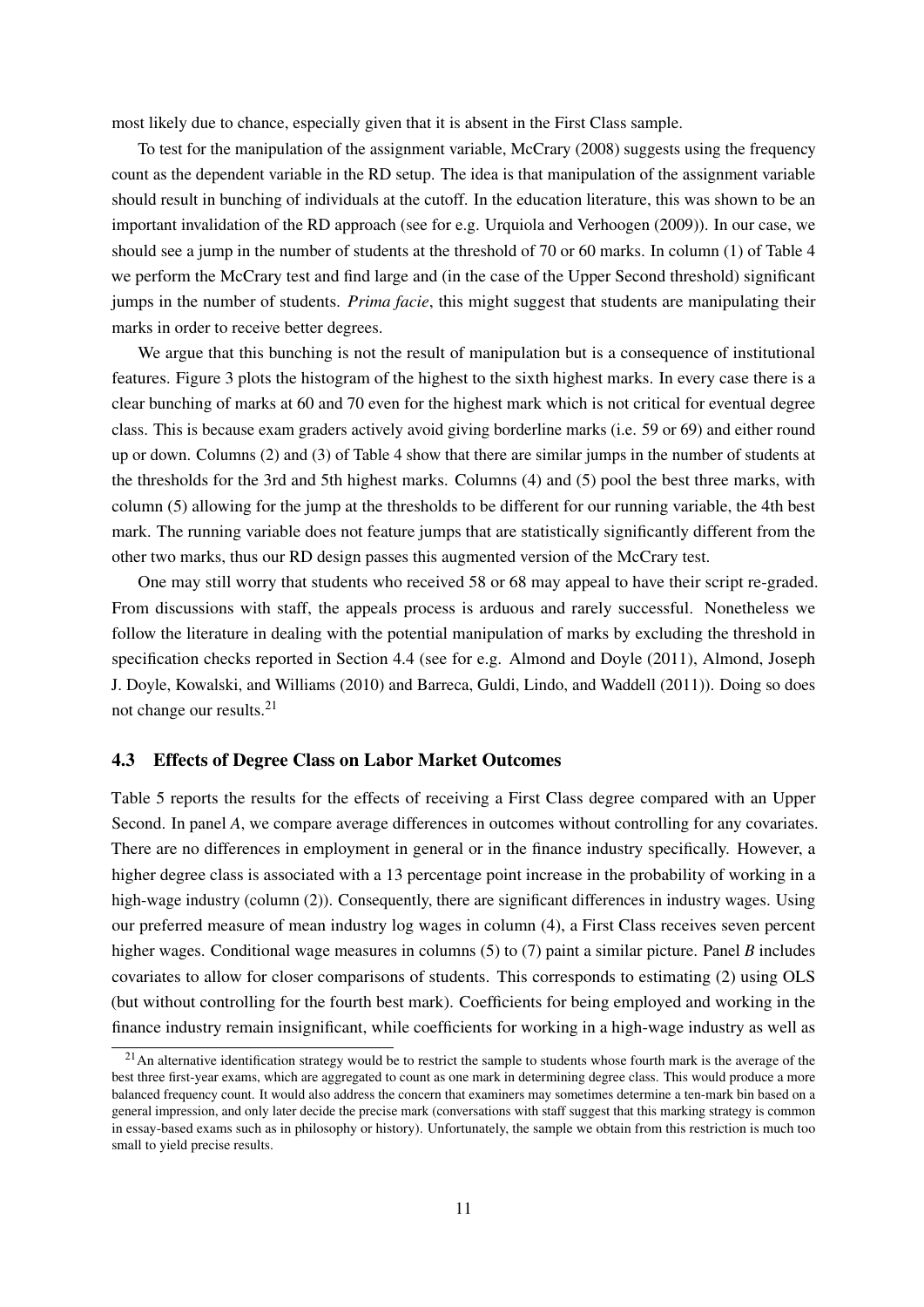the wage estimates decrease but remain significant. In panel C we report our benchmark RD model. We instrument for the First Class treatment using a dummy variable for the fourth highest mark crossing the 70 mark threshold. Although the difference in industry mean wages remains significant at 5 percent, the conditional experience measures show lower coefficients that are imprecisely estimated.

Table [6](#page-28-0) reports the same specifications for the Upper Second degree. There are no significant differences in average outcomes across students without controlling for covariates in panel *A*. This is because of inter-departmental comparisons we are making in the absence of department fixed effects. Once we control for covariates including department-by-year fixed effects in panel *B* we observe that an Upper Second is associated with a 10 percentage point increase in the probability of working in a high-wage industry (column (2)), and receives 4 percent higher wages than a Lower Second (column (4)). Conditional wage measures in columns (5) to (7) are smaller in magnitude but show similar positive estimates. An Upper Second also has a 7 percentage point higher probability of working in finance. Using the dummy variable  $1[4th MARK \ge 60]$  as an instrument for Upper Second, panel C reveals that the returns are significant and sizeable at 7 percent for mean wages, 8 percent for high-wage industry employment, and 12 percentage points for finance industry employment. Conditional wage measures in columns (5) to (7) offer a qualitatively similar picture of positive wage effects.

To interpret these results we translate the percentage differences to pounds. Using our preferred measure of wages in the specification in column (3) we find that a First Class and Upper Second are worth around GBP1,000 and GBP2,040 per annum respectively in current money.<sup>[22](#page-13-1)</sup>

#### <span id="page-13-0"></span>4.4 Specification Checks

We conduct a battery of specification tests of our RD results. In Table [A.7](#page-38-0) we report checks for the First Class degree while Table [A.8](#page-39-0) reports the same for Upper Second. Each row is a different specification check and the columns are the different dependent variables. We report the coefficient and standard error on the degree class dummy, and the number of observations below each set of regressions with common sample size. We report the benchmark results for comparison.

First, we report results from the benchmark specification but excluding covariates. The second sets of results in each table are from varying the bandwidth (our benchmark is a 5-mark bandwidth). The third group of results are due to specifications using parametric polynomial controls. The fourth set of results include controls for the sum of marks and all other marks separately to show that our results are not driven by omission of other course grades. A fifth type of specification check deals with the worry that bunching of marks around the threshold reflects manipulation. Finally, we address the concern that our results misrepresent students who are not domiciled in the UK by looking only at domiciled students.[23](#page-13-2)

<span id="page-13-1"></span><sup>&</sup>lt;sup>22</sup>Assuming a 40 hour week for 52 weeks for a full time worker using 23 percent CPI inflation from 2005-2012. First Class:  $\exp(2.473) \times 40 \times 52 \times 1.23 \times 0.033$ . Upper Second:  $\exp(2.418) \times 40 \times 52 \times 1.23 \times 0.071$ .

<span id="page-13-2"></span> $23$ We have carried out two additional robustness checks, the results of which are available upon request. First, we pool the Upper Second and First discontinuities and estimate the effects of an Upper Second and a First jointly in a single regression. As we cluster standard errors by mark, this specification has the advantage of increasing the number of clusters to 31 or 47, depending on the bandwidth. We find statistically significant effects of Upper Seconds and Firsts that are quantitatively similar to our benchmark results. Second, we stack the two discontinuities, that is, we overlay them, as follows. For students with a fourth-highest mark between 55 and 64 (65 and 75), the treatment of a higher degree class is switched on if they obtained an Upper Second (First), and switched off otherwise. We find a positive and statistically significant effect of higher degree class if we average across the two discontinuities in this way.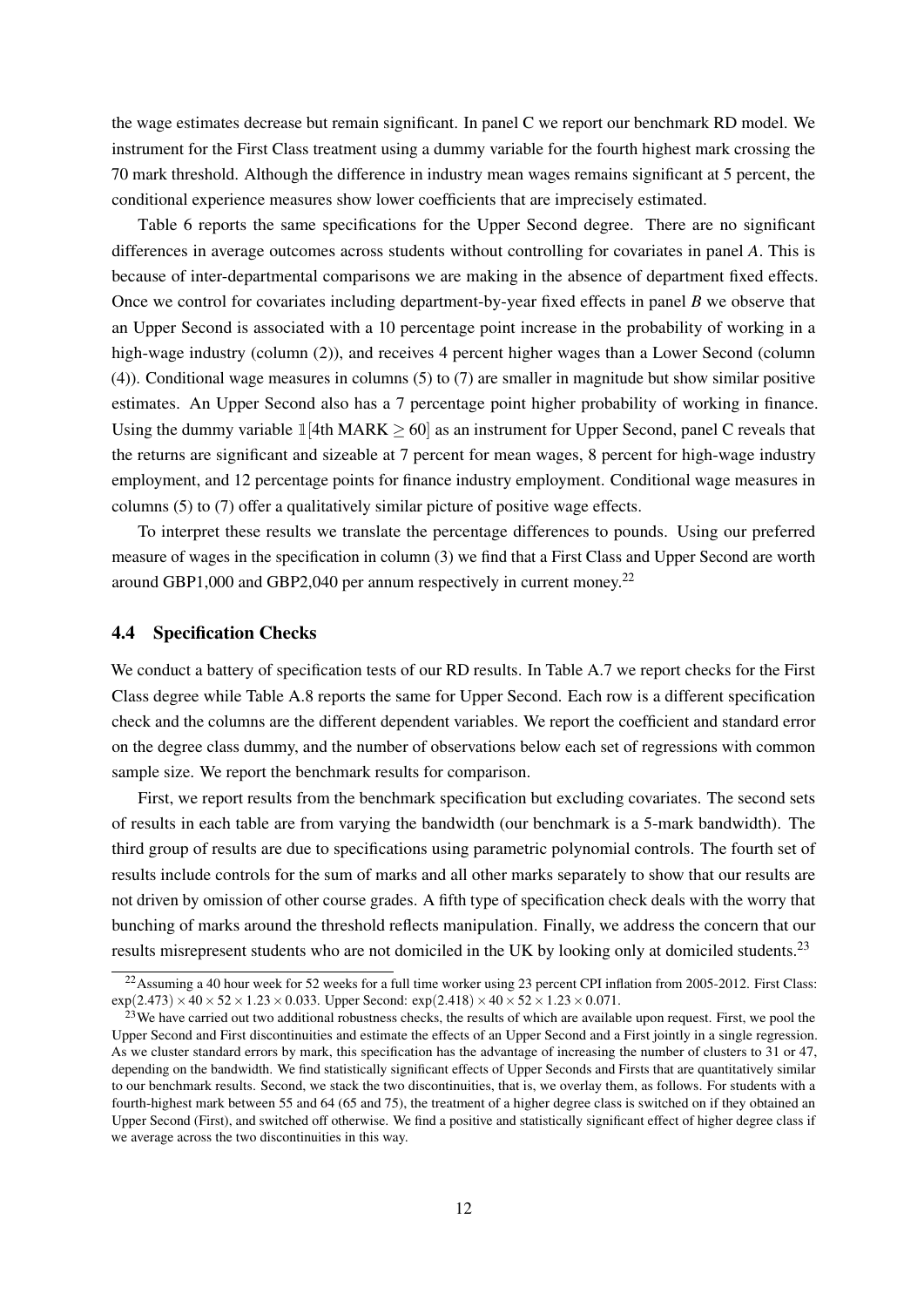The estimated effects on employment appear to be sensitive to bandwidth choice. For the First Class some specifications even suggest a negative effect on employment, e.g. rows (3) and (4). Likewise for the Upper Second degree, employment outcomes do not display a consistent pattern across specifications. To be conservative we interpret this as suggesting that the extensive margin is not affected by degree class. This is similar to [Di Pietro](#page-17-1) [\(2010\)](#page-17-1) who did not find significant effects on employment. This may be due to the limited variation we have in employment and requires further investigation in future work. In the following section we focus on the industry wage outcomes.

The estimated effect of degree class on working in a high wage industry remains generally statistically significant across the various specifications, although its size varies. We find consistent results when we look at industry mean wages. Looking at industry means for First Class degrees, we find effects significant at 5 percent ranging from 2.5 to 6.8 percent with the benchmark result of 3.3 percent. For Upper Second, the range is 5.7 to 13 percent with the benchmark of 7.1 percent.<sup>[24](#page-14-0)</sup> Not including any covariates in the regressions reduces precision, as expected. The estimates for an Upper Second are almost unchanged when leaving out covariates, while for a First appear reduced but imprecisely estimated.

#### 4.5 Heterogenous Effects by Gender and Degree Programmes

In this section we investigate heterogeneity of the effects of degree class. We define two groups in the data. First, we define groups by gender. Second, we group degree programmes by their math admissions requirements. Math admissions requirements are a measure of how mathematical the degree is, as opposed to an emphasis on essay writing. Appendix Table [A.2](#page-35-0) lists the degree programmes in our sample. Using information on the math entry requirements, we distinguish between programmes which required at least A-level in maths and those which do not. The former group includes programmes related to economics, management, mathematics and statistics. These programmes represent just over half of students.

Table [7](#page-29-0) presents our estimates by gender. We estimate our benchmark RD specification for each group separately. For males, a First raises the probability of working in a high-wage industry by 23 percentage points and increases expected wages by 6 percent (panel *A1*, columns (2) and (4)). The effects of a Firs appear smaller for females and we cannot reject that they are zero (panel *A2*, columns (2) and (4)). Similarly, Upper Second effects are larger in magnitude for males. The effect on working in a high-wage industry is precisely estimated at 29 percent for males, but wage effects are imprecisely estimated for both groups (columns (2) and (4) in panels *B1* and *B2*).

Table [8](#page-30-0) shows results by degree programmes. For both First Class and Upper Second, mathematical programmes display larger and significant effects. The probability of working in a high-wage industry increases by 21 and 27 percentage points, respectively; expected wages increase by 6 and 14 percentage points, respectively (columns (2) and (4) in panels *A1* and *B1*). Effects for non-mathematical programmes appear to be no different from zero in a statistical sense (columns (2) and (4) in panels *A2* and *B2*).

<span id="page-14-0"></span><sup>&</sup>lt;sup>24</sup>In Table [A.7,](#page-38-0) columns (5)-(7) show insignificant effects of a First on industry wages conditional on experience and when excluding the finance industry. [Gelman and Imbens](#page-17-13) [\(2014\)](#page-17-13) caution against using polynomials of third or higher order in RD designs.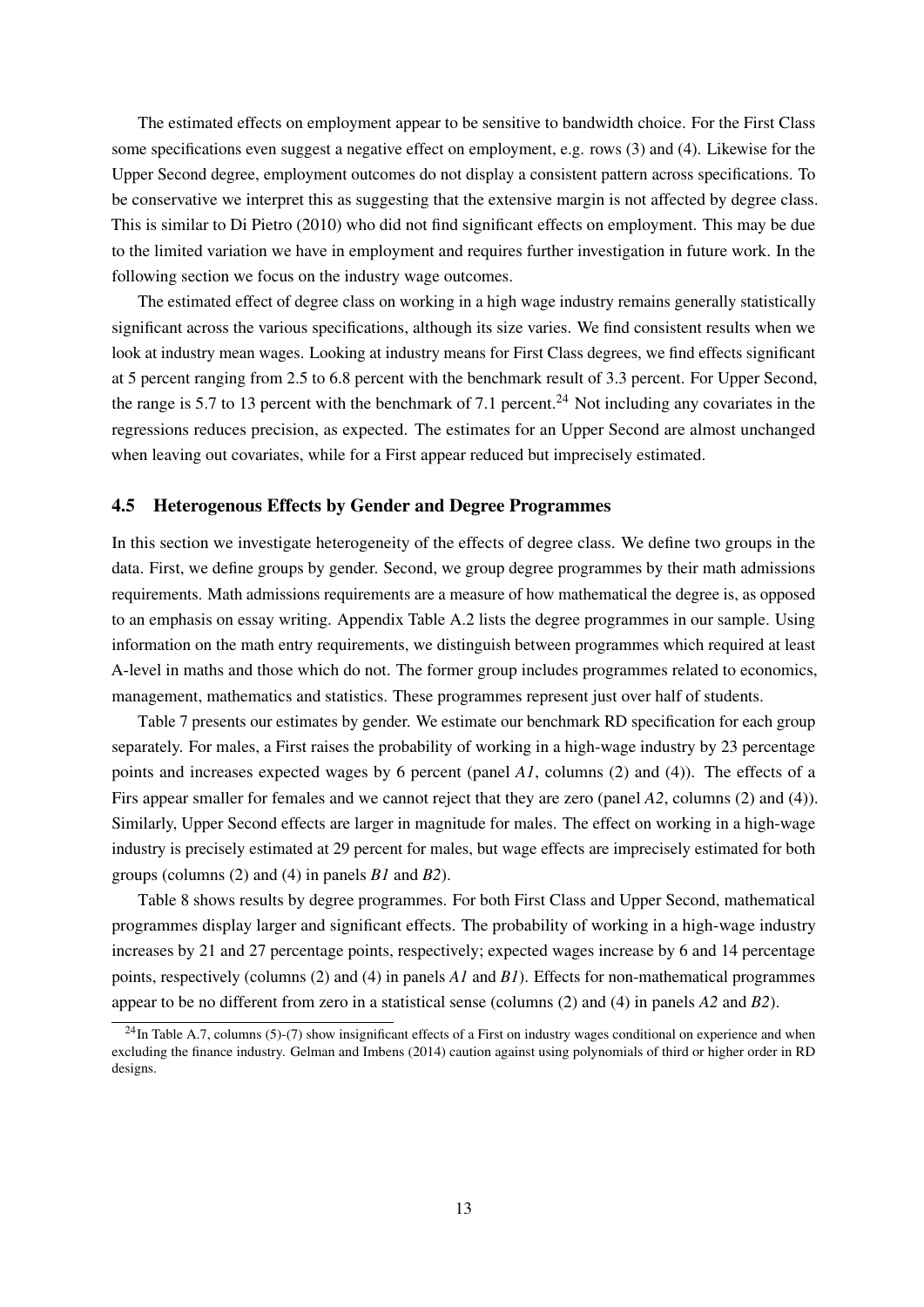#### 4.6 Explaining the Results: Degree Class and Statistical Discrimination

Why does degree class raise the probability of working in a high-wage industry and expected wages? After all, there should be no effect of degree class if employers take into account all marks when forming beliefs about applicants' productivity. Employers in the UK do routinely request full transcripts, so it seems puzzling at first that they do not use course marks as finer signals of ability instead of using the cruder degree class.

However, if the computational costs of understanding diverse transcripts are too high, employers could rely on degree class to form rules of thumb, or heuristics, in making hiring and salary decisions. As a rough gauge of the potential computational costs, Appendix Table [A.3](#page-36-0) counts the number of modules taken by students across departments. In the department of government, for example, students took a total of 167 different modules. This will lead to much diversity among transcripts in terms of courses shown, and it may be difficult for employers to use course level marks to differentiate between candidates.

These insights suggest a simple theory of statistical discrimination as an explanation for our results. According to this theory, employers believe that applicants who obtained a higher degree class are on average more productive, because the skills needed to do well in exams are positively correlated with productivity in the job. Hence, students with higher degree classes work on average in higher paid industries and are expected to earn higher wages.

However, the weight that employers attach to degree class may vary between groups. For example, if true skill features a higher variance in group A than in group B, then a higher degree class should lead to a larger increase in wages for group A than group B. This is because students in group A are more likely to obtain higher degree classes as a result of true skill, rather than factors unrelated to productivity ('noise'). This argument is made precise in the appendix, where we present a standard model of statistical discrimination with a comparative statics exercise.

Our findings of heterogenous effects by gender and the mathematical content of programmes can be rationalized using the theory of statistical discrimination. Appendix Table [A.4](#page-36-1) presents the means and standard deviations of the fourth highest mark by the different groups. The fourth highest mark is used indirectly as a signal of productivity by employers, since it strongly predicts degree class. Males tend to have higher marks on average than females, and they tend to have higher variance in their marks. Furthermore, mathematical degrees have higher average and variance in marks. Thus, the higher variance among males and students in mathematical programmes is consistent with larger effects of degree class for these groups.[25](#page-15-0)

An alternative explanation for the absence of an effect of degree class among females could be that females care more about non-wage attributes of jobs, and hence are not as likely to work in high-wage industries even if given the opportunity.<sup>[26](#page-15-1)</sup> This explanation would imply a difference between males and females even in the raw correlations between degree class and working in high-wage industries.

<span id="page-15-0"></span> $25$ For this interpretation, it is critical that the higher variance in the fourth highest mark is due to a higher variance of true skill rather than higher variance in noise. Unfortunately, it is not possible to empirically distinguish between the two. It is conceivable that exam results in mathematical degrees are more informative about ability than in non-mathematical degrees, in the sense of featuring less variance in noise. The model would in this case also predict larger effects for mathematical degrees. However, the fact that mathematical degrees feature higher overall variance suggests that both forces—higher variance in true skill and lower variance in noise—would have to be at play at the same time.

<span id="page-15-1"></span> $^{26}$ This could be for example because females may be more averse to risk and to working in highly competitive work environments [\(Bertrand, 2011\)](#page-17-14).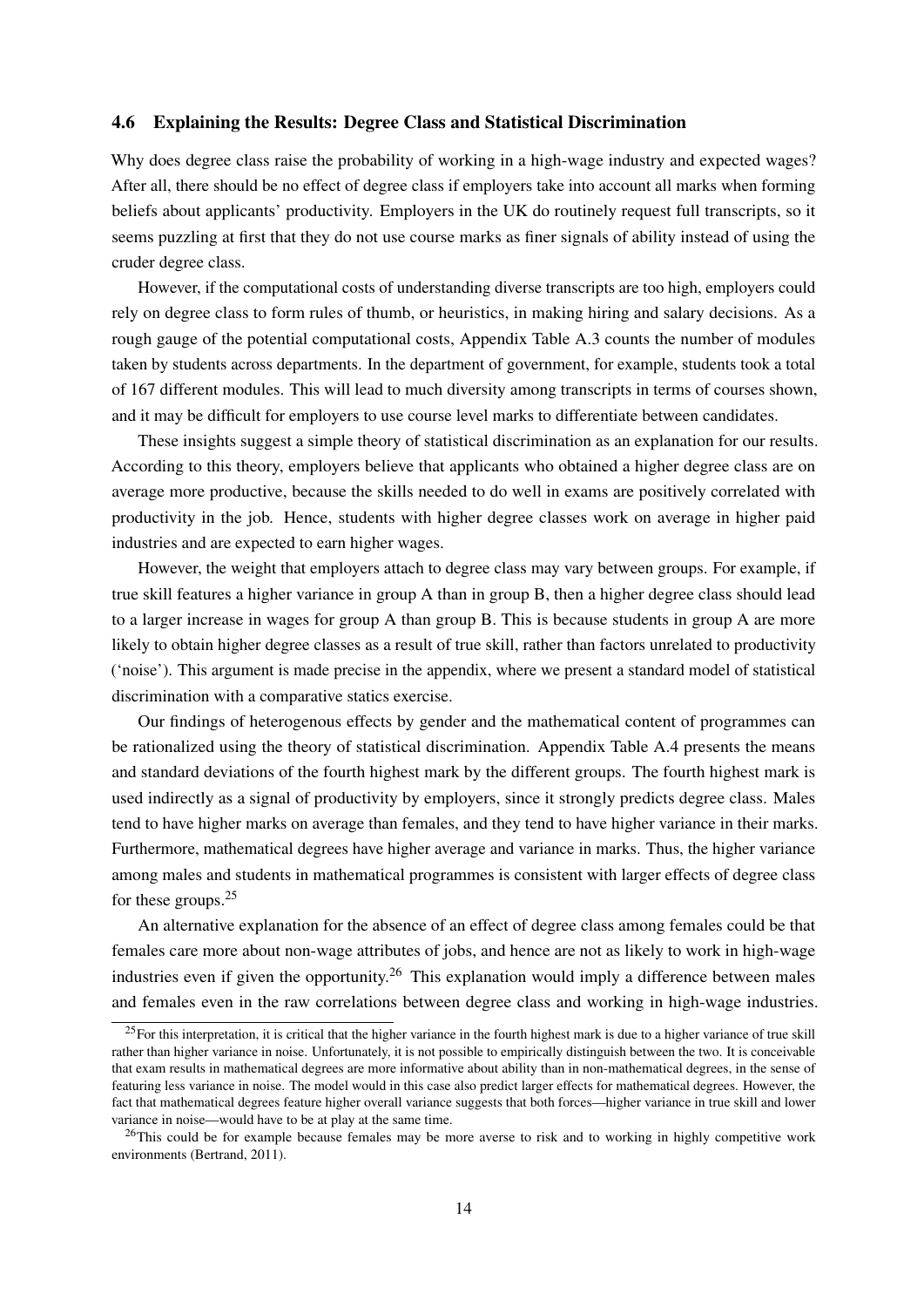Comparing Upper Second degrees with lower degree classes, we find an increase of 6 percentage points in the fraction of males working in high-wage industries, but no difference for females. However, when comparing First Class to Upper Second degrees, the numbers are 17 and 20 percentage points for males and females, respectively. Therefore, differences in the importance of non-wage attributes of jobs between genders can explain only our findings for Upper Second degrees.

Non-wage attributes may also affect job choice differently depending on mathematical content of programmes. An outstanding economics graduate may aspire to a risky job in the finance industry, while an outstanding history graduate may prefer a safer but less lucrative civil service job. But again, the raw correlations are not consistent with this being the only explanation. The fraction of graduates of non-mathematical programmes working in high-wage industries declines by 7 percentage points with Upper Second degrees, while the figure is plus 14 percentage points for mathematical programmes. However, the corresponding figures for the comparison between First and Upper Second are 22 and 8 percentage points, respectively.

Our preferred explanation of statistical discrimination is capable of explaining our findings of heterogenous effects for both dimensions of heterogeneity, and both degree class comparisons.

## <span id="page-16-0"></span>5 Conclusion

In this paper we estimate the causal effects of university degree class on initial labor market outcomes using a regression discontinuity design that utilizes university rules governing the award of degrees. We find sizeable and significant effects for Upper Second degrees and positive but smaller effects for First Class degrees on the probability of working in a high-wage industry and on expected wages. A First Class (Upper Second) increases the probability of working in a high-wage industry by thirteen (eight) percentage points, and leads to three (seven) percent higher expected wages. Our results are robust to a battery of specification checks. Our results are consistent with the existence of information frictions and statistical discrimination in the labor market. The findings also point to the importance of heuristic decision making and luck for graduates' career outcomes.

The paper informs a policy debate about the adequacy of degree class as a measure of degree performance. Recently, several universities in the UK have decided to experiment with a more detailed letter grading scale. Our results suggests that a more detailed grading scheme may lead to a better match of graduates' pay and ability (at least as measured by performance in university exams).

An important question that we cannot answer with our data is whether the initial differences in earnings due to degree class persist over time. Since students close to the threshold on either side have similar productivity, the effects of degree class may attenuate over time as employers learn about workers' productivities.[27](#page-16-1) However, if initial industry placement persists, we may observe earnings differences over the experience profile.

<span id="page-16-1"></span> $27$ The literature on employer learning argues that any signal used in initial labor market outcomes attenuates over time as employers discover more about ability [\(Farber and Gibbons, 1996;](#page-17-15) [Altonji and Pierret, 2001;](#page-17-16) [Lange, 2007;](#page-18-18) [Arcidiacono, Bayer,](#page-17-17) [and Hizmo, 2010\)](#page-17-17). Empirically, this means that the effects of schooling attenuate over time while coefficients on hard-to-observe variables like test scores increase over time [\(Altonji and Pierret, 2001\)](#page-17-16).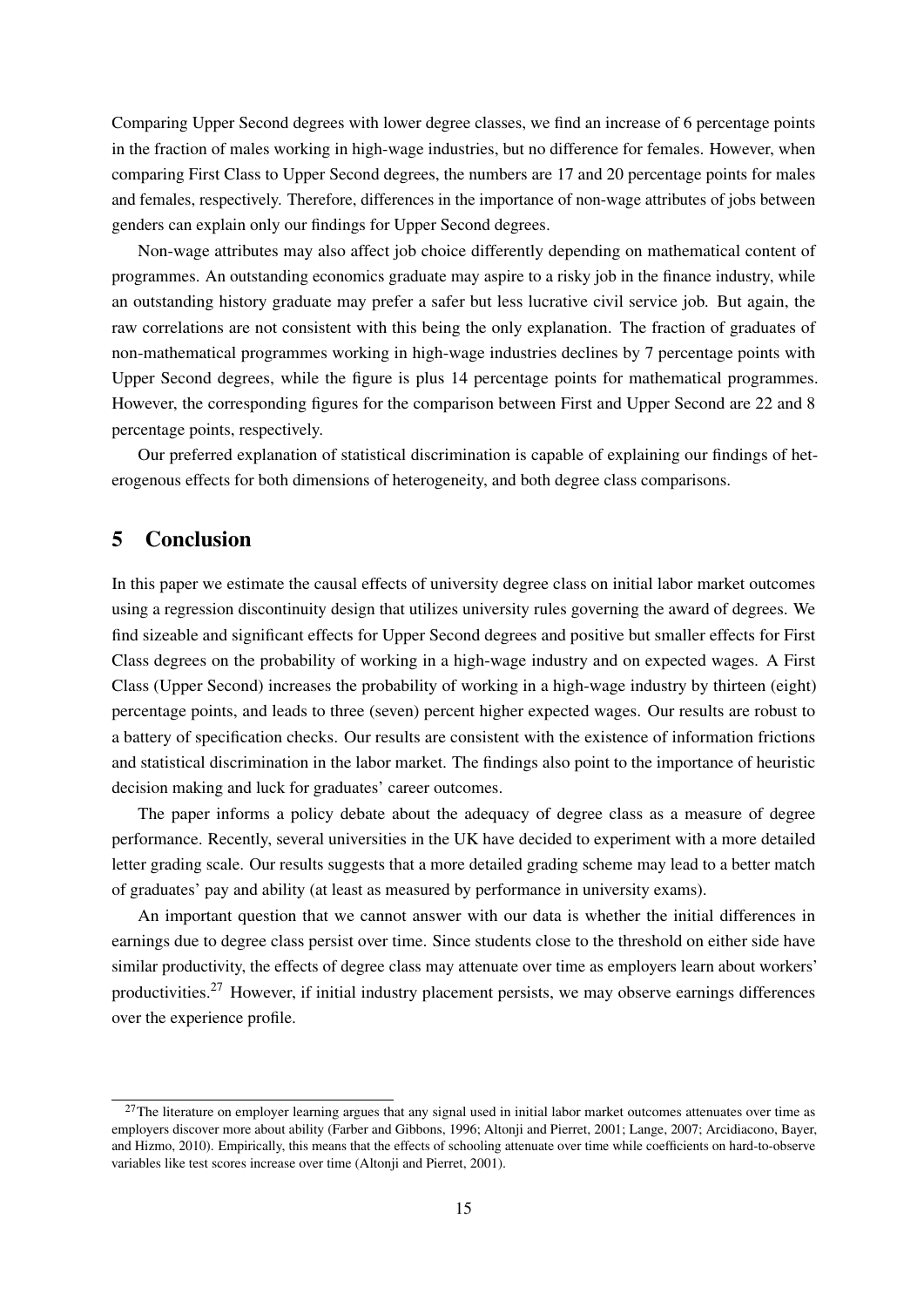## References

- <span id="page-17-18"></span>AIGNER, D. J., AND G. G. CAIN (1977): "Statistical theories of discrimination in labor markets," *Industrial and Labor Relations Review*, 30(2), 175–187.
- <span id="page-17-10"></span>ALMOND, D., AND J. J. DOYLE (2011): "After Midnight: A Regression Discontinuity Design in Length of Postpartum Hospital Stays," *American Economic Journal: Economic Policy*, 3(3), 1–34.
- <span id="page-17-11"></span>ALMOND, D., J. JOSEPH J. DOYLE, A. E. KOWALSKI, AND H. WILLIAMS (2010): "Estimating Marginal Returns to Medical Care: Evidence from At-Risk Newborns," *The Quarterly Journal of Economics*, 125(2), 591–634.
- <span id="page-17-16"></span>ALTONJI, J. G., AND C. R. PIERRET (2001): "Employer Learning And Statistical Discrimination," *The Quarterly Journal of Economics*, 116(1), 313–350.
- <span id="page-17-3"></span>ANDERSON, M., AND J. MAGRUDER (2012): "Learning from the Crowd: Regression Discontinuity Estimates of the Effects of an Online Review Database," *Economic Journal*, 122(563), 957–989.
- <span id="page-17-9"></span>ANGRIST, J., G. W. IMBENS, AND D. RUBIN (1996): "Identification of Causal Effects Using Instrumental Variables," *Journal of the American Statistical Association*, 91.
- <span id="page-17-6"></span>ANGRIST, J. D., AND J.-S. PISCHKE (2009): *Mostly Harmless Econometrics*. Princeton University Press.
- <span id="page-17-17"></span>ARCIDIACONO, P., P. BAYER, AND A. HIZMO (2010): "Beyond Signaling and Human Capital: Education and the Revelation of Ability," *American Economic Journal: Applied Economics*, 2(4), 76–104.
- <span id="page-17-12"></span>BARRECA, A. I., M. GULDI, J. M. LINDO, AND G. R. WADDELL (2011): "Saving Babies? Revisiting the effect of very low birth weight classification," *The Quarterly Journal of Economics*, 126(4), 2117–2123.
- <span id="page-17-19"></span>BELMAN, D., AND J. S. HEYWOOD (1991): "Sheepskin Effects in the Returns to Education: An Examination on Women and Minorities," *The Review of Economics and Statistics*, 73(4), 720–24.
- <span id="page-17-14"></span>BERTRAND, M. (2011): *New Perspectives on Gender*vol. 4 of *Handbook of Labor Economics*, chap. 17, pp. 1543–1590. Elsevier.
- <span id="page-17-8"></span>BREWER, M., T. F. CROSSLEY, AND R. JOYCE (2013): "Inference with Difference-in-Differences Revisited," IZA Discussion Papers 7742, Institute for the Study of Labor (IZA).
- <span id="page-17-4"></span>BUSSE, M. R., N. LACETERA, D. G. POPE, J. SILVA-RISSO, AND J. R. SYDNOR (2013): "Estimating the Effect of Salience in Wholesale and Retail Car Markets," *American Economic Review*, 103(3), 575–79.
- <span id="page-17-7"></span>CARPENTER, C., AND C. DOBKIN (2009): "The Effect of Alcohol Consumption on Mortality: Regression Discontinuity Evidence from the Minimum Drinking Age," *American Economic Journal: Applied Economics*, 1(1), 164–82.
- <span id="page-17-2"></span>CLARK, D., AND P. MARTORELL (2014): "The Signaling Value of a High School Diploma," *Journal of Political Economy*,  $122(2)$ ,  $282 - 318$ .
- <span id="page-17-1"></span>DI PIETRO, G. (2010): "The Impact of Degree Class on the First Destinations of Graduates: A Regression Discontinuity Approach," IZA Discussion Papers 4836, Institute for the Study of Labor (IZA).
- <span id="page-17-5"></span>FAN, J., AND I. GIJBELS (1996): *Local Polynomial Modelling and Its Applications*. Chapman and Hall.
- <span id="page-17-15"></span>FARBER, H. S., AND R. GIBBONS (1996): "Learning and Wage Dynamics," *The Quarterly Journal of Economics*, 111(4), 1007–47.
- <span id="page-17-0"></span>FREIER, R., M. SCHUMANN, AND T. SIEDLER (2014): "The Earnings Returns to Graduating with Honors: Evidence from Law Graduates," Discussion paper.
- <span id="page-17-13"></span>GELMAN, A., AND G. IMBENS (2014): "Why High-order Polynomials Should not be Used in Regression Discontinuity Designs," NBER Working Papers 20405, National Bureau of Economic Research, Inc.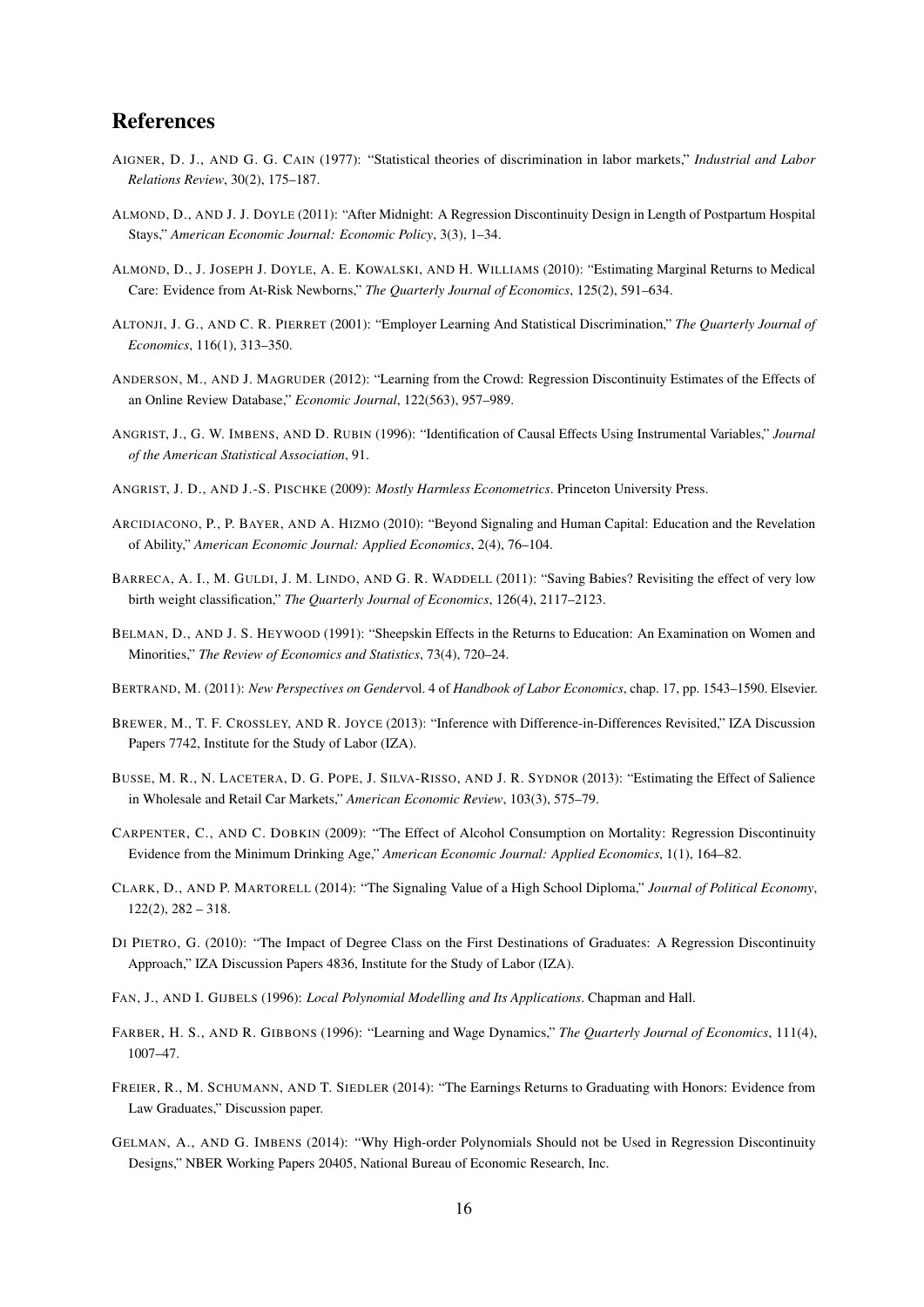- <span id="page-18-9"></span>HAHN, J., P. TODD, AND W. VAN DER KLAAUW (2001): "Identification and Estimation of Treatment Effects with a Regression-Discontinuity Design," *Econometrica*, 69(1), 201–09.
- <span id="page-18-19"></span>HUNGERFORD, T., AND G. SOLON (1987): "Sheepskin Effects in the Returns to Education," *The Review of Economics and Statistics*, 69(1), 175–77.
- <span id="page-18-16"></span>IMBENS, G. W., AND J. D. ANGRIST (1994): "Identification and Estimation of Local Average Treatment Effects," *Econometrica*, 62(2), 467–75.
- <span id="page-18-10"></span>IMBENS, G. W., AND T. LEMIEUX (2008): "Regression discontinuity designs: A guide to practice," *Journal of Econometrics*, 142(2), 615–635.
- <span id="page-18-11"></span>IMBENS, G. W., AND J. M. WOOLDRIDGE (2009): "Recent Developments in the Econometrics of Program Evaluation," *Journal of Economic Literature*, 47(1), 5–86.
- <span id="page-18-0"></span>IRELAND, N., R. A. NAYLOR, J. SMITH, AND S. TELHAJ (2009): "Educational Returns, Ability Composition and Cohort Effects: Theory and Evidence for Cohorts of Early-Career UK Graduates," CEP Discussion Papers dp0939, Centre for Economic Performance, LSE.
- <span id="page-18-20"></span>JAEGER, D. A., AND M. E. PAGE (1996): "Degrees Matter: New Evidence on Sheepskin Effects in the Returns to Education," *The Review of Economics and Statistics*, 78(4), 733–40.
- <span id="page-18-18"></span>LANGE, F. (2007): "The Speed of Employer Learning," *Journal of Labor Economics*, 25, 1–35.
- <span id="page-18-13"></span>LEE, D. S., AND D. CARD (2008): "Regression discontinuity inference with specification error," *Journal of Econometrics*, 142(2), 655–674.
- <span id="page-18-6"></span>LEE, D. S., AND T. LEMIEUX (2010): "Regression Discontinuity Designs in Economics," *Journal of Economic Literature*, 48(2), 281–355.
- <span id="page-18-12"></span>LI, Q., AND J. S. RACINE (2007): *Nonparametric Econometrics: Theory and Practice*. Princeton University Press.
- <span id="page-18-7"></span>MCCRARY, J. (2008): "Manipulation of the running variable in the regression discontinuity design: A density test," *Journal of Econometrics*, 142(2), 698–714.
- <span id="page-18-1"></span>MCKNIGHT, A., R. NAYLOR, AND J. SMITH (2007): "Sheer Class? Returns to educational performance : evidence from UK graduates first destination labour market outcomes," Discussion paper.
- <span id="page-18-3"></span>OREOPOULOS, P., T. VON WACHTER, AND A. HEISZ (2012): "The Short- and Long-Term Career Effects of Graduating in a Recession," *American Economic Journal: Applied Economics*, 4(1), 1–29.
- <span id="page-18-5"></span><span id="page-18-4"></span>OYER, P. (2006): "Initial Labor Market Conditions and Long-Term Outcomes for Economists," *Journal of Economic Perspectives*, 20(3), 143–160.
	- (2008): "The Making of an Investment Banker: Stock Market Shocks, Career Choice, and Lifetime Income," *Journal of Finance*, 63(6), 2601–2628.
- <span id="page-18-2"></span>SPENCE, A. M. (1973): "Job Market Signaling," *The Quarterly Journal of Economics*, 87(3), 355–74.
- <span id="page-18-14"></span>STAIGER, D., AND J. H. STOCK (1997): "Instrumental Variables Regression with Weak Instruments," *Econometrica*, 65(3), 557–586.
- <span id="page-18-15"></span>STOCK, J. H., J. H. WRIGHT, AND M. YOGO (2002): "A Survey of Weak Instruments and Weak Identification in Generalized Method of Moments," *Journal of Business & Economic Statistics*, 20(4), 518–29.
- <span id="page-18-8"></span>THISTLETHWAITE, D., AND D. T. CAMPBELL (1960): "Regression-Discontinuity Analysis: An Alternative to the Ex Post Facto Experiment," *Journal of Educational Psychology*, 51(6).
- <span id="page-18-17"></span>URQUIOLA, M., AND E. VERHOOGEN (2009): "Class-Size Caps, Sorting, and the Regression-Discontinuity Design," *American Economic Review*, 99(1), 179–215.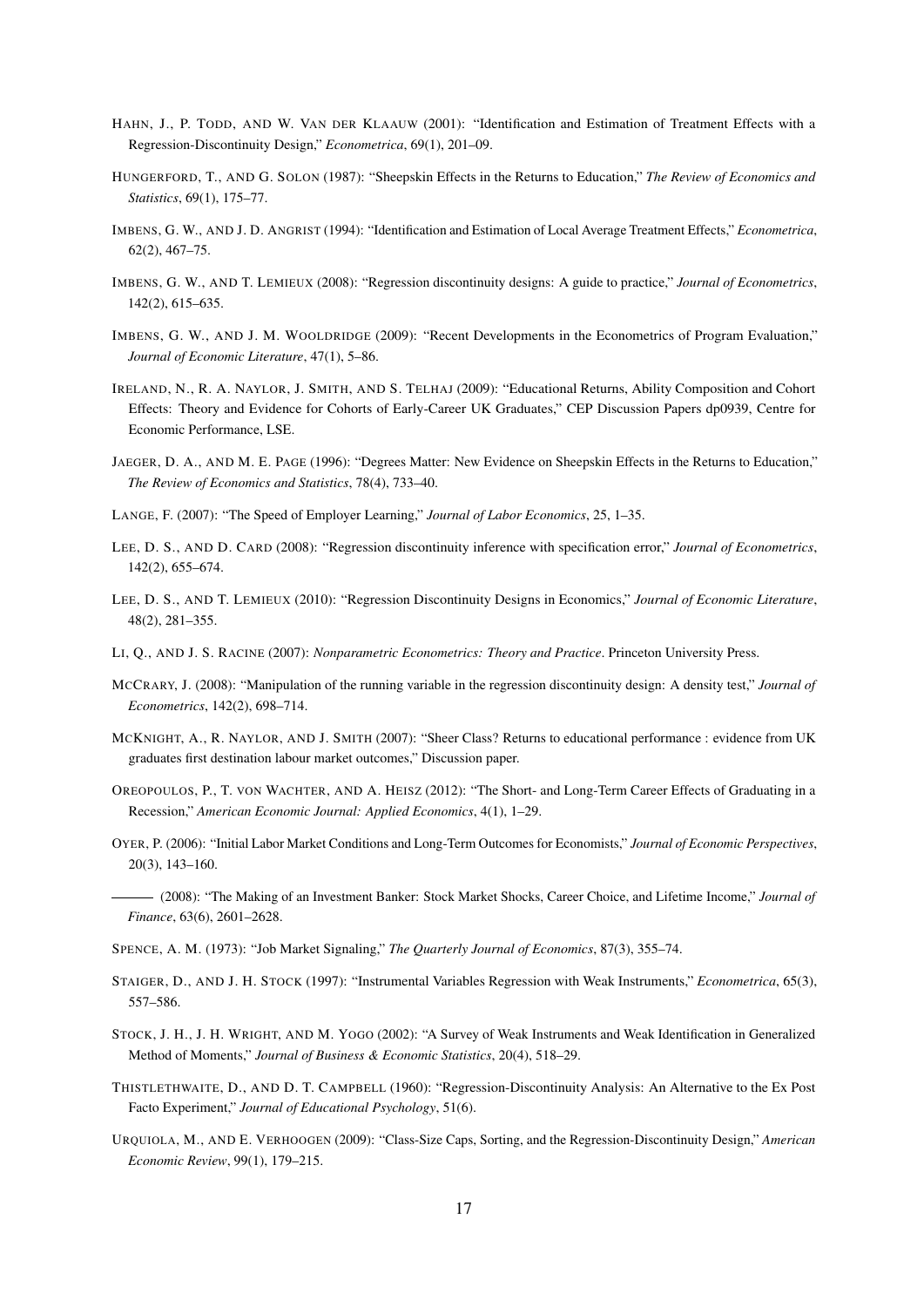<span id="page-19-0"></span>



(a) Expected First Class degree





The figures plot the fraction of students receiving the indicated degree class against the fourth highest mark. Lines are from OLS regressions estimated separately on each side of the cutoffs.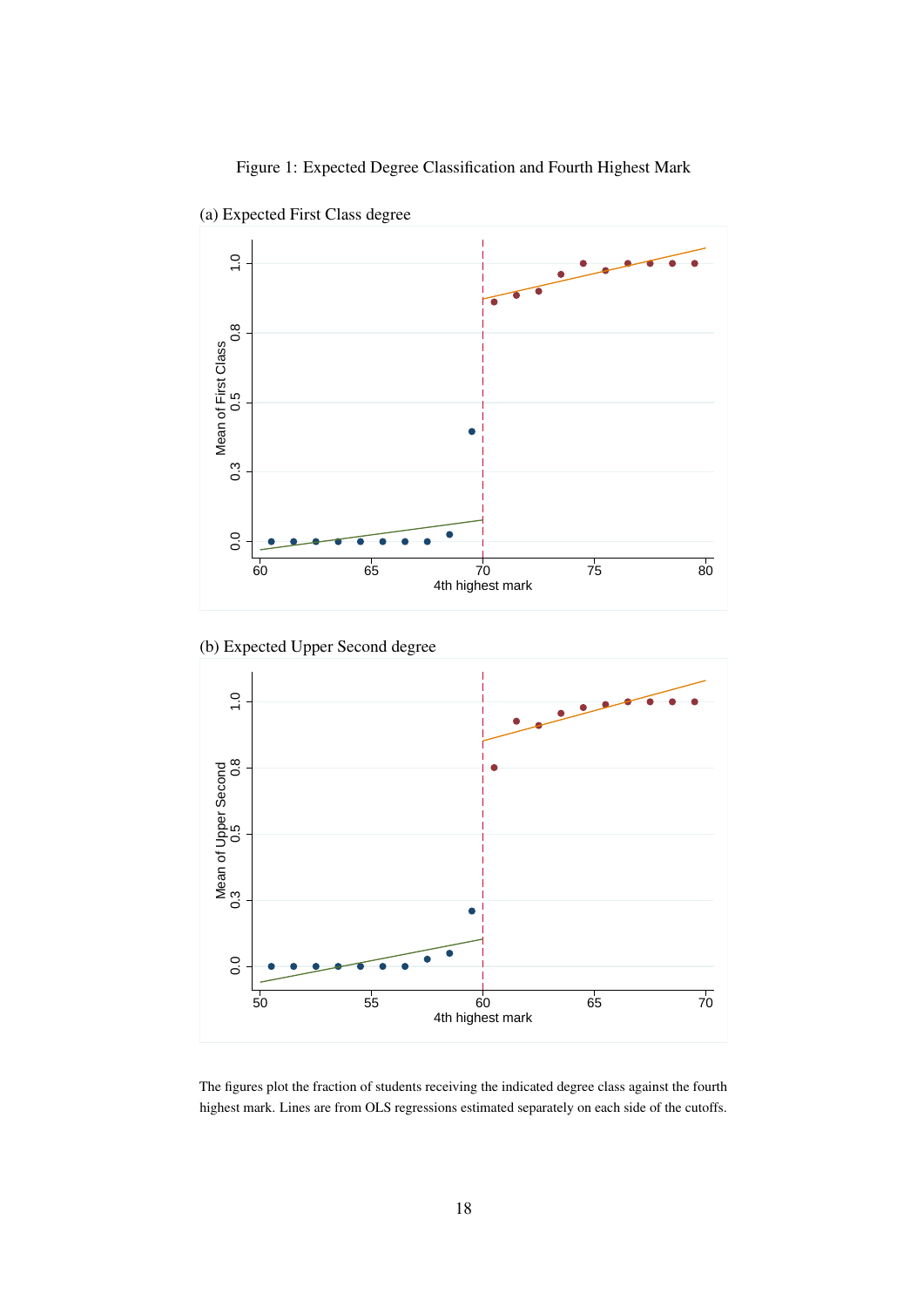## <span id="page-20-0"></span>Figure 2: Counting Compliers

(a) Schematic

|               |                               | Assignment variable is above<br>threshold |
|---------------|-------------------------------|-------------------------------------------|
|               |                               |                                           |
| <b>Degree</b> | Never takers<br>$+$ Compliers | Never takers                              |
| <b>Class</b>  | Always<br>takers              | Always takers<br>$+$ Compliers            |

(b) First Class sample  $(N = 1,136)$ 

**4th highest mark is above 70**

|                    | 652 |     | Always Takers $= 3\% =$<br>$123/(23+652)$                   |
|--------------------|-----|-----|-------------------------------------------------------------|
| <b>First Class</b> | 23  | 417 | Never Takers = $10\%$ =<br>$44/(44+417)$<br>Compliers = 87% |

(c) Upper Second sample  $(N = 1,406)$ 

### **4th highest mark is above 60**

|                               |   | 0   |     |                                                            |
|-------------------------------|---|-----|-----|------------------------------------------------------------|
|                               | 0 | 307 | 87  | Always Takers $= 5\% =$<br>$16/(16+307)$                   |
| <b>Upper</b><br><b>Second</b> |   | 16  | 996 | Never Takers $= 8\% =$<br>$87/(87+996)$<br>Compliers = 87% |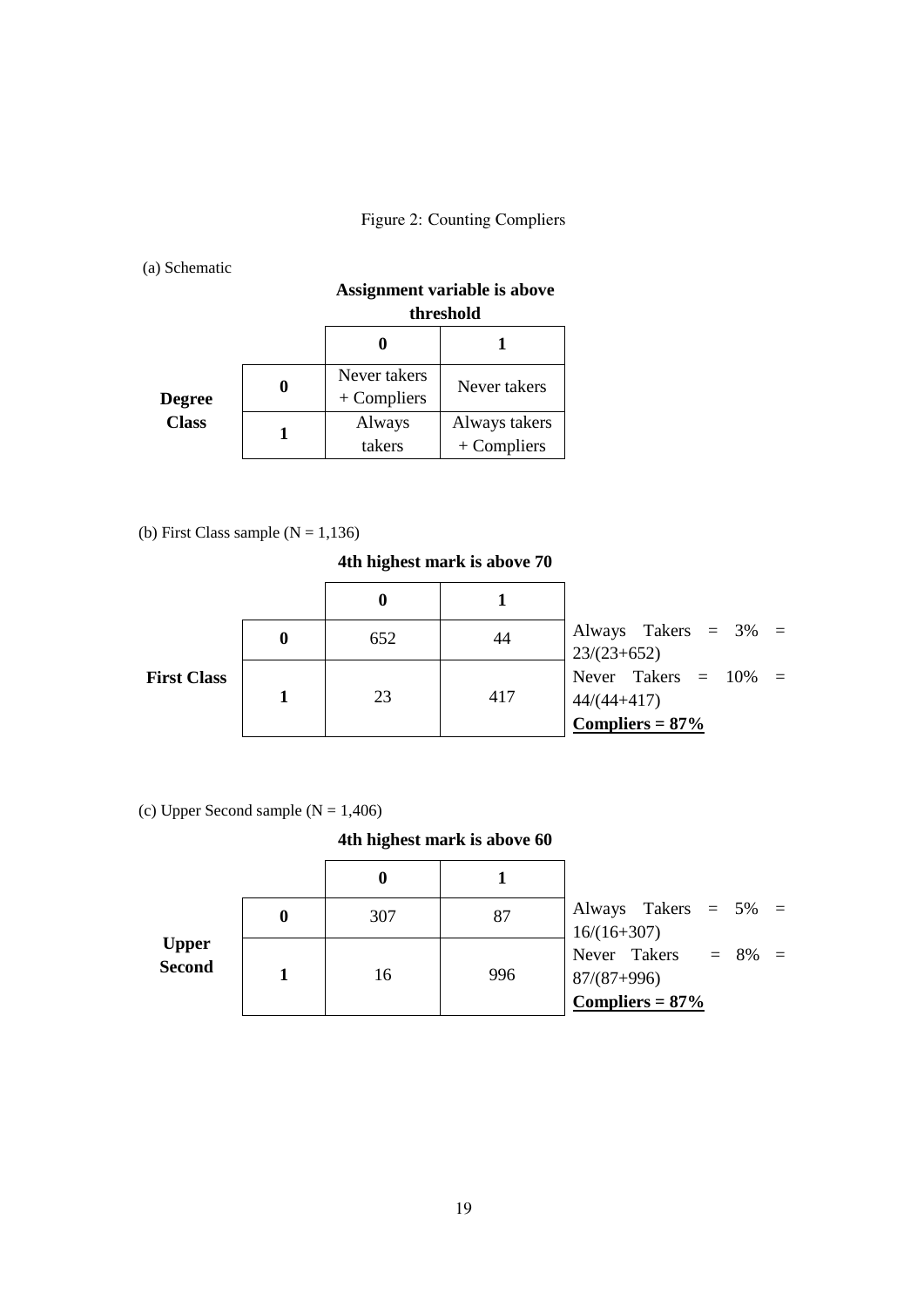<span id="page-21-0"></span>

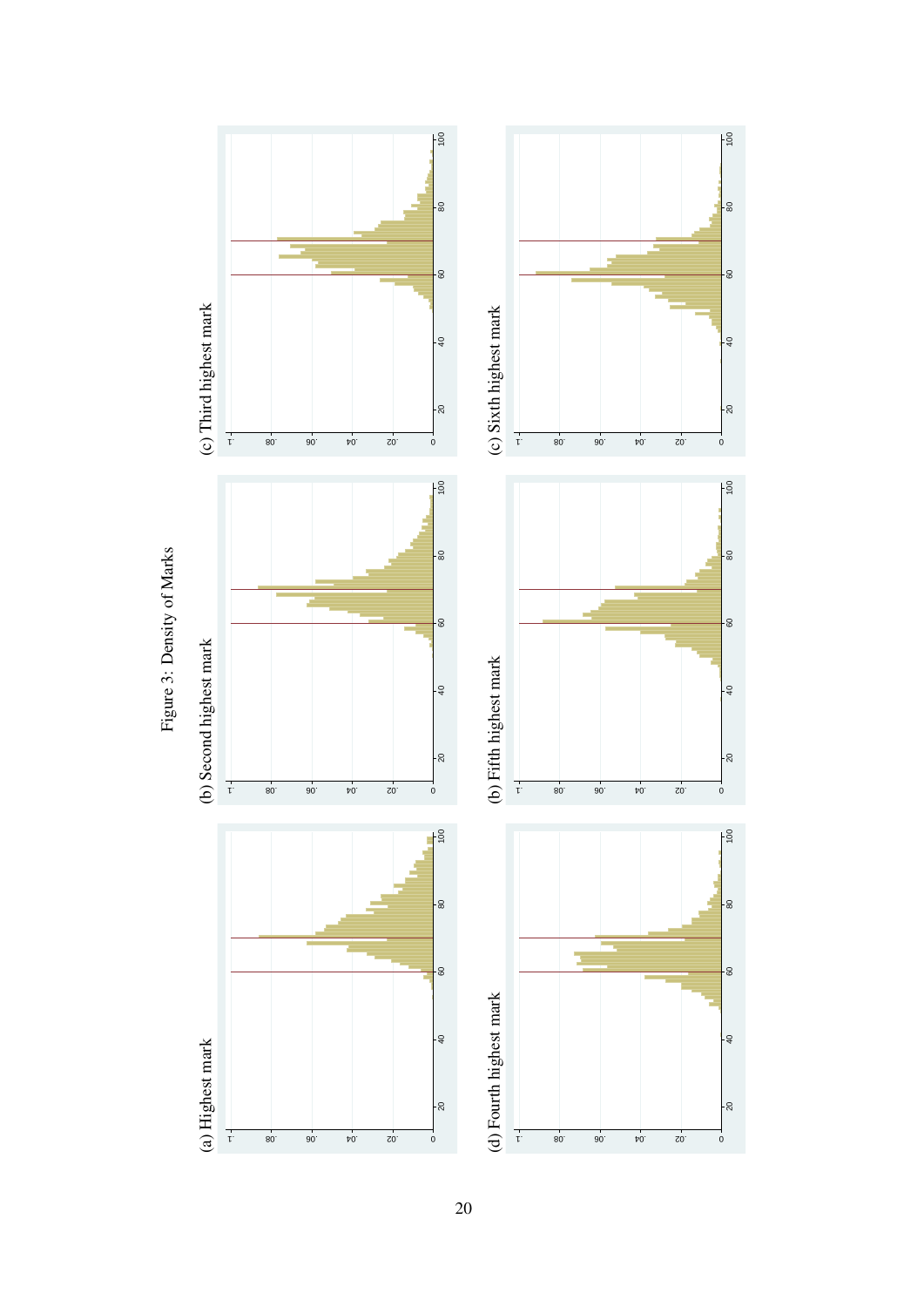<span id="page-22-0"></span>

The figures plot the mean of industry average log wages against the fourth highest mark. Lines are from OLS regressions estimated separately on each side of the cutoffs.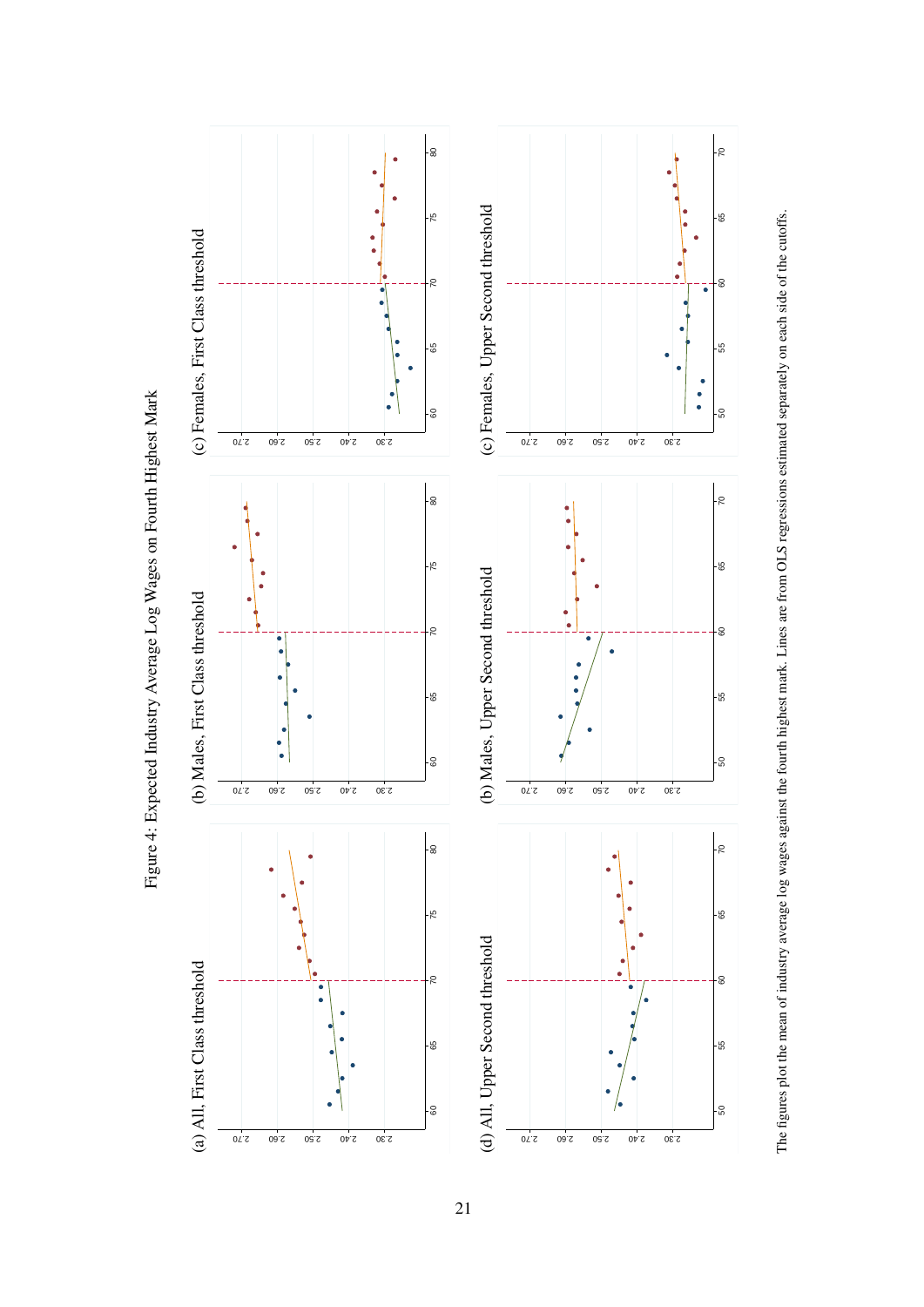|                                        |       | Surveyed |        | <b>Not</b><br>surveyed | Difference<br>svd./n. svd. |
|----------------------------------------|-------|----------|--------|------------------------|----------------------------|
|                                        | (1)   | (2)      | (3)    | (4)                    | (5)                        |
|                                        | All   | First    | Upper  |                        |                            |
|                                        |       | Class    | Second |                        |                            |
|                                        |       | sample   | sample |                        |                            |
| A. Full sample                         |       |          |        |                        |                            |
| Female                                 | 0.45  | 0.45     | 0.48   | 0.51                   | $-0.06***$                 |
| Age                                    | 22.06 | 22.03    | 22.06  | 22.10                  | $-0.04$                    |
| UK national                            | 0.60  | 0.59     | 0.66   | 0.42                   | $0.19***$                  |
| Resat any module                       | 0.10  | 0.03     | 0.13   | 0.11                   | $-0.00$                    |
| Failed any module                      | 0.06  | 0.02     | 0.08   | 0.06                   | $-0.00$                    |
| <b>First Class</b>                     | 0.23  | 0.39     | 0.00   | 0.25                   | $-0.02$                    |
| <b>Upper Second</b>                    | 0.57  | 0.61     | 0.72   | 0.53                   | $0.04***$                  |
| <b>Lower Second</b>                    | 0.19  | 0.00     | 0.28   | 0.22                   | $-0.03***$                 |
| 4th highest mark                       | 65.10 | 68.63    | 61.31  | 65.08                  | 0.01                       |
| $\mathbb{1}(4th$ mark $\geq 70)$       | 0.24  | 0.41     | 0.00   | 0.25                   | $-0.01$                    |
| $\mathbb{1}(4th$ mark $\geq 60)$       | 0.83  | 1.00     | 0.77   | 0.81                   | $0.03***$                  |
| Observations                           | 2649  | 1136     | 1406   | 3263                   |                            |
| <b>B.</b> Survey sample                |       |          |        |                        |                            |
| Employed                               | 0.85  | 0.86     | 0.83   |                        |                            |
| Observations                           | 2649  | 1136     | 1406   |                        |                            |
| High-wage (top-quintile) industry      | 0.67  | 0.72     | 0.60   |                        |                            |
| Finance industry                       | 0.38  | 0.42     | 0.32   |                        |                            |
| Industry mean log wages                |       |          |        |                        |                            |
| Industry mean                          | 2.45  | 2.47     | 2.42   |                        |                            |
| College with 1 year experience         | 2.14  | 2.15     | 2.11   |                        |                            |
| College with 3 years experience        | 2.34  | 2.35     | 2.31   |                        |                            |
| Observations                           | 2244  | 978      | 1168   |                        |                            |
| Industry mean, top quintile industries | 2.55  | 2.55     | 2.54   |                        |                            |
| Observations                           | 1512  | 700      | 702    |                        |                            |
| Industry mean excl. finance            | 2.38  | 2.40     | 2.35   |                        |                            |
| Observations                           | 1389  | 567      | 796    |                        |                            |

<span id="page-23-0"></span>Table 1: Descriptive Statistics

Means of indicated variables are shown. Surveyed students are respondents to the Destination of Leavers from Higher Education (DLHE) survey conducted six months after a student graduates. The First Class sample includes surveyed students who received either a First Class or Upper Second degree and whose fourth highest mark is within five marks of 70. The Upper Second sample includes surveyed students who received either an Upper Second or Lower Second degree and whose fourth highest mark is within five marks of 60. First Class, Upper Second and Lower Second are dummy variables for degree class. 4th highest mark is the fourth highest mark received by the student among all full-unit equivalent courses taken.  $\mathbb{1}(4th$  mark  $\geq 70)$  and  $\mathbb{1}(4th$  mark  $\geq 60)$  are dummy variables for the fourth highest mark being at least 70 or 60, respectively. Employed is an indicator for whether a student is in employment six months after graduation. Self-employment, voluntary work and further studies are not considered employment. High-wage is an indicator for working in one of the (un-weighted) top-quintile industries in terms of mean log wages taken across gender and years. Finance industry is an indicator for working in the finance industry. Industry mean log wages are measures of hourly wages in two-digit SIC industry  $\times$  year  $\times$  gender cells. Two-digit SIC industry wage data is taken from the Labor Force Survey and deflated to 2005GBP. \*\*\*, \*\*, \* significant at the 1, 5 and 10 percent level.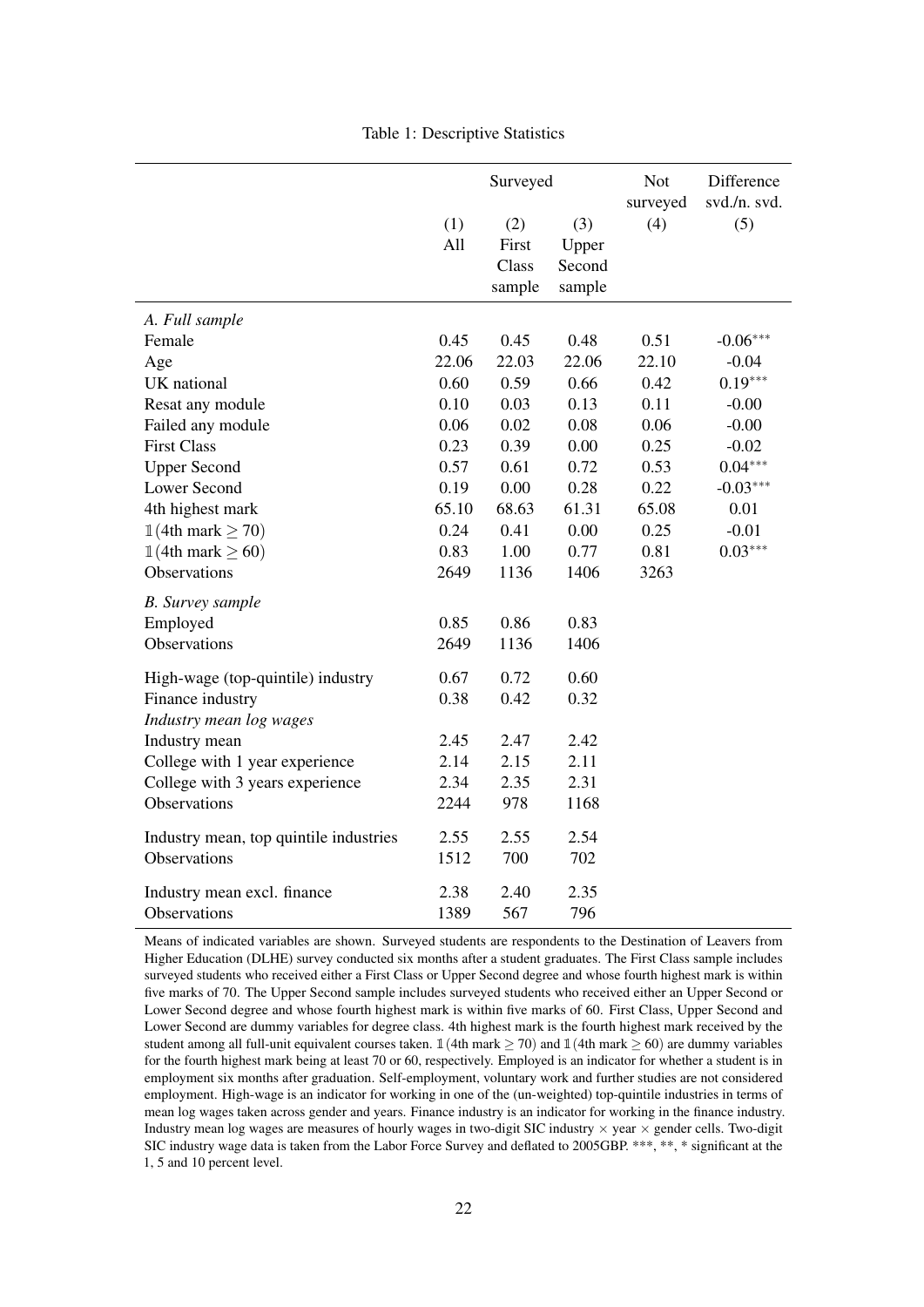<span id="page-24-0"></span>

|                                                                                                                                                                                                                                                                                                                                                                                                                                                                                                                                                                                                                                                                                                                                                                                                                                                         |                      |                                                                                                                                                                                                                                                 |              |              |                   |                   | Industry mean log wages |             |
|---------------------------------------------------------------------------------------------------------------------------------------------------------------------------------------------------------------------------------------------------------------------------------------------------------------------------------------------------------------------------------------------------------------------------------------------------------------------------------------------------------------------------------------------------------------------------------------------------------------------------------------------------------------------------------------------------------------------------------------------------------------------------------------------------------------------------------------------------------|----------------------|-------------------------------------------------------------------------------------------------------------------------------------------------------------------------------------------------------------------------------------------------|--------------|--------------|-------------------|-------------------|-------------------------|-------------|
|                                                                                                                                                                                                                                                                                                                                                                                                                                                                                                                                                                                                                                                                                                                                                                                                                                                         | Treated              | Employed                                                                                                                                                                                                                                        | High-wage    | Finance      | All               | Col 1yr           | Col 3yrs                | No finance  |
|                                                                                                                                                                                                                                                                                                                                                                                                                                                                                                                                                                                                                                                                                                                                                                                                                                                         | $\bigoplus$          | $\odot$                                                                                                                                                                                                                                         | $\odot$      | $\bigoplus$  | $\widehat{\odot}$ | $\widehat{\odot}$ | $\odot$                 | $\circledS$ |
| A. First Class discontinuity                                                                                                                                                                                                                                                                                                                                                                                                                                                                                                                                                                                                                                                                                                                                                                                                                            |                      |                                                                                                                                                                                                                                                 |              |              |                   |                   |                         |             |
| $1(4th$ mark $\geq 70)$                                                                                                                                                                                                                                                                                                                                                                                                                                                                                                                                                                                                                                                                                                                                                                                                                                 | $0.673***$           | (0.034)                                                                                                                                                                                                                                         | $0.089**$    | (0.054)      | (0.014)           | (0.013)           | (0.012)                 | (0.023)     |
|                                                                                                                                                                                                                                                                                                                                                                                                                                                                                                                                                                                                                                                                                                                                                                                                                                                         | (0.124)              | 0.007                                                                                                                                                                                                                                           | (0.039)      | 0.007        | 0.022             | 0.014             | 0.009                   | 0.035       |
| $4th$ mark $-70$                                                                                                                                                                                                                                                                                                                                                                                                                                                                                                                                                                                                                                                                                                                                                                                                                                        | (0.030)              | (0.012)                                                                                                                                                                                                                                         | (0.004)      | (0.016)      | (0.004)           | $0.008^{**}$      | $0.009**$               | (0.005)     |
|                                                                                                                                                                                                                                                                                                                                                                                                                                                                                                                                                                                                                                                                                                                                                                                                                                                         | 0.046                | $-0.006$                                                                                                                                                                                                                                        | 0.002        | 0.017        | $0.007*$          | (0.003)           | (0.003)                 | 0.006       |
| (4th mark – 70) $\times$ 1 (4th mark $\geq$ 70)                                                                                                                                                                                                                                                                                                                                                                                                                                                                                                                                                                                                                                                                                                                                                                                                         | (0.031)              | (0.015)                                                                                                                                                                                                                                         | (0.009)      | $-0.050**$   | $-0.011**$        | $-0.013***$       | $-0.013***$             | (0.006)     |
|                                                                                                                                                                                                                                                                                                                                                                                                                                                                                                                                                                                                                                                                                                                                                                                                                                                         | $-0.016$             | 0.006                                                                                                                                                                                                                                           | $-0.010$     | (0.017)      | (0.005)           | (0.004)           | (0.004)                 | $-0.005$    |
| First-stage F-statistic<br>Observations<br>R squared                                                                                                                                                                                                                                                                                                                                                                                                                                                                                                                                                                                                                                                                                                                                                                                                    | 1136<br>0.80<br>29.2 | 1136<br>0.20                                                                                                                                                                                                                                    | 0.32<br>978  | 0.26<br>978  | 978<br>0.61       | 0.44<br>978       | 978<br>0.40             | 0.50<br>567 |
| <b>B.</b> Upper Second discontinuity                                                                                                                                                                                                                                                                                                                                                                                                                                                                                                                                                                                                                                                                                                                                                                                                                    |                      |                                                                                                                                                                                                                                                 |              |              |                   |                   |                         |             |
| $1(4th$ mark $\geq 60)$                                                                                                                                                                                                                                                                                                                                                                                                                                                                                                                                                                                                                                                                                                                                                                                                                                 | $0.670***$           | (0.030)                                                                                                                                                                                                                                         | (0.029)      | (0.050)      | $0.048***$        | $0.036***$        | $0.046**$               | (0.019)     |
|                                                                                                                                                                                                                                                                                                                                                                                                                                                                                                                                                                                                                                                                                                                                                                                                                                                         | (0.078)              | $-0.024$                                                                                                                                                                                                                                        | $0.057*$     | 0.080        | (0.020)           | (0.015)           | (0.016)                 | $0.042*$    |
| $4th$ mark $-60$                                                                                                                                                                                                                                                                                                                                                                                                                                                                                                                                                                                                                                                                                                                                                                                                                                        | (0.018)              | (0.006)                                                                                                                                                                                                                                         | (0.010)      | (0.010)      | (0.005)           | (0.004)           | (0.004)                 | (0.005)     |
|                                                                                                                                                                                                                                                                                                                                                                                                                                                                                                                                                                                                                                                                                                                                                                                                                                                         | 0.031                | 0.004                                                                                                                                                                                                                                           | $-0.008$     | $-0.013$     | $-0.002$          | $-0.004$          | $-0.005$                | $-0.004$    |
| (4th mark – 60) $\times$ 1 (4th mark $\geq$ 60)                                                                                                                                                                                                                                                                                                                                                                                                                                                                                                                                                                                                                                                                                                                                                                                                         | (0.022)              | (0.007)                                                                                                                                                                                                                                         | (0.011)      | (0.015)      | (0.006)           | (0.005)           | (0.005)                 | (0.006)     |
|                                                                                                                                                                                                                                                                                                                                                                                                                                                                                                                                                                                                                                                                                                                                                                                                                                                         | 0.006                | 0.006                                                                                                                                                                                                                                           | 0.019        | 0.015        | $-0.000$          | 0.001             | 0.002                   | 0.002       |
| First-stage F-statistic<br>Observations<br>R <sub>squared</sub>                                                                                                                                                                                                                                                                                                                                                                                                                                                                                                                                                                                                                                                                                                                                                                                         | 1406<br>0.72<br>74.8 | 1406<br>0.10                                                                                                                                                                                                                                    | 1168<br>0.27 | 1168<br>0.20 | 1168<br>0.48      | 1168<br>0.35      | 1168<br>0.32            | 0.40<br>796 |
| marks crossing the relevant cutoff. "Treated" is a dummy indicating receipt of a First Class (panel A) and an Upper Second (panel B), respectively. The first stage F-stat for<br>having resat or failed any course, as well as fully interacted department and year fixed effects. Column (1) reports the first-stage regression of degree class on an indicator for<br>related to industry mean log wages include the industry mean log wage conditional on gender and year ("All"), the mean log wage by gender and year for university graduates<br>excluded instruments is reported in the last row of each panel. Columns (2) to (8) report reduced form regressions of labor market outcomes on the cutoff instrument. Outcomes<br>***, **, * significant at the 1, 5 and 10 percent level<br>with one and three years experience ("Col 1yr" and |                      | . Standard errors are clustered by marks. All regressions include controls for sex, age and age squared, being a UK national,<br>"Col 3yrs"), and again the mean log wage by gender and year but excluding the finance industry ("No finance"). |              |              |                   |                   |                         |             |

Table 2: First Stage and Reduced Form Regressions for First Class and Upper Second Degrees Table 2: First Stage and Reduced Form Regressions for First Class and Upper Second Degrees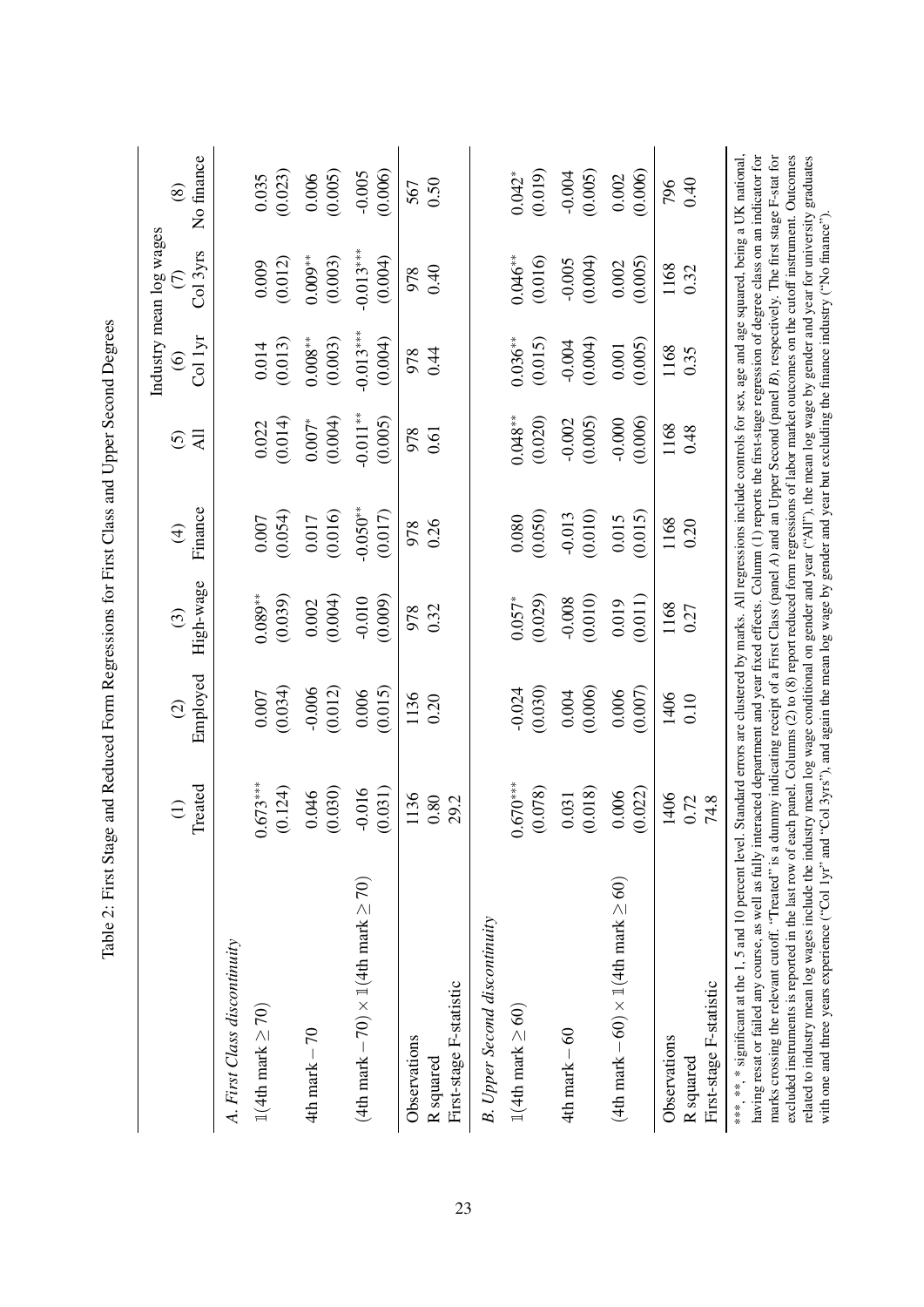|                                                | Female          | Age               | from UK  | resat any   | failed any        |
|------------------------------------------------|-----------------|-------------------|----------|-------------|-------------------|
|                                                | $\widehat{\Xi}$ | $\widehat{\odot}$ | $\odot$  | $\bigoplus$ | $\widehat{\circ}$ |
| A. First Class discontinuity                   |                 |                   |          |             |                   |
| $1(4th$ mark $\geq 70)$                        | (0.055)         | $-0.158*$         | (0.060)  | (0.022)     | (0.011)           |
|                                                | $-0.001$        | (0.071)           | 0.012    | $-0.001$    | $-0.009$          |
| 4th mark $-70$                                 | (0.012)         | (0.025)           | (0.009)  | (0.006)     | (0.005)           |
|                                                | $-0.002$        | 0.024             | $-0.007$ | $-0.002$    | $-0.005$          |
| (4th mark – 70) $\times$ 1(4th mark $\geq$ 70) | (0.012)         | (0.036)           | (0.016)  | (0.007)     | (0.005)           |
|                                                | $-0.016$        | 0.013             | $-0.011$ | $-0.004$    | 0.004             |
| Observations                                   | 1136            | 1136              | 1136     | 1136        | 1136              |
| <b>B.</b> Upper Second discontinuity           |                 |                   |          |             |                   |
| $1(4th$ mark $\geq 60)$                        | $0.103***$      | (0.383)           | (0.066)  | (0.054)     | (0.064)           |
|                                                | (0.036)         | 0.119             | $-0.031$ | 0.041       | 0.002             |
| $4th$ mark $-60$                               | $-0.033**$      | (0.088)           | (0.019)  | $-0.036***$ | (0.017)           |
|                                                | (0.014)         | $-0.093$          | 0.014    | (0.015)     | $-0.014$          |
| (4th mark – 60) $\times$ 1(4th mark $\geq$ 60) | (0.012)         | (0.092)           | (0.020)  | (0.015)     | (0.017)           |
|                                                | $0.025*$        | 0.084             | $-0.011$ | 0.017       | 0.006             |
| Observations                                   | 1406            | 1406              | 1406     | 1406        | 1406              |

<span id="page-25-0"></span>Table 3: Testing the Randomization of Instruments Around the First Class and Upper Second Discontinuities Table 3: Testing the Randomization of Instruments Around the First Class and Upper Second Discontinuities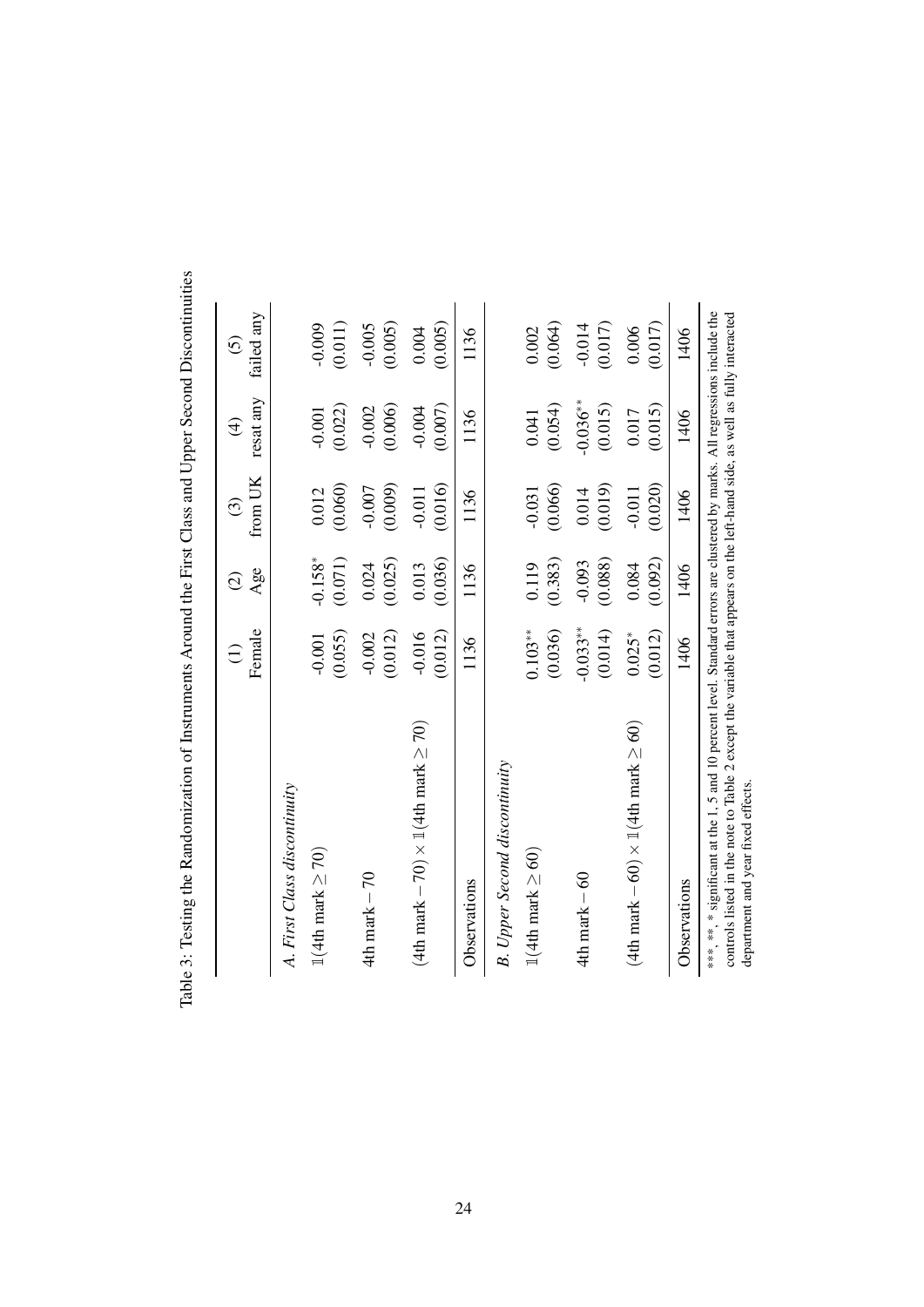|                                                            |            | Number of students in each mark |             |           |            |
|------------------------------------------------------------|------------|---------------------------------|-------------|-----------|------------|
|                                                            | (1)        | (2)                             | (3)         | (4)       | (5)        |
|                                                            | 4th best   | 3rd best                        | 5th best    | pooled    | pooled     |
| A. First Class discontinuity                               |            |                                 |             |           |            |
| $\mathbb{1}(4th$ mark $\geq 70)$                           | 62.90      |                                 |             |           | $-14.47$   |
|                                                            | (39.92)    |                                 |             |           | (8.07)     |
| $4th$ mark $-70$                                           | $-20.02**$ |                                 |             |           | $-4.66***$ |
|                                                            | (8.87)     |                                 |             |           | (0.85)     |
| $(4th$ mark $-70 \times 1(4th$ mark $\geq 70)$             | $-8.37$    |                                 |             |           | $-0.30$    |
|                                                            | (10.69)    |                                 |             |           | (1.14)     |
| $\mathbb{1}$ (mark $\geq 70$ )                             |            | 59.24                           | 67.97**     | 61.18     | 70.20      |
|                                                            |            | (50.38)                         | (28.67)     | (42.00)   | (42.17)    |
| $mark - 70$                                                |            | $-17.15$                        | $-22.53***$ | $-18.54*$ | $-14.15$   |
|                                                            |            | (10.29)                         | (5.46)      | (8.65)    | (8.79)     |
| $(\text{mark} - 70) \times \mathbb{1}(\text{mark} \ge 70)$ |            | $-10.74$                        | $-1.68$     | $-7.23$   | $-6.98$    |
|                                                            |            | (12.54)                         | (8.02)      | (10.57)   | (10.49)    |
| Observations                                               | 1138       | 1412                            | 893         | 3443      | 3443       |
| <b>B.</b> Upper Second discontinuity                       |            |                                 |             |           |            |
| $\mathbb{1}(4th$ mark $\geq 60)$                           | $80.80**$  |                                 |             |           | 15.05      |
|                                                            | (31.87)    |                                 |             |           | (8.90)     |
| $4th$ mark $-60$                                           | 6.32       |                                 |             |           | $6.82***$  |
|                                                            | (7.52)     |                                 |             |           | (1.58)     |
| $(4th$ mark $-60 \times 1(4th$ mark $\geq 60)$             | $-2.09$    |                                 |             |           | $-5.35$    |
|                                                            | (7.94)     |                                 |             |           | (3.17)     |
| $\mathbb{1}$ (mark $\geq 60$ )                             |            | 46.75                           | 75.63       | 67.55     | 62.27      |
|                                                            |            | (26.62)                         | (48.92)     | (39.29)   | (39.21)    |
| $mark - 60$                                                |            | 7.57                            | 11.57       | 7.81      | 1.57       |
|                                                            |            | (6.03)                          | (11.61)     | (9.19)    | (8.93)     |
| $(\text{mark} - 60) \times \mathbb{1}(\text{mark} \ge 60)$ |            | 6.93                            | $-24.85*$   | $-7.60$   | $-3.31$    |
|                                                            |            | (7.20)                          | (12.35)     | (10.02)   | (10.39)    |
| Observations                                               | 1406       | 1107                            | 1547        | 4060      | 4060       |

<span id="page-26-0"></span>

\*\*\*, \*\*, \* significant at the 1, 5 and 10 percent level. Standard errors are clustered by marks. The dependent variable is the frequency count of students in each mark for the relevant exams. Results in columns (4) and (5) are based on a sample that pools the 3rd, 4th, and 5th best exams. All regressions include controls for sex, age and age squared, being a UK national, having resat or failed any course, as well as fully interacted department and year fixed effects.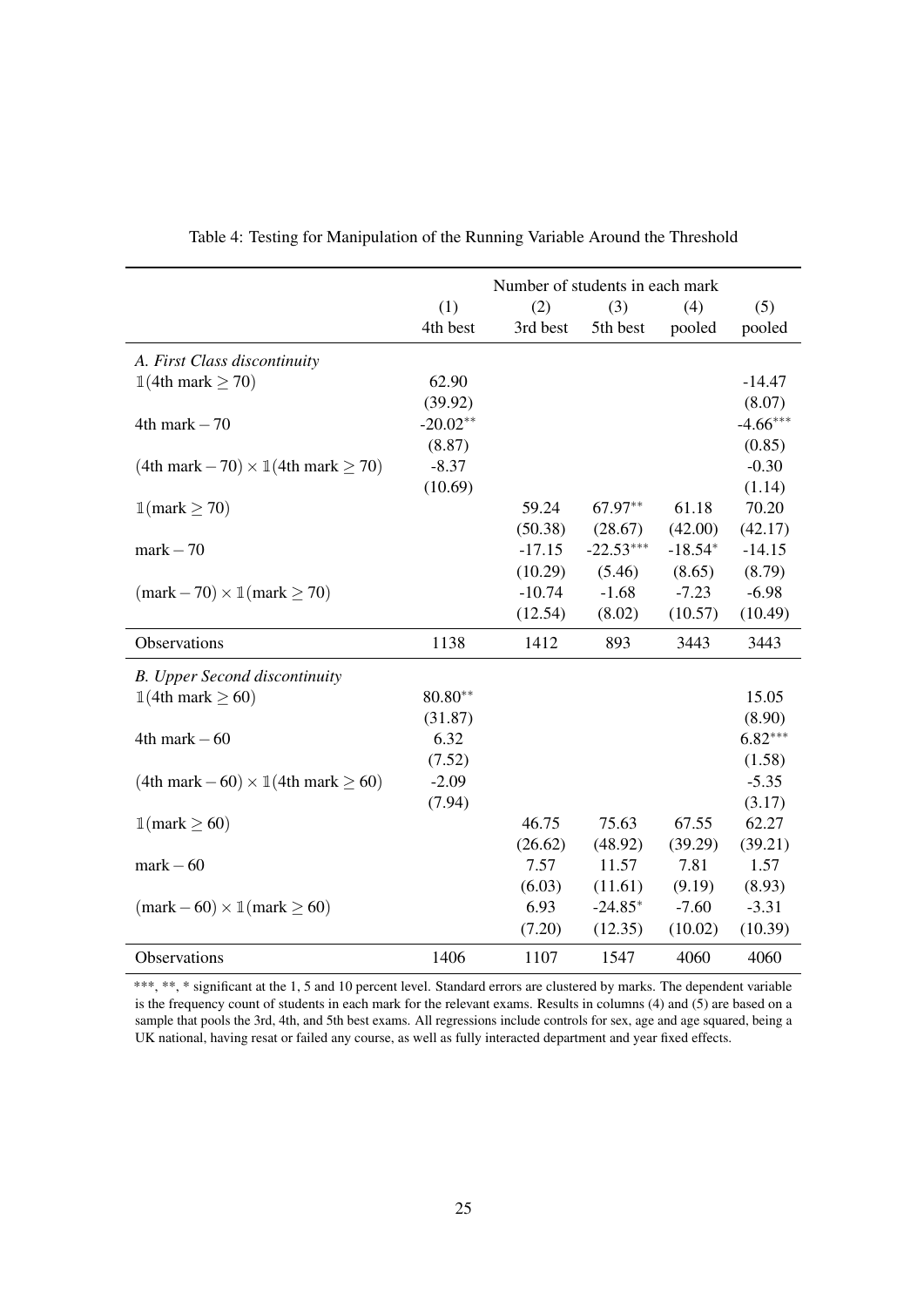|                                                                                                                                                                                                                                                                                                                                                                                                                                                                                                                                                                                                                                                     |                     |                                      |                        |                           |                              | Industry mean log wages       |                               |
|-----------------------------------------------------------------------------------------------------------------------------------------------------------------------------------------------------------------------------------------------------------------------------------------------------------------------------------------------------------------------------------------------------------------------------------------------------------------------------------------------------------------------------------------------------------------------------------------------------------------------------------------------------|---------------------|--------------------------------------|------------------------|---------------------------|------------------------------|-------------------------------|-------------------------------|
|                                                                                                                                                                                                                                                                                                                                                                                                                                                                                                                                                                                                                                                     | Employed            | High-wage<br>$\widehat{\mathcal{O}}$ | Finance<br>$\odot$     | <b>All</b><br>$\bigoplus$ | Col lyr<br>$\widehat{\odot}$ | Col 3yrs<br>$\widehat{\circ}$ | No finance<br>$\widehat{\in}$ |
| A. OLS without covariates                                                                                                                                                                                                                                                                                                                                                                                                                                                                                                                                                                                                                           |                     |                                      |                        |                           |                              |                               |                               |
| First Class                                                                                                                                                                                                                                                                                                                                                                                                                                                                                                                                                                                                                                         | (0.023)<br>0.019    | $0.128***$<br>(0.030)                | (0.042)<br>0.069       | $0.070***$<br>(0.015)     | $0.062***$<br>(0.013)        | $0.061***$<br>(0.012)         | $0.077***$<br>(0.020)         |
| <b>B.</b> OLS with covariates                                                                                                                                                                                                                                                                                                                                                                                                                                                                                                                                                                                                                       |                     |                                      |                        |                           |                              |                               |                               |
| First Class                                                                                                                                                                                                                                                                                                                                                                                                                                                                                                                                                                                                                                         | (0.019)<br>$-0.022$ | $0.075***$<br>(0.026)                | (0.035)<br>0.013       | $0.037***$<br>(0.007)     | $0.033***$<br>(0.007)        | $0.035***$<br>(0.008)         | $0.052***$<br>(0.013)         |
| C.RD                                                                                                                                                                                                                                                                                                                                                                                                                                                                                                                                                                                                                                                |                     |                                      |                        |                           |                              |                               |                               |
| First Class                                                                                                                                                                                                                                                                                                                                                                                                                                                                                                                                                                                                                                         | (0.045)<br>0.011    | $0.134***$<br>(0.060)                | (0.074)<br>0.010       | $0.033***$<br>(0.016)     | (0.015)<br>0.021             | (0.015)<br>0.014              | $0.054***$<br>(0.024)         |
| $4th$ mark $-70$                                                                                                                                                                                                                                                                                                                                                                                                                                                                                                                                                                                                                                    | $-0.006$<br>(0.012) | (0.008)<br>$-0.005$                  | (0.017)<br>0.016       | (0.003)<br>0.005          | $0.007**$<br>(0.003)         | $0.008***$<br>(0.003)         | (0.004)<br>0.003              |
| (4th mark $-70$ ) $\times$ 1(4th mark $\geq$ 70)                                                                                                                                                                                                                                                                                                                                                                                                                                                                                                                                                                                                    | (0.014)<br>0.006    | (0.010)<br>$-0.008$                  | $-0.050***$<br>(0.017) | $-0.011**$<br>(0.004)     | $-0.013***$<br>(0.004)       | $-0.013***$<br>(0.004)        | $-0.004$<br>(0.005)           |
| Observations                                                                                                                                                                                                                                                                                                                                                                                                                                                                                                                                                                                                                                        | 1136                | 978                                  | 978                    | 978                       | 978                          | 978                           | 567                           |
| ***, * * significant at the 1, 5 and 10 percent level. Standard errors are clustered by marks. All regressions include controls for sex, age and age squared, being<br>a UK national, having resat or failed any course, as well as fully interacted department and year fixed effects. Outcomes related to industry mean log wages<br>include the industry mean log wage conditional on gender and year ("All"), the mean log wage by gender and year for university graduates with one and three<br>years experience ("Col 1yr" and "Col 3yrs"), and again the mean log wage by gender and year but excluding the finance industry ("No finance") |                     |                                      |                        |                           |                              |                               |                               |

<span id="page-27-0"></span>Ć  $\overline{a}$  $\overline{1}$ J,  $\overline{a}$  $\frac{6}{7}$ c  $\frac{1}{\mu}$ ÷, ć  $\sqrt{2}$  $\bar{t}$  $\dot{\mathbf{r}}$  $\ddot{\phantom{a}}$  $\ddot{\phantom{a}}$  $\overline{\zeta}$  $\ddot{\cdot}$  $\Gamma$  $\overline{E}$  $\overline{u}$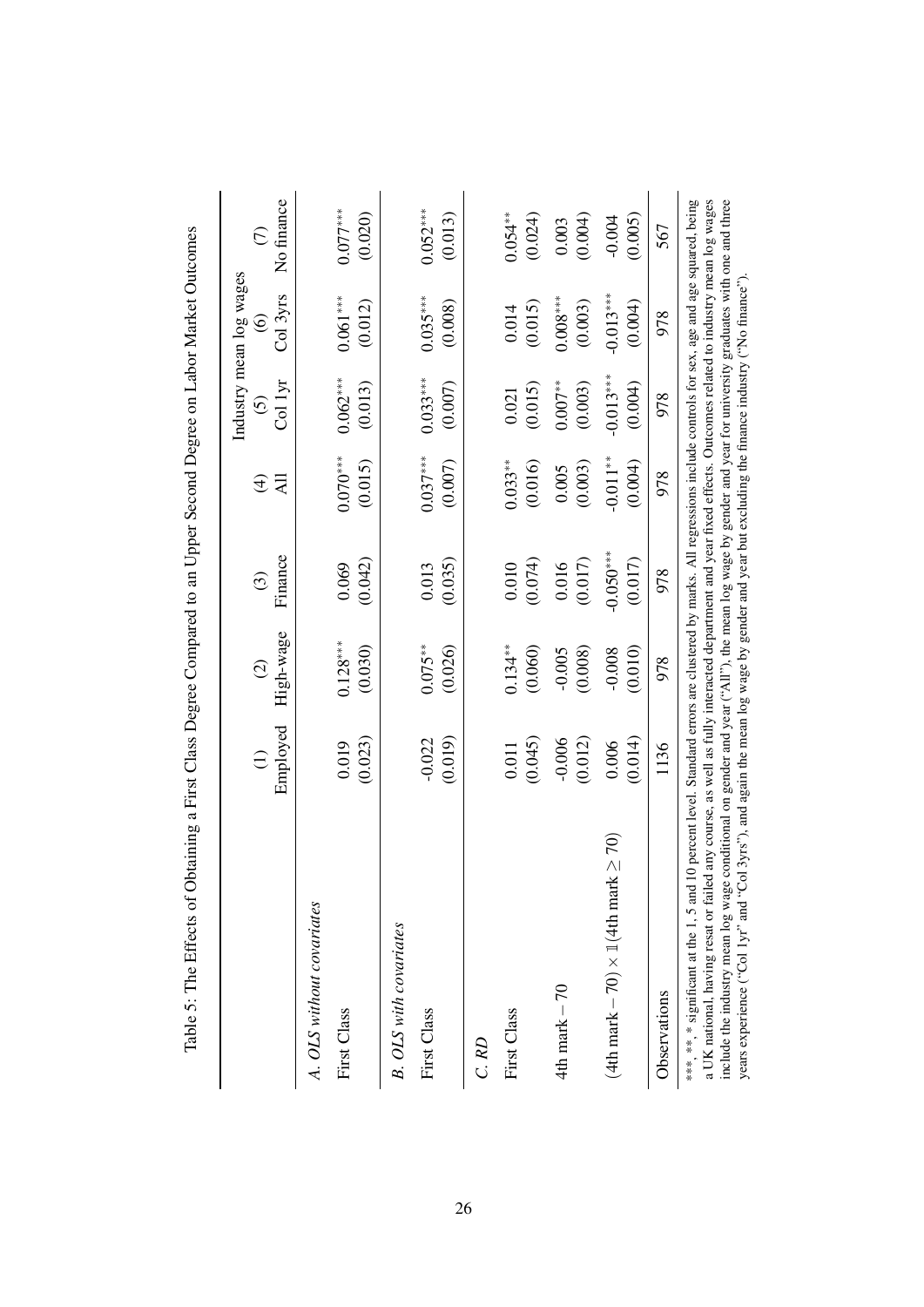<span id="page-28-0"></span>

| Table 6: The Effects of Obtaining an Upper Second Degree Compared to a Lower Second Degree on Labor Market Outcomes                                                                                                                                                                                                                                                                                                                                                                                                       |                                                                                                                              |                |                    |                          |            |                         |               |
|---------------------------------------------------------------------------------------------------------------------------------------------------------------------------------------------------------------------------------------------------------------------------------------------------------------------------------------------------------------------------------------------------------------------------------------------------------------------------------------------------------------------------|------------------------------------------------------------------------------------------------------------------------------|----------------|--------------------|--------------------------|------------|-------------------------|---------------|
|                                                                                                                                                                                                                                                                                                                                                                                                                                                                                                                           |                                                                                                                              |                |                    |                          |            | Industry mean log wages |               |
|                                                                                                                                                                                                                                                                                                                                                                                                                                                                                                                           | $\widehat{\Xi}$                                                                                                              | $\widehat{c}$  | $\odot$            | $\widehat{\mathfrak{t}}$ | $\odot$    | $\widehat{\mathbf{e}}$  | $\widehat{C}$ |
|                                                                                                                                                                                                                                                                                                                                                                                                                                                                                                                           | Employed                                                                                                                     | High-wage      | Finance            | EK                       | Col 1yr    | Col 3yrs                | No finance    |
| A. OLS without covariates                                                                                                                                                                                                                                                                                                                                                                                                                                                                                                 |                                                                                                                              |                |                    |                          |            |                         |               |
| <b>Upper Second</b>                                                                                                                                                                                                                                                                                                                                                                                                                                                                                                       | $-0.004$                                                                                                                     | 0.020          | 0.029              | 0.020                    | 0.001      | 0.001                   | $-0.007$      |
|                                                                                                                                                                                                                                                                                                                                                                                                                                                                                                                           | (0.015)                                                                                                                      | (0.035)        | (0.022)            | (0.011)                  | (0.013)    | (0.015)                 | (0.015)       |
| <b>B.</b> OLS with covariates                                                                                                                                                                                                                                                                                                                                                                                                                                                                                             |                                                                                                                              |                |                    |                          |            |                         |               |
| <b>Upper Second</b>                                                                                                                                                                                                                                                                                                                                                                                                                                                                                                       | 0.027                                                                                                                        | $0.099***$     | $0.069**$          | $0.040***$               | $0.025***$ | $0.027**$               | $0.028***$    |
|                                                                                                                                                                                                                                                                                                                                                                                                                                                                                                                           | (0.015)                                                                                                                      | (0.022)        | (0.030)            | (0.008)                  | (0.010)    | (0.010)                 | (0.010)       |
| C.RD                                                                                                                                                                                                                                                                                                                                                                                                                                                                                                                      |                                                                                                                              |                |                    |                          |            |                         |               |
| Upper Second                                                                                                                                                                                                                                                                                                                                                                                                                                                                                                              | $-0.035$                                                                                                                     | $0.084**$      | $0.118^{\ast\ast}$ | $0.071***$               | $0.052***$ | $0.067***$              | $0.063**$     |
|                                                                                                                                                                                                                                                                                                                                                                                                                                                                                                                           | (0.043)                                                                                                                      | (0.038)        | (0.058)            | (0.024)                  | (0.019)    | (0.019)                 | (0.026)       |
| $4th$ mark $-60$                                                                                                                                                                                                                                                                                                                                                                                                                                                                                                          | 0.005                                                                                                                        | $-0.010$       | $-0.016*$          | $-0.004$                 | $-0.005$   | $-0.007*$               | $-0.006$      |
|                                                                                                                                                                                                                                                                                                                                                                                                                                                                                                                           | (0.006)                                                                                                                      | (0.011)        | (0.009)            | (0.005)                  | (0.004)    | (0.004)                 | (0.005)       |
| (4th mark – 60) $\times$ 1(4th mark $\geq$ 60)                                                                                                                                                                                                                                                                                                                                                                                                                                                                            | 0.006                                                                                                                        | $0.018^{\ast}$ | 0.014              | $-0.001$                 | 0.001      | 0.001                   | 0.001         |
|                                                                                                                                                                                                                                                                                                                                                                                                                                                                                                                           | (0.006)                                                                                                                      | (0.010)        | (0.012)            | (0.005)                  | (0.004)    | (0.004)                 | (0.006)       |
| Observations                                                                                                                                                                                                                                                                                                                                                                                                                                                                                                              | 1406                                                                                                                         | 1168           | 1168               | 1168                     | 1168       | 1168                    | 796           |
| wages include the industry mean log wage conditional on gender and year ("All"), the mean log wage by gender and year for university graduates with one<br>being a UK national, having resat or failed any course, as well as fully interacted department and year fixed effects. Outcomes related to industry mean log<br>and three years experience ("Col 1yr" and "Col 3yrs"), and again the mean log wage by gender and year but excluding the finance industry ("No finance").<br>***, **, * significant at the 1, 5 | and 10 percent level. Standard errors are clustered by marks. All regressions include controls for sex, age and age squared, |                |                    |                          |            |                         |               |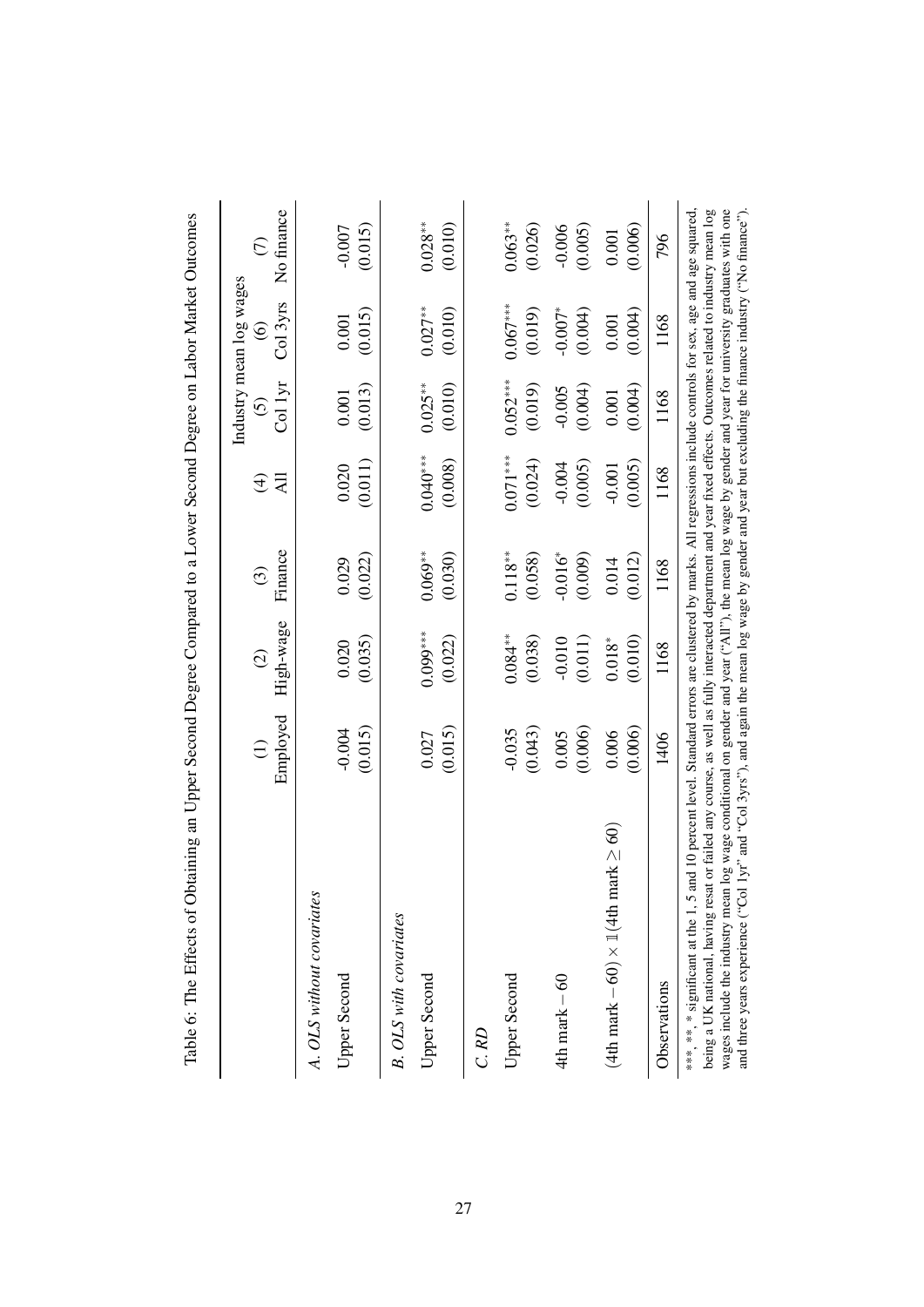<span id="page-29-0"></span>

|                                                                                                                                                                                                                                                                                                                                                  |                                                                                                                                                                                                                                                      |               |          |                 |                       | Industry mean log wages |               |
|--------------------------------------------------------------------------------------------------------------------------------------------------------------------------------------------------------------------------------------------------------------------------------------------------------------------------------------------------|------------------------------------------------------------------------------------------------------------------------------------------------------------------------------------------------------------------------------------------------------|---------------|----------|-----------------|-----------------------|-------------------------|---------------|
|                                                                                                                                                                                                                                                                                                                                                  |                                                                                                                                                                                                                                                      | $\widehat{c}$ | $\odot$  | $\bigoplus$     | $\odot$               | $\widehat{\circ}$       | $\widehat{C}$ |
|                                                                                                                                                                                                                                                                                                                                                  | Employed                                                                                                                                                                                                                                             | High-wage     | Finance  | $\overline{AB}$ | $\overline{C}$ ol 1yr | Col 3yrs                | No finance    |
| A1: First Class, males                                                                                                                                                                                                                                                                                                                           |                                                                                                                                                                                                                                                      |               |          |                 |                       |                         |               |
| First Class                                                                                                                                                                                                                                                                                                                                      | 0.012                                                                                                                                                                                                                                                | $0.229***$    | 0.086    | $0.059***$      | $0.048***$            | $0.048***$              | 0.054         |
|                                                                                                                                                                                                                                                                                                                                                  | (0.041)                                                                                                                                                                                                                                              | (0.080)       | (0.076)  | (0.013)         | $(0.013)$<br>549      | (0.013)                 | (0.050)       |
| Observations                                                                                                                                                                                                                                                                                                                                     | 627                                                                                                                                                                                                                                                  | 549           | 549      | 549             |                       | 549                     | 290           |
| A2: First Class, females                                                                                                                                                                                                                                                                                                                         |                                                                                                                                                                                                                                                      |               |          |                 |                       |                         |               |
| First Class                                                                                                                                                                                                                                                                                                                                      | 0.038                                                                                                                                                                                                                                                | 0.057         | 0.007    | $-0.022$        | $-0.032$              | $-0.032$                | $-0.034$      |
|                                                                                                                                                                                                                                                                                                                                                  | (0.082)                                                                                                                                                                                                                                              | (0.081)       | (0.142)  | (0.029)         | (0.024)               | (0.023)                 | (0.057)       |
| Observations                                                                                                                                                                                                                                                                                                                                     | 509                                                                                                                                                                                                                                                  | 429           | 429      | 429             | 429                   | 429                     | 277           |
| B1: Upper Second, males                                                                                                                                                                                                                                                                                                                          |                                                                                                                                                                                                                                                      |               |          |                 |                       |                         |               |
| <b>Upper Second</b>                                                                                                                                                                                                                                                                                                                              | $-0.068$                                                                                                                                                                                                                                             | $0.285***$    | $0.148*$ | 0.084           | 0.081                 | $0.089*$                | 0.082         |
|                                                                                                                                                                                                                                                                                                                                                  | (0.100)                                                                                                                                                                                                                                              | (0.059)       | (0.083)  | (0.059)         | (0.050)               | (0.049)                 | (0.060)       |
| Observations                                                                                                                                                                                                                                                                                                                                     | 737                                                                                                                                                                                                                                                  | 618           | 618      | 618             | 618                   | 618                     | 397           |
| B2: Upper Second, females                                                                                                                                                                                                                                                                                                                        |                                                                                                                                                                                                                                                      |               |          |                 |                       |                         |               |
| Upper Second                                                                                                                                                                                                                                                                                                                                     | $-0.038$                                                                                                                                                                                                                                             | $-0.149$      | 0.045    | 0.052           | 0.034                 | 0.036                   | 0.062         |
|                                                                                                                                                                                                                                                                                                                                                  | (0.078)                                                                                                                                                                                                                                              | (0.098)       | (0.116)  | (0.042)         | (0.041)               | (0.037)                 | (0.075)       |
| Observations                                                                                                                                                                                                                                                                                                                                     | 669                                                                                                                                                                                                                                                  | 550           | 550      | 550             | 550                   | 550                     | 399           |
| squared, being a UK national, having resat or failed any course, as well as fully interacted department and year fixed effects. Outcomes related to<br>industry mean log wages include the industry mean log wage conditional on gender and year ("All"), the mean log wage by gender and year<br>*** ** * significant<br>for university graduat | at the 1, 5 and 10 percent level. Standard errors are clustered by marks. All regressions include controls for age and age<br>tes with one and three years experience ("Col 1yr" and "Col 3yrs"), and again the mean log wage by gender and year but |               |          |                 |                       |                         |               |
| industry ("No finance").<br>excluding the finance                                                                                                                                                                                                                                                                                                |                                                                                                                                                                                                                                                      |               |          |                 |                       |                         |               |

Table 7: RD Estimates by Gender Table 7: RD Estimates by Gender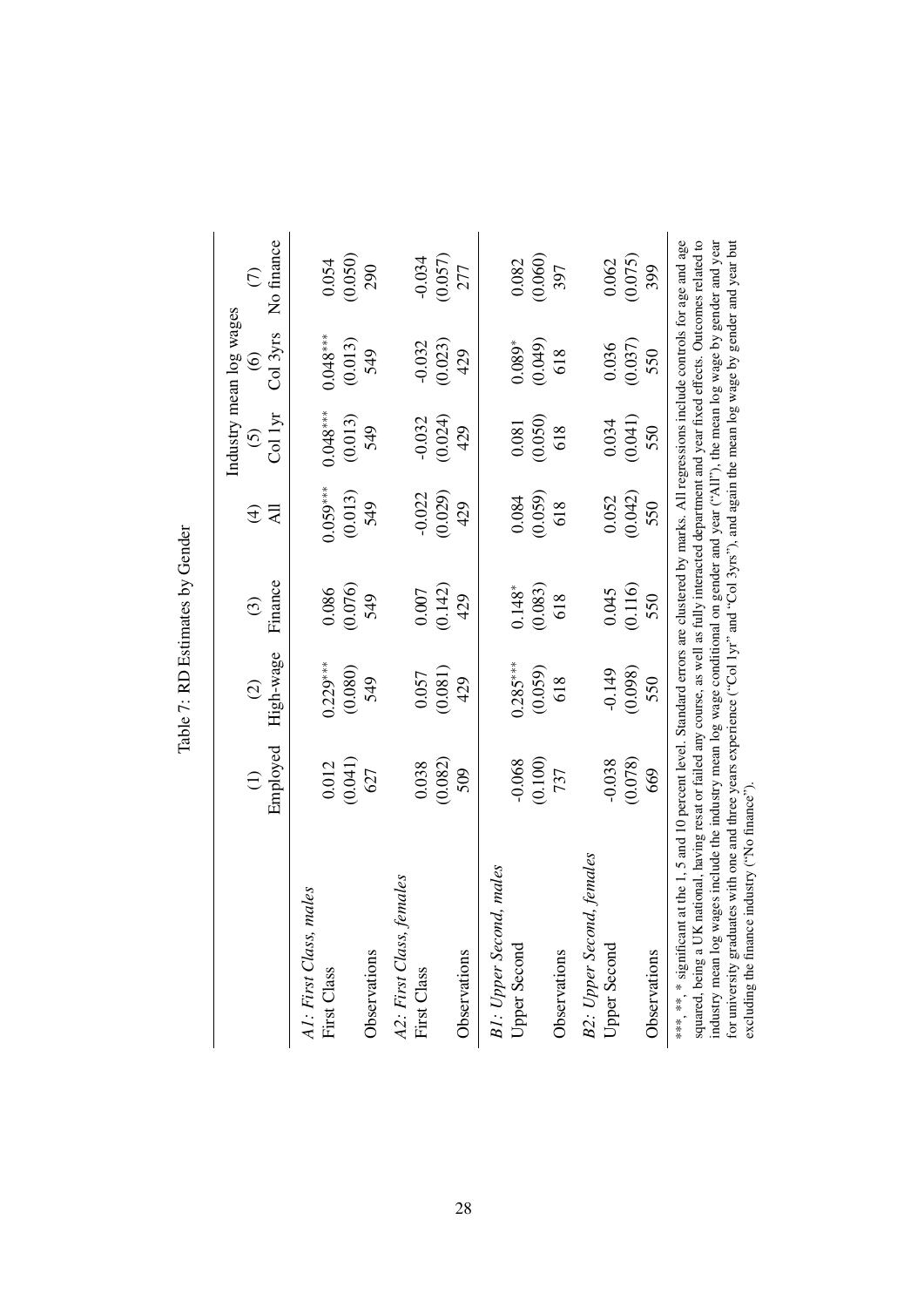<span id="page-30-0"></span>

|                                                                                                                                                                                                                                                                                                                                                                                                                                                                                                                                                                                                                                                     |                  |                                               |            |                          |            | Industry mean log wages |                                  |
|-----------------------------------------------------------------------------------------------------------------------------------------------------------------------------------------------------------------------------------------------------------------------------------------------------------------------------------------------------------------------------------------------------------------------------------------------------------------------------------------------------------------------------------------------------------------------------------------------------------------------------------------------------|------------------|-----------------------------------------------|------------|--------------------------|------------|-------------------------|----------------------------------|
|                                                                                                                                                                                                                                                                                                                                                                                                                                                                                                                                                                                                                                                     |                  | $\widehat{c}$                                 | $\odot$    | $\widehat{\mathfrak{t}}$ | $\odot$    | $\widehat{\odot}$       | $\widehat{\mathcal{C}}$          |
|                                                                                                                                                                                                                                                                                                                                                                                                                                                                                                                                                                                                                                                     | Employed         | High-wage                                     | Finance    | All                      | Col 1yr    | Col 3yrs                | No finance                       |
| A1: First Class, math required                                                                                                                                                                                                                                                                                                                                                                                                                                                                                                                                                                                                                      |                  |                                               |            |                          |            |                         |                                  |
| First Class                                                                                                                                                                                                                                                                                                                                                                                                                                                                                                                                                                                                                                         | $0.086*$         | $0.207**$                                     | 0.017      | $0.063***$               | $0.045**$  | $0.039***$              | $0.124***$                       |
|                                                                                                                                                                                                                                                                                                                                                                                                                                                                                                                                                                                                                                                     | (0.044)          | (0.084)                                       | (0.103)    | (0.015)                  | (0.021)    | (0.019)                 | (0.047)                          |
| Observations                                                                                                                                                                                                                                                                                                                                                                                                                                                                                                                                                                                                                                        | 621              | 576                                           | 576        | 576                      | 576        | 576                     | 259                              |
| A2: First Class, math not required                                                                                                                                                                                                                                                                                                                                                                                                                                                                                                                                                                                                                  |                  |                                               |            |                          |            |                         |                                  |
| First Class                                                                                                                                                                                                                                                                                                                                                                                                                                                                                                                                                                                                                                         | $-0.072$         | 0.087                                         | 0.058      | 0.038                    | 0.002      | $-0.002$                | 0.034                            |
|                                                                                                                                                                                                                                                                                                                                                                                                                                                                                                                                                                                                                                                     | (0.091)          | $\begin{array}{c} (0.077) \\ 402 \end{array}$ | (0.090)    | (0.036)                  | (0.038)    | (0.041)                 | (0.031)                          |
| Observations                                                                                                                                                                                                                                                                                                                                                                                                                                                                                                                                                                                                                                        | 515              |                                               | 402        | 402                      | 402        | 402                     | 308                              |
| B1: Upper Second, math required                                                                                                                                                                                                                                                                                                                                                                                                                                                                                                                                                                                                                     |                  |                                               |            |                          |            |                         |                                  |
| Upper Second                                                                                                                                                                                                                                                                                                                                                                                                                                                                                                                                                                                                                                        | 0.014            | $0.272***$                                    | $0.181***$ | $0.146***$               | $0.107***$ | $0.118***$              |                                  |
|                                                                                                                                                                                                                                                                                                                                                                                                                                                                                                                                                                                                                                                     | $(0.073)$<br>625 | (0.065)                                       | (0.063)    | (0.051)                  | (0.030)    | (0.031)                 | $\frac{0.171^*}{(0.100)}$<br>304 |
| Observations                                                                                                                                                                                                                                                                                                                                                                                                                                                                                                                                                                                                                                        |                  | 550                                           | 550        | 550                      | 550        | 550                     |                                  |
| B2: Upper Second, math not required                                                                                                                                                                                                                                                                                                                                                                                                                                                                                                                                                                                                                 |                  |                                               |            |                          |            |                         |                                  |
| <b>Upper Second</b>                                                                                                                                                                                                                                                                                                                                                                                                                                                                                                                                                                                                                                 | $-0.048$         | $-0.039$                                      | 0.051      | $-0.004$                 | $-0.011$   | 0.005                   | $-0.007$                         |
|                                                                                                                                                                                                                                                                                                                                                                                                                                                                                                                                                                                                                                                     | (0.137)          | (0.086)                                       | (0.088)    | (0.042)                  | (0.032)    | (0.031)                 | (0.031)                          |
| Observations                                                                                                                                                                                                                                                                                                                                                                                                                                                                                                                                                                                                                                        | 781              | 618                                           | 618        | 618                      | 618        | 618                     | 492                              |
| UK national, having resat or failed any course, as well as fully interacted department and year fixed effects. Outcomes related to industry mean log wages<br>include the industry mean log wage conditional on gender and year ("All"), the mean log wage by gender and year for university graduates with one and three<br>***, **, ** significant at the 1, 5 and 10 percent level. Standard errors are clustered by marks. All regressions include controls for age and age squared, being<br>"Col 3yrs"), and again the mean log wage by gender and year but excluding the finance industry ("No finance").<br>years experience ("Col 1yr" and |                  |                                               |            |                          |            |                         | a                                |

Table 8: RD Estimates by Program Admissions Math Requirement Table 8: RD Estimates by Program Admissions Math Requirement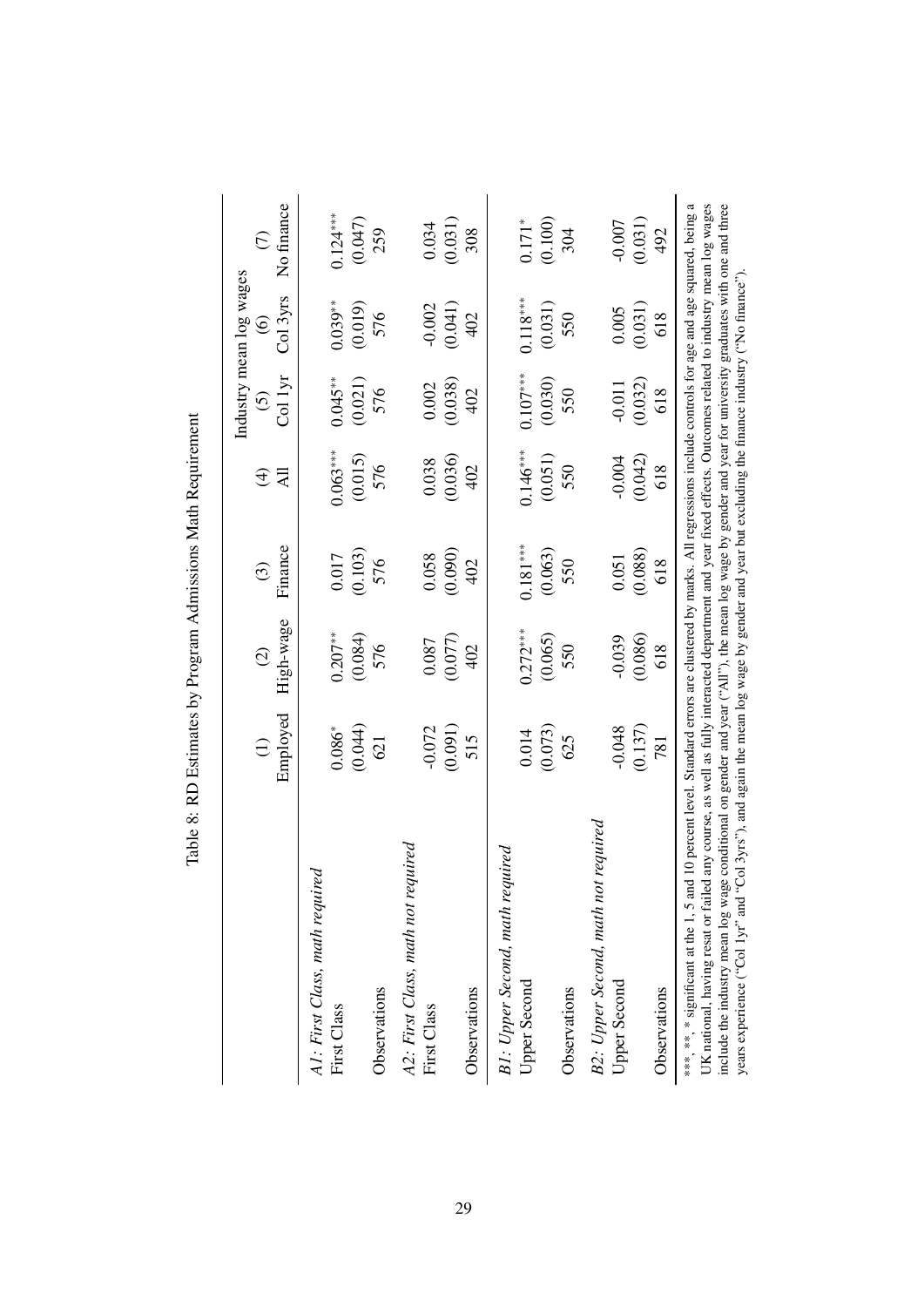# Appendix

### A Simple Model of Statistical Discrimination

In statistical discrimination, employers differentiate across otherwise identical workers on the basis of observable group membership, for example race or gender. More recent versions of these models introduce the dynamics of employer learning [\(Farber and Gibbons, 1996;](#page-17-15) [Lange, 2007;](#page-18-18) [Altonji and Pierret, 2001;](#page-17-16) [Arcidiacono, Bayer, and Hizmo, 2010\)](#page-17-17). Our exposition follows [Aigner and Cain](#page-17-18) [\(1977\)](#page-17-18) and [Belman and Heywood](#page-17-19) [\(1991\)](#page-17-19) (see also [Hungerford and Solon](#page-18-19) [\(1987\)](#page-18-19) and [Jaeger and Page](#page-18-20) [\(1996\)](#page-18-20)).

Suppose employers observe a noisy signal of student ability:

$$
y = q + u
$$

where *y* is the signal, *q* is unobserved ability and *u* is a normally distributed mean zero random variable uncorrelated with *q*. Note that on average the signal is unbiased,  $E[y] = E[q]$ . Students know their own ability but employers only see *y* and know that *q* is distributed with mean  $\bar{q}$  and some variance  $\sigma_q$ . Therefore, employers pay wages that are equal to the expected ability of students conditional on their signal. That is, employers solve a signal extraction problem:

$$
wages = E[q|y] = (1 - \gamma)\bar{q} + \gamma y
$$

which is a regression of *q* on *y* where linearity follows from the normality assumption. The regression coefficient is written as:

$$
\gamma = \frac{\sigma_q}{\sigma_q + \sigma_u}
$$

where  $\sigma_u$  is the variance of the noise term.

Additionally, employers observe a student's group. Suppose there are two groups, A and B, with means and variances  $\bar{q}^A$ ,  $\bar{q}^B$ ,  $\sigma^A$  and  $\sigma^B$ . For any observed signal *y*, the difference in predicted ability between groups is:

$$
E[q|y,A] - E[q|y,B] = (1 - \gamma^A)\bar{q}^A + \gamma^A y - (1 - \gamma^B)\bar{q}^B - \gamma^B y
$$
  
=  $(\bar{q}^A - \bar{q}^B)(1 - \gamma^B) + (y - \bar{q}^A)(\gamma^A - \gamma^B)$ 

This formula gives us three predictions from a comparative statics exercise in which one parameter at a time is set to be different between the two groups. Given some signal *y*, the wages to group A are higher than group B,  $E[q|y,A] - E[q|y,B] > 0$ , if

- 1.  $\bar{q}^A \bar{q}^B > 0$ , average signal is higher in group A than B
- 2.  $\sigma_q^A \sigma_q^B > 0$  and  $y > \bar{q}$ , ability variance is higher in group A than B for a "good" signal
- 3.  $\sigma_u^A \sigma_u^B < 0$  and  $y > \bar{q}$ , noise variance is lower in group A than B for a "good" signal.

We bring this theory to the data by interpreting *y* as the fourth highest mark. Fourth highest marks determine degree class and are a noisy signal of students' abilities. The total variance in marks,  $\sigma_v$ , is the sum of the variance in ability,  $\sigma_q$ , and the noise variance, σ*u*. We can now re-state our theoretical predictions. At any given mark and resulting degree class, a student from group A has a higher predicted wage than an otherwise identical student from group B if:

- 1. group A has higher average marks than group B;
- 2. group A has higher variance in marks than group B;
- 3. group A has lower variance in the noise term than group B.

In our context, a positive signal is receipt of the higher degree class. Both First Class and Upper Second are positive signals because we are always comparing to the next lower class. Note that we do not actually observe the noise term or its variance, so we cannot exactly decompose the differences in average wages.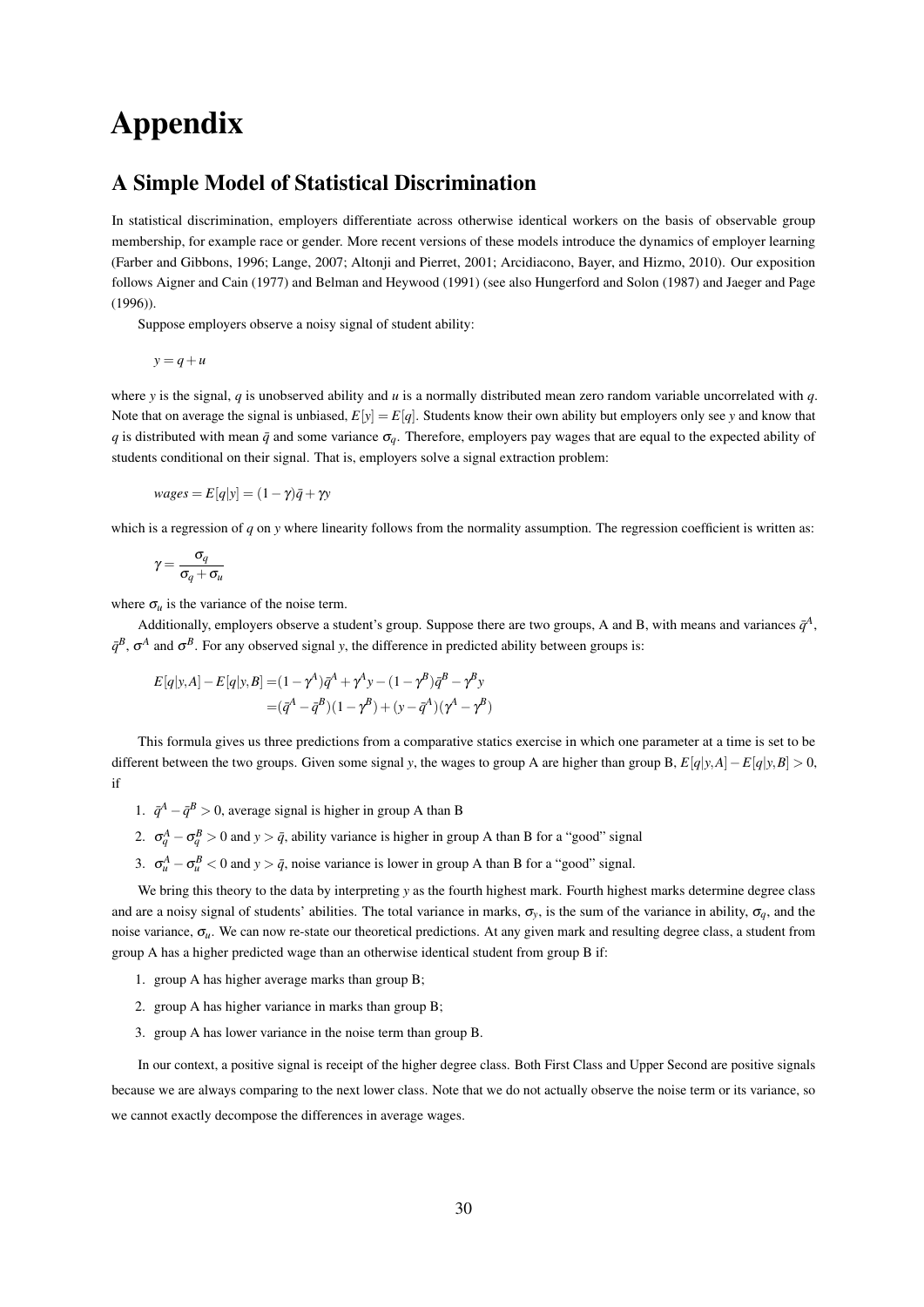# Appendix Figures and Tables

## <span id="page-32-0"></span>Figure A.1: Example for Invitation to Participate in DLHE Survey

| From:<br>To:   | <b>El London School of Economics and Political Science -</b><br>Graetz,G (pgr)                                                                                                                                                                                                                                                                                                                                                                                                                                                                                  | Sent: Thu 04/12/2014 13:05     |
|----------------|-----------------------------------------------------------------------------------------------------------------------------------------------------------------------------------------------------------------------------------------------------------------------------------------------------------------------------------------------------------------------------------------------------------------------------------------------------------------------------------------------------------------------------------------------------------------|--------------------------------|
| Cс<br>Subject: | Destinations Survey - tell us what you're doing now                                                                                                                                                                                                                                                                                                                                                                                                                                                                                                             |                                |
|                | THE LONDON SCHOOL<br><b>LSE</b><br>OF ECONOMICS AND<br><b>POLITICAL SCIENCE</b>                                                                                                                                                                                                                                                                                                                                                                                                                                                                                 | 囤<br>ᅬ<br>FROM HIGHER EDUCATIO |
|                | <b>Destinations of Leavers from Higher Education</b><br><b>London School of Economics and Political Science</b><br><b>PhD in Economics</b>                                                                                                                                                                                                                                                                                                                                                                                                                      |                                |
|                | Dear Georg Graetz                                                                                                                                                                                                                                                                                                                                                                                                                                                                                                                                               |                                |
|                | Every year we ask all those who have recently completed a course here to take part in a survey to find out what happens<br>to them after they leave LSE. The survey itself is known as Destinations of Leavers from Higher Education (DLHE) and is<br>commissioned by the Higher Education Statistics Agency (HESA). All UK higher education institutions are required to<br>participate in the survey by collecting destinations data from graduates six months after graduation. The survey asks all<br>graduates what they will be doing on 12 January 2015. | ᇀ                              |
|                | The survey does not take long - the average time to complete is less than 5 minutes.                                                                                                                                                                                                                                                                                                                                                                                                                                                                            |                                |
|                | Click here to take part.                                                                                                                                                                                                                                                                                                                                                                                                                                                                                                                                        |                                |
|                | You can fill in the survey at any time from now until 7 March 2015.                                                                                                                                                                                                                                                                                                                                                                                                                                                                                             |                                |
|                | All non-respondents will be followed up by telephone, so filling out the questionnaire now will ensure that you don't get<br>disturbed in the future                                                                                                                                                                                                                                                                                                                                                                                                            |                                |
|                | If you need assistance in completing the questionnaire, or need access to it in an alternative format, please contact us at<br>$\blacksquare$ , or call us on $\blacksquare$                                                                                                                                                                                                                                                                                                                                                                                    |                                |
|                | Please click here for more details about how the survey works and what will happen to the information you provide.                                                                                                                                                                                                                                                                                                                                                                                                                                              |                                |
|                | If you do not want to take part in this survey (though we hope you do), please email<br>your name, stating explicitly that you do not wish to take part.                                                                                                                                                                                                                                                                                                                                                                                                        | l with                         |
|                | Although you have now completed your course, you are still able to access LSE Careers. For more information on what<br>we offer alumni and details on how to log in to CareerHub visit: Information for Alumni or contact us at                                                                                                                                                                                                                                                                                                                                 |                                |
|                | I would like to thank you in advance for taking part in this survey.                                                                                                                                                                                                                                                                                                                                                                                                                                                                                            |                                |
| Kind regards,  |                                                                                                                                                                                                                                                                                                                                                                                                                                                                                                                                                                 |                                |
|                |                                                                                                                                                                                                                                                                                                                                                                                                                                                                                                                                                                 |                                |
|                | <b>Director, LSE Careers</b>                                                                                                                                                                                                                                                                                                                                                                                                                                                                                                                                    | ٠                              |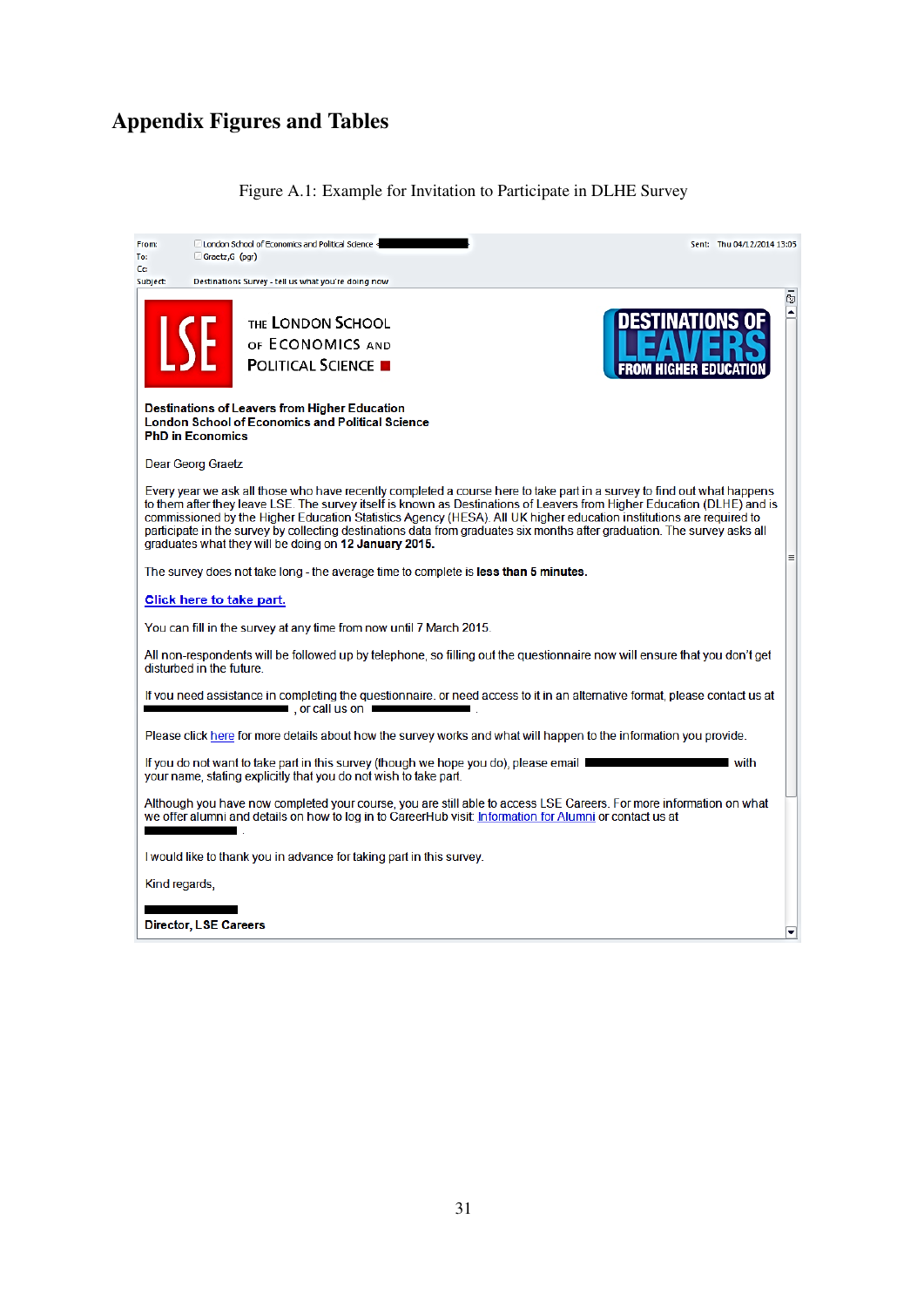<span id="page-33-0"></span>

Figure A.2: Probability of Working in High-Wage Industry on Fourth Highest Mark Figure A.2: Probability of Working in High-Wage Industry on Fourth Highest Mark The figures plot the fraction of students working in a high-wage industry against the fourth highest mark. Lines are from OLS regressions estimated separately on each side of the cutoffs.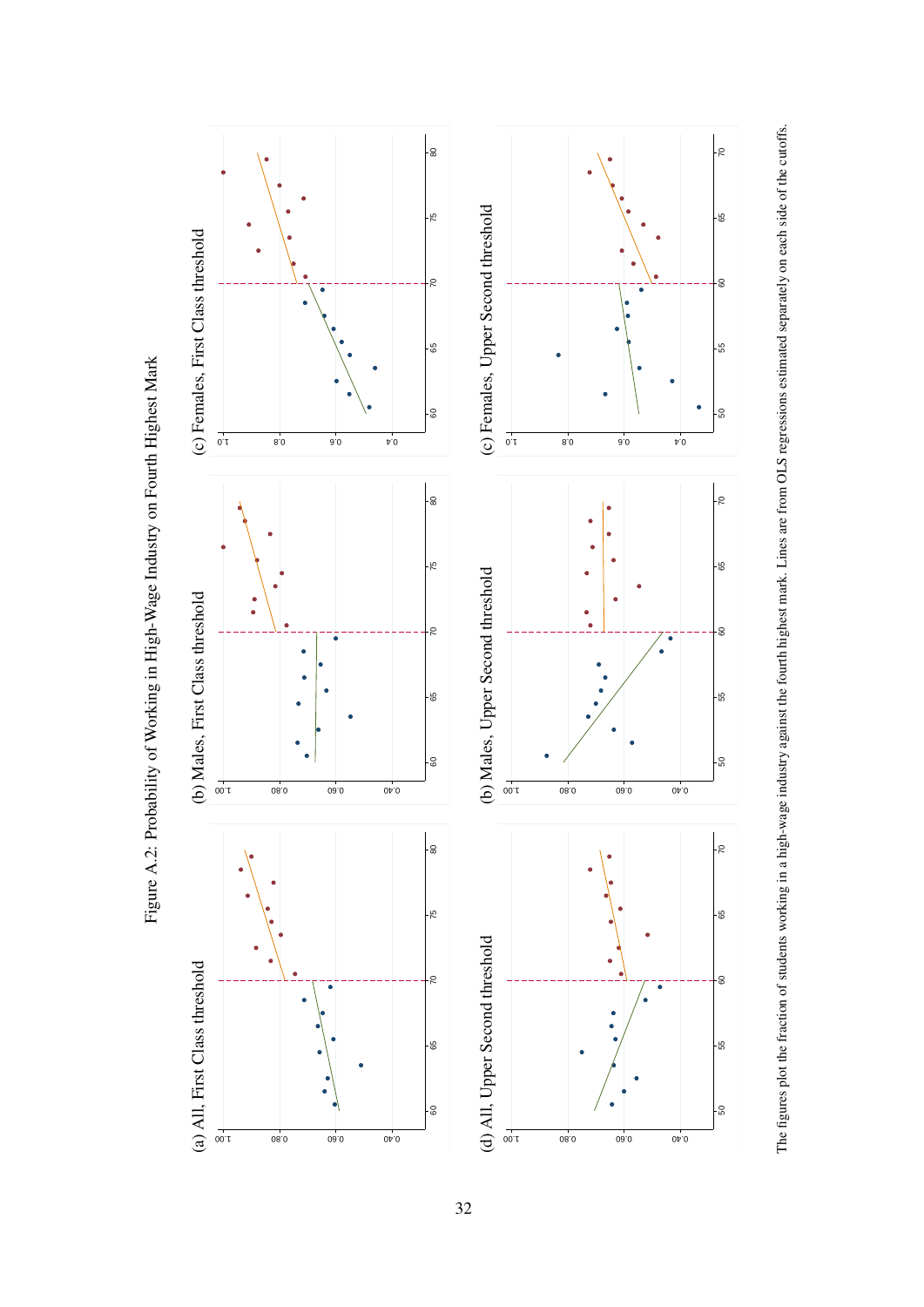## <span id="page-34-0"></span>Table A.1: Mapping from Course Marks to Final Degree Class

| Final degree class        | Course grade requirements                                                               |
|---------------------------|-----------------------------------------------------------------------------------------|
| <b>First Class Honors</b> | 5 marks of 70 or above or<br>4 marks of 70 or above and aggregate marks of at least 590 |
| <b>Upper Second Class</b> | 5 marks of 60 or above or<br>4 marks of 60 or above and aggregate marks of at least 515 |
| Lower Second Class        | 5 marks of 50 or above or<br>4 marks of 50 or above and aggregate marks of at least 440 |

Institutional rules governing award of degree class taken from [http://www.lse.ac.uk/](http://www.lse.ac.uk/resources/calendar/academicRegulations/BA-BScDegrees.htm) [resources/calendar/academicRegulations/BA-BScDegrees.htm](http://www.lse.ac.uk/resources/calendar/academicRegulations/BA-BScDegrees.htm), accessed on January 5, 2015.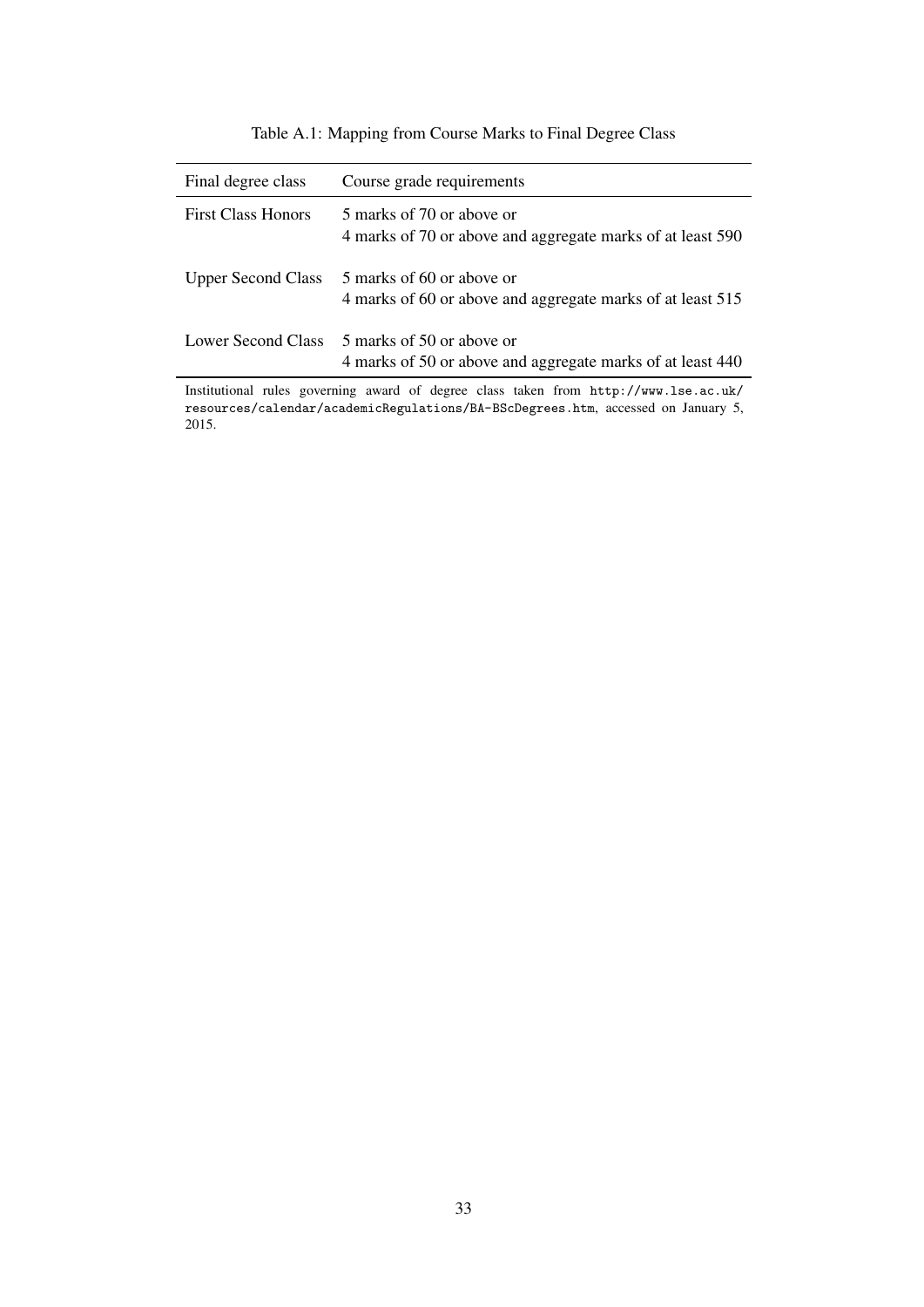| Department                     | Programme                                                          | No. of<br>students | Math<br>required      |
|--------------------------------|--------------------------------------------------------------------|--------------------|-----------------------|
| Accounting                     | BSc in Accounting and Finance                                      | 711                | $\theta$              |
| Anthropology                   | BA in Anthropology and Law                                         | 82                 | $\boldsymbol{0}$      |
|                                | <b>BA</b> in Social Anthropology                                   | 66                 | $\Omega$              |
|                                | <b>BSc</b> in Social Anthropology                                  | 125                | $\boldsymbol{0}$      |
| <b>Economic History</b>        | BSc in Economic History                                            | 136                | $\boldsymbol{0}$      |
|                                | BSc in Economic History with Economics                             | 23                 | 1                     |
|                                | BSc in Economics and Economic History                              | 67                 | 1                     |
| Economics                      | BSc in Econometrics and Mathematical Economics                     | 55                 | 1                     |
|                                | <b>BSc in Economics</b>                                            | 1178               | 1                     |
|                                | BSc in Economics with Economic History                             | 23                 | 1                     |
| <b>Employment Relations</b>    | <b>BSc in Human Resource Management</b>                            | 74                 | $\overline{0}$        |
|                                | <b>BSc in Industrial Relations</b>                                 | 15                 | $\boldsymbol{0}$      |
| Geography & Environment        | BA in Geography                                                    | 133                | $\theta$              |
|                                | <b>BSc</b> in Environmental Policy                                 | 36                 | $\overline{0}$        |
|                                | BSc in Environmental Policy with Economics                         | 35                 | 1                     |
|                                | BSc in Geography and Population Studies                            | $\overline{c}$     | $\Omega$              |
|                                | BSc in Geography with Economics                                    | 116                | 1                     |
| Government                     | <b>BSc in Government</b>                                           | 164                | $\boldsymbol{0}$      |
|                                | BSc in Government and Economics                                    | 227                | 1                     |
|                                | BSc in Government and History                                      | 104                | $\boldsymbol{0}$      |
|                                |                                                                    | 243                | $\theta$              |
| <b>International History</b>   | <b>BA</b> in History<br>BSc in International Relations and History | 155                | $\overline{0}$        |
| <b>International Relations</b> | <b>BSc</b> in International Relations                              | 308                | $\overline{0}$        |
| Management Science Group       |                                                                    | 189                | 1                     |
| <b>Managerial Economics</b>    | <b>BSc in Management Sciences</b>                                  | 291                |                       |
| Mathematics                    | <b>BSc</b> in Management                                           | 275                | 1<br>1                |
|                                | BSc in Mathematics and Economics                                   | 7                  | $\overline{0}$        |
| Philosophy                     | <b>BA</b> in Philosophy                                            | 7                  | $\Omega$              |
|                                | <b>BSc</b> in Philosophy                                           | 137                |                       |
|                                | BSc in Philosophy and Economics                                    | 69                 | 1<br>$\boldsymbol{0}$ |
|                                | BSc in Philosophy, Logic and Scientific Method                     | 2                  | $\boldsymbol{0}$      |
| Social Policy                  | <b>BSc</b> in Population Studies<br><b>BSc</b> in Social Policy    | 34                 | 0                     |
|                                |                                                                    |                    |                       |
|                                | BSc in Social Policy and Administration                            | 10<br>19           | $\boldsymbol{0}$      |
|                                | BSc in Social Policy and Criminology                               | 14                 | $\Omega$              |
|                                | BSc in Social Policy and Economics                                 | $\tau$             | 1                     |
|                                | BSc in Social Policy and Government                                |                    | $\boldsymbol{0}$      |
|                                | BSc in Social Policy and Sociology                                 | 29                 | $\Omega$              |
|                                | BSc in Social Policy with Government                               | 35                 | $\boldsymbol{0}$      |
|                                | BSc in Social Policy with Social Psychology                        | $\overline{4}$     | $\theta$              |
|                                | BSc in Social Policy, Criminal Justice and Psychology              | 18                 | $\overline{0}$        |
| Sociology                      | <b>BSc in Sociology</b>                                            | 177                | $\overline{0}$        |
| <b>Statistics</b>              | <b>BSc in Actuarial Science</b>                                    | 319                | 1                     |
|                                | BSc in Business Mathematics and Statistics                         | 191                | 1                     |

#### <span id="page-35-0"></span>Table A.2: Degree Programmes

The total number of students is 2,649. *Math required* is a dummy variable for whether the programme requires A-level maths for admissions. This information was taken from the LSE website. For information on current admission requirements, see [http://www.lse.ac.uk/study/undergraduate/degreeProgrammes2015/](http://www.lse.ac.uk/study/undergraduate/degreeProgrammes2015/degreeProgrammes2015.aspx) [degreeProgrammes2015.aspx](http://www.lse.ac.uk/study/undergraduate/degreeProgrammes2015/degreeProgrammes2015.aspx).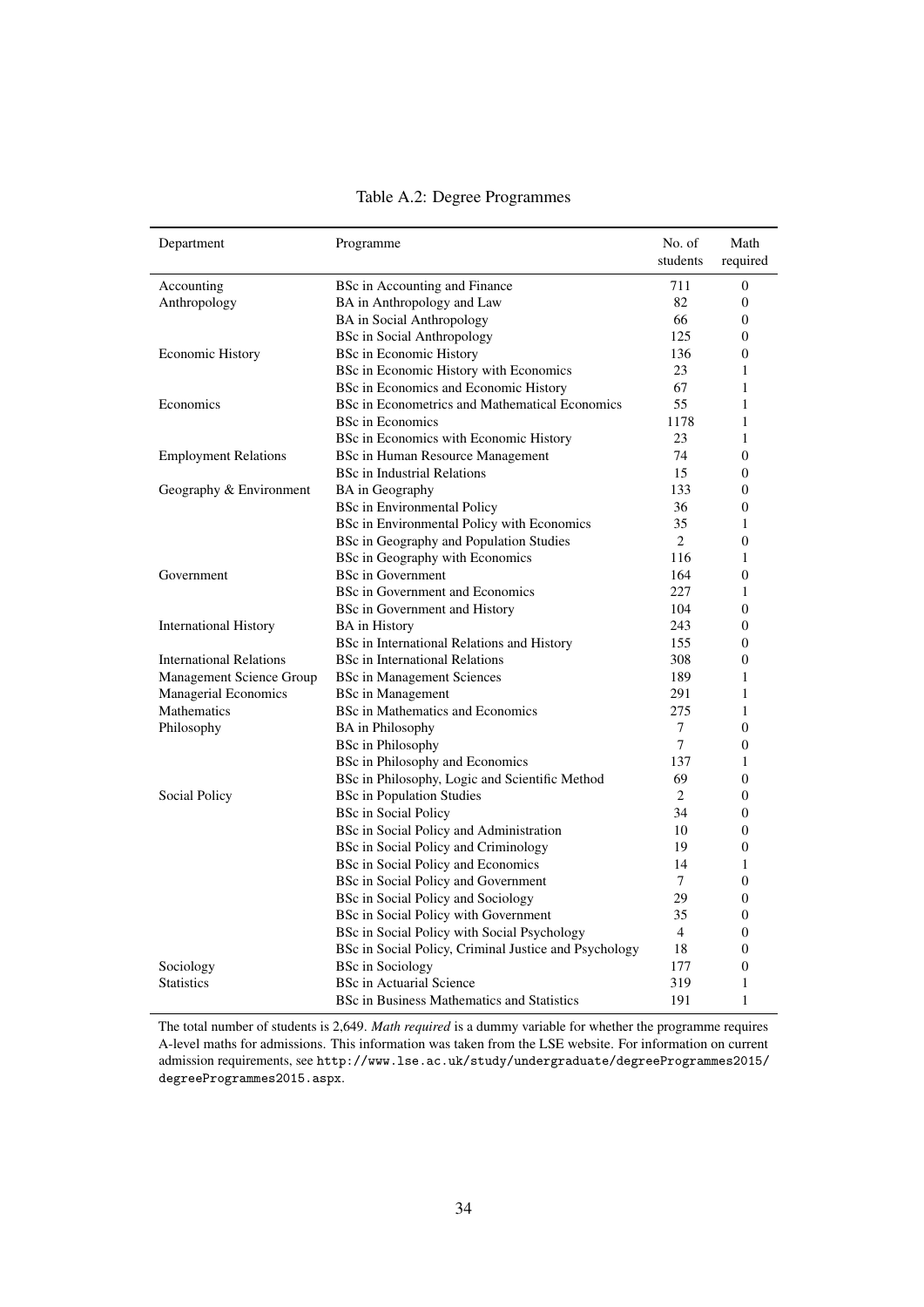| Department                                               | No. of modules |
|----------------------------------------------------------|----------------|
| Accounting                                               | 100            |
| Anthropology                                             | 90             |
| <b>Economic History</b>                                  | 99             |
| Economics                                                | 143            |
| <b>Employment Relations and Organisational Behaviour</b> | 76             |
| Geography & Environment                                  | 84             |
| Government                                               | 167            |
| <b>International History</b>                             | 125            |
| <b>International Relations</b>                           | 104            |
| Management Science Group                                 | 46             |
| Managerial Economics and Strategy Group                  | 72             |
| <b>Mathematics</b>                                       | 54             |
| Philosophy                                               | 104            |
| Social Policy                                            | 98             |
| Sociology                                                | 86             |
| <b>Statistics</b>                                        | 77             |
|                                                          |                |

<span id="page-36-0"></span>Table A.3: Number of Modules Taken by Students in Department

Number of different modules taken by students based in the department. Students can take modules offered by other departments.

|                      | <b>First Class</b> |      |       | Upp. Second |  |  |
|----------------------|--------------------|------|-------|-------------|--|--|
|                      | Mean               | S.D. | Mean  | S.D.        |  |  |
| By gender            |                    |      |       |             |  |  |
| Male                 | 67.56              | 6.00 | 62.33 | 4 47        |  |  |
| Female               | 66.60              | 5.40 | 62.32 | 4.32        |  |  |
| By math requirements |                    |      |       |             |  |  |
| Math required        | 68.74              | 6.57 | 62.33 | 4.75        |  |  |
| No math required     | 65.39              | 4.07 | 62.32 | 4.06        |  |  |

<span id="page-36-1"></span>Table A.4: Summary Statistics by Groups

The columns titled "First Class" and "Upp. Second" refer to the First class and Upper Second samples, respectively.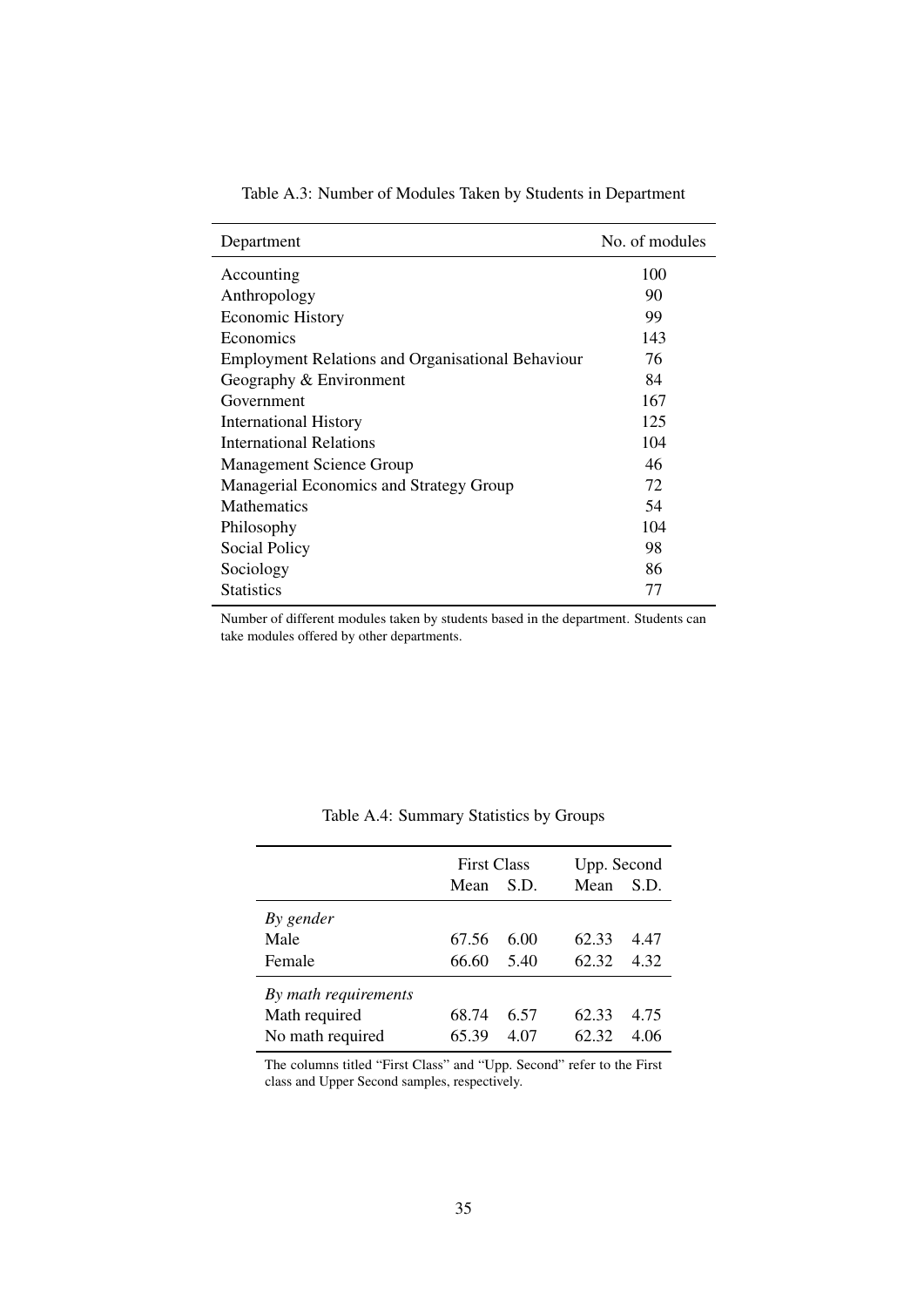|                                      |               |       | Share of employment |        |           |  |
|--------------------------------------|---------------|-------|---------------------|--------|-----------|--|
| Industry (SIC two-digit)             | Industry mean | Total | First               | Upper  | Lower     |  |
|                                      | log wages     |       | Class               | Second | Second    |  |
|                                      |               |       |                     |        | and below |  |
| financial ex insurance and pension   | 2.53          | 38.10 | 47.90               | 36.28  | 31.00     |  |
| legal and accounting activities      | 2.50          | 16.22 | 21.21               | 14.43  | 15.15     |  |
| public admin, defence, social sec    | 2.35          | 7.44  | 5.85                | 8.52   | 6.29      |  |
| head offices; management consultancy | 2.49          | 6.51  | 8.04                | 6.23   | 5.36      |  |
| insurance, reinsurance and pension   | 2.38          | 4.55  | 4.75                | 3.79   | 6.53      |  |
| education                            | 2.41          | 3.88  | 2.01                | 4.97   | 3.03      |  |
| advertising and market research      | 2.51          | 2.01  | 1.10                | 2.37   | 2.10      |  |
| security & investigation activities  | 1.95          | 1.74  | 0.37                | 2.05   | 2.56      |  |
| office admin, support and other      | 2.14          | 1.52  | 0.18                | 1.58   | 3.03      |  |
| retail trade, except vehicles        | 1.91          | 1.47  | 0.73                | 1.58   | 2.10      |  |
| auxiliary to financial and insurance | 2.50          | 1.34  | 1.46                | 1.50   | 0.70      |  |
| other prof, scientific and technical | 2.22          | 1.07  | 0.73                | 1.26   | 0.93      |  |
| publishing activities                | 2.40          | 0.85  | 0.37                | 0.87   | 1.40      |  |
| employment activities                | 2.26          | 0.80  | 0.18                | 1.18   | 0.47      |  |
| human health activities              | 2.25          | 0.80  | 0.18                | 0.87   | 1.40      |  |

<span id="page-37-0"></span>Table A.5: Top 15 Industries Ranked by Total Share of Employment

Industry mean log wages (deflated to 2005GBP) are simple averages across genders and years of our basic industry log wage variable, which is conditional on gender and year.

|                                       |               |       | Share of employment |        |           |
|---------------------------------------|---------------|-------|---------------------|--------|-----------|
| Industry (SIC two-digit)              | Industry mean | Total | First               | Upper  | Lower     |
|                                       | log wages     |       | Class               | Second | Second    |
|                                       |               |       |                     |        | and below |
| computer programming and consultancy  | 2.68          | 0.27  | 0.18                | 0.24   | 0.47      |
| manufacture of tobacco products       | 2.66          | 0.00  | 0.00                | 0.00   | 0.23      |
| architectural and engineering         | 2.60          | 0.71  | 0.91                | 0.55   | 0.93      |
| extraction of crude petroleum and gas | 2.57          | 0.40  | 0.55                | 0.24   | 0.70      |
| programming and broadcasting          | 2.55          | 0.67  | 0.55                | 0.39   | 1.63      |
| financial ex insurance and pension    | 2.53          | 38.10 | 47.90               | 36.28  | 31.00     |
| scientific research and development   | 2.51          | 0.31  | 0.00                | 0.39   | 0.47      |
| extraterritorial organisations        | 2.51          | 0.76  | 0.18                | 0.79   | 1.40      |
| advertising and market research       | 2.51          | 2.01  | 1.10                | 2.37   | 2.10      |
| auxiliary to financial and insurance  | 2.50          | 1.34  | 1.46                | 1.50   | 0.70      |
| legal and accounting activities       | 2.50          | 16.22 | 21.21               | 14.43  | 15.15     |
| head offices; management consultancy  | 2.49          | 6.51  | 8.04                | 6.23   | 5.36      |
| water collectn, treatment $&$ supply  | 2.47          | 0.00  | 0.00                | 0.00   | 0.23      |

#### <span id="page-37-1"></span>Table A.6: Top Fifth of Industries Ranked by Mean Log Wages

l,

Industry mean log wages (deflated to 2005GBP) are simple averages across genders and years of our basic industry log wage variable, which is conditional on gender and year.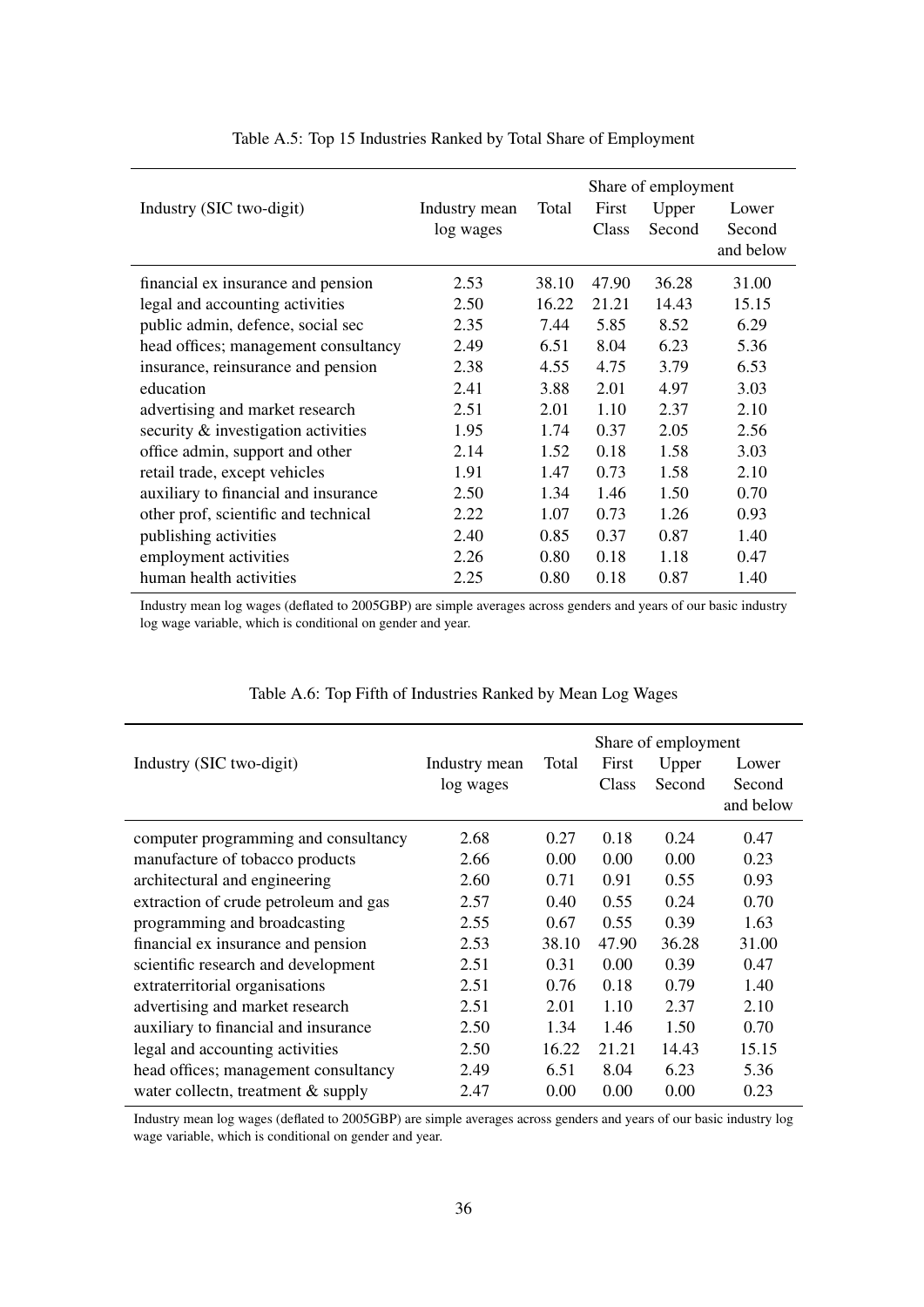|                          |             |              |            |            |            | Industry mean log wages |            |
|--------------------------|-------------|--------------|------------|------------|------------|-------------------------|------------|
|                          | (1)         | (2)          | (3)        | (4)        | (5)        | (6)                     | (7)        |
|                          | Employed    | High-wage    | Finance    | All        | Col 1yr    | Col 3yrs                | No finance |
| Benchmark                | 0.011       | $0.134**$    | 0.010      | $0.033**$  | 0.021      | 0.014                   | $0.054**$  |
|                          | (0.045)     | (0.060)      | (0.074)    | (0.016)    | (0.015)    | (0.015)                 | (0.024)    |
| Benchmark, no covariates | $-0.024$    | 0.088        | $-0.047$   | 0.006      | 0.006      | $-0.010$                | $0.030**$  |
|                          | (0.056)     | (0.093)      | (0.068)    | (0.026)    | (0.015)    | (0.013)                 | (0.014)    |
|                          | 1136        | 978          | 978        | 978        | 978        | 978                     | 567        |
| 3 marks around 70        | $-0.164**$  | $0.287*$     | $0.251*$   | $0.042**$  | 0.010      | 0.014                   | 0.009      |
|                          | (0.065)     | (0.153)      | (0.139)    | (0.019)    | (0.017)    | (0.017)                 | (0.071)    |
|                          | 730         | 629          | 629        | 629        | 629        | 629                     | 345        |
| 4 marks around 70        | $-0.117***$ | $0.210**$    | $0.210***$ | $0.068***$ | $0.050***$ | $0.038**$               | $0.046*$   |
|                          | (0.026)     | (0.093)      | (0.057)    | (0.017)    | (0.015)    | (0.015)                 | (0.027)    |
|                          | 906         | 774          | 774        | 774        | 774        | 774                     | 426        |
| 6 marks around 70        |             | $0.145***$   | 0.009      | $0.044***$ | $0.031***$ | $0.031**$               | $0.074***$ |
|                          | $-0.017$    |              |            |            |            |                         |            |
|                          | (0.030)     | (0.050)      | (0.053)    | (0.011)    | (0.011)    | (0.013)                 | (0.021)    |
|                          | 1346        | 1147         | 1147       | 1147       | 1147       | 1147                    | 671        |
| 7 marks around 70        | $-0.012$    | $0.088^\ast$ | $-0.010$   | $0.025*$   | 0.015      | 0.015                   | $0.054***$ |
|                          | (0.028)     | (0.046)      | (0.037)    | (0.013)    | (0.012)    | (0.012)                 | (0.018)    |
|                          | 1552        | 1322         | 1322       | 1322       | 1322       | 1322                    | 790        |
| 8 marks around 70        | $-0.022$    | $0.098***$   | 0.005      | $0.038***$ | $0.032**$  | $0.032**$               | $0.061***$ |
|                          | (0.024)     | (0.036)      | (0.037)    | (0.013)    | (0.013)    | (0.013)                 | (0.017)    |
|                          | 1742        | 1478         | 1478       | 1478       | 1478       | 1478                    | 884        |
| 9 marks around 70        | $-0.025$    | $0.103***$   | 0.038      | $0.051***$ | $0.045***$ | $0.046***$              | $0.071***$ |
|                          | (0.024)     | (0.030)      | (0.043)    | (0.009)    | (0.010)    | (0.010)                 | (0.013)    |
|                          | 1894        | 1602         | 1602       | 1602       | 1602       | 1602                    | 953        |
| 10 marks around 70       | $-0.018$    | $0.093***$   | 0.011      | $0.056***$ | $0.049***$ | $0.050***$              | $0.080***$ |
|                          | (0.025)     | (0.030)      | (0.043)    | (0.007)    | (0.008)    | (0.009)                 | (0.015)    |
|                          | 2048        | 1735         | 1735       | 1735       | 1735       | 1735                    | 1045       |
| 2nd order polynomial     | 0.009       | $0.139**$    | 0.054      | $0.043***$ | $0.033***$ | $0.026**$               | $0.058**$  |
|                          | (0.037)     | (0.060)      | (0.055)    | (0.013)    | (0.013)    | (0.013)                 | (0.024)    |
| 3rd order polynomial     | $-0.006$    | 0.118        | 0.108      | $0.049*$   | 0.032      | 0.016                   | 0.010      |
|                          | (0.063)     | (0.124)      | (0.127)    | (0.026)    | (0.030)    | (0.029)                 | (0.033)    |
| 4th order polynomial     | $-0.133***$ | 0.116        | $0.205**$  | $0.051*$   | 0.029      | 0.015                   | 0.011      |
|                          | (0.029)     | (0.133)      | (0.093)    | (0.029)    | (0.034)    | (0.033)                 | (0.037)    |
|                          | 1136        | 978          | 978        | 978        | 978        | 978                     | 567        |
| Sum of marks on RHS      | 0.010       | $0.132**$    | 0.010      | $0.032**$  | 0.020      | 0.013                   | $0.052**$  |
|                          | (0.044)     | (0.060)      | (0.073)    | (0.015)    | (0.015)    | (0.015)                 | (0.022)    |
| Other marks on RHS       | 0.011       | $0.134**$    | 0.021      | $0.034**$  | 0.024      | 0.017                   | $0.051**$  |
|                          | (0.045)     | (0.059)      | (0.073)    | (0.015)    | (0.015)    | (0.015)                 | (0.023)    |
|                          | 1136        | 978          | 978        | 978        | 978        | 978                     | 567        |
| Excluding marks 69, 70   | $-0.002$    | $0.183***$   | 0.008      | $0.048***$ | $0.035**$  | $0.036***$              | $0.078***$ |
|                          | (0.062)     | (0.038)      | (0.094)    | (0.011)    | (0.014)    | (0.012)                 | (0.017)    |
|                          | 922         | 791          | 791        | 791        | 791        | 791                     | 462        |
| UK domicile sample       | $-0.015$    | $0.132**$    | 0.138      | 0.031      | $0.047**$  | $0.035*$                | $-0.007$   |
|                          | (0.063)     | (0.066)      | (0.094)    | (0.025)    | (0.021)    | (0.020)                 | (0.040)    |
|                          | 701         | 585          | 585        | 585        | 585        | 585                     | 367        |

<span id="page-38-0"></span>Table A.7: Specification Checks: First Class Degree

\*\*\*, \*\*, \* significant at the 1, 5 and 10 percent level. Standard errors are clustered by marks. The table reports specification checks for the benchmark model in Table [5,](#page-27-0) Panel *C*. Each cell reports a different regression where the coefficients on the First Class indicator are reported in the first lines, standard errors in brackets in the second lines, and number of observations in the third lines. All regressions include the same controls as the benchmark model. Outcomes related to industry mean log wages include the industry mean log wage conditional on gender and year ("All"), the mean log wage by gender and year for university graduates with one and three years experience ("Col 1yr" and "Col 3yrs"), and again the mean log wage by gender and year but excluding the finance industry ("No finance").